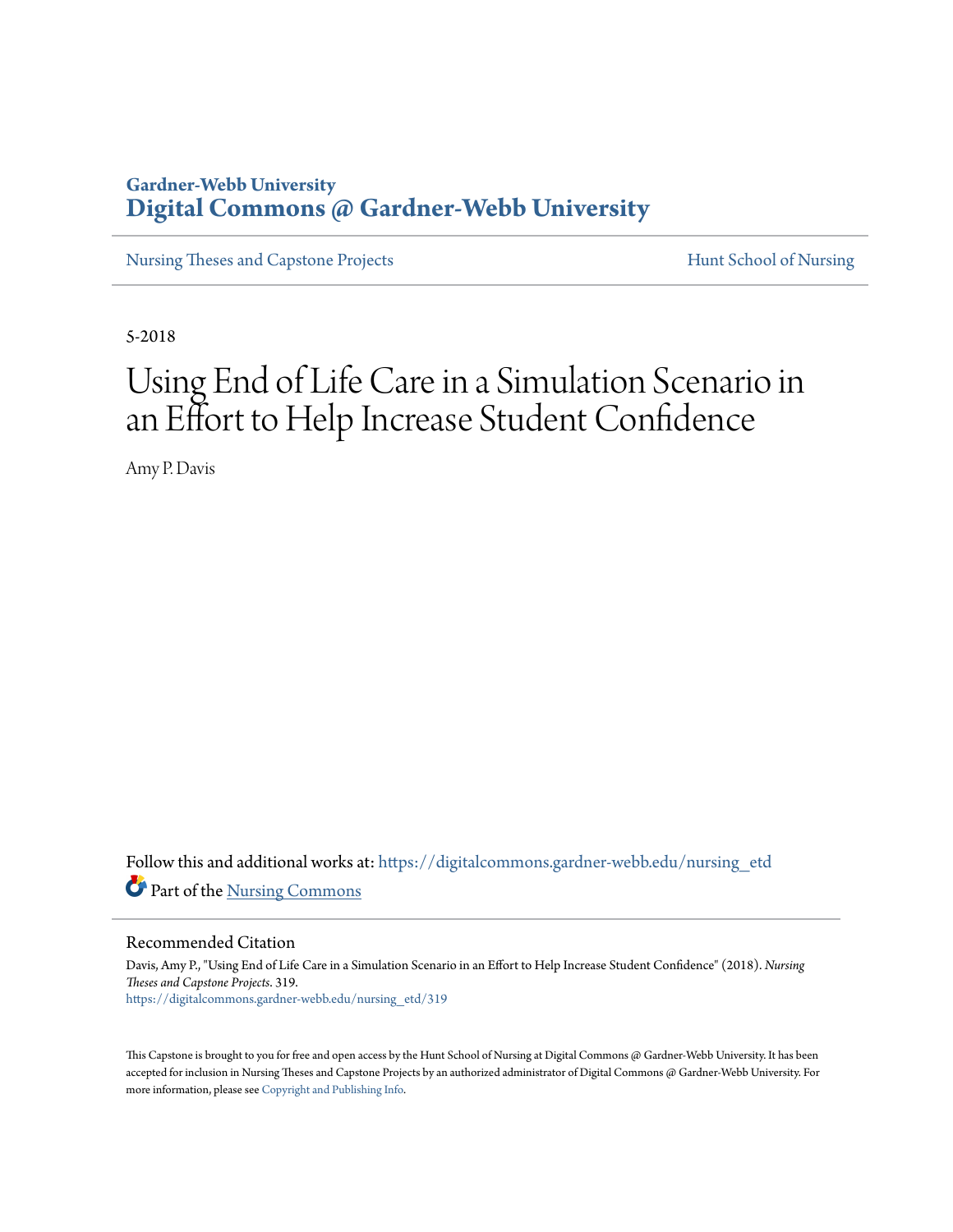Using End of Life Care in a Simulation Scenario in an

Effort to Help Increase Student Confidence

by

Amy P. Davis

A DNP project submitted to the faculty of Gardner-Webb University Hunt School of Nursing in partial fulfillment of the requirements for the degree of Doctor of Nursing Practice

Boiling Springs, NC

2018

\_\_\_\_\_\_\_\_\_\_\_\_\_\_\_\_\_\_\_\_\_\_\_\_\_\_ \_\_\_\_\_\_\_\_\_\_\_\_\_\_\_\_\_\_\_\_\_\_\_\_\_

\_\_\_\_\_\_\_\_\_\_\_\_\_\_\_\_\_\_\_\_\_\_\_\_\_\_ \_\_\_\_\_\_\_\_\_\_\_\_\_\_\_\_\_\_\_\_\_\_\_\_\_

Submitted by: Approved by:

Amy P. Davis Dr. Ashley Isaac-Dockery

Date Date Date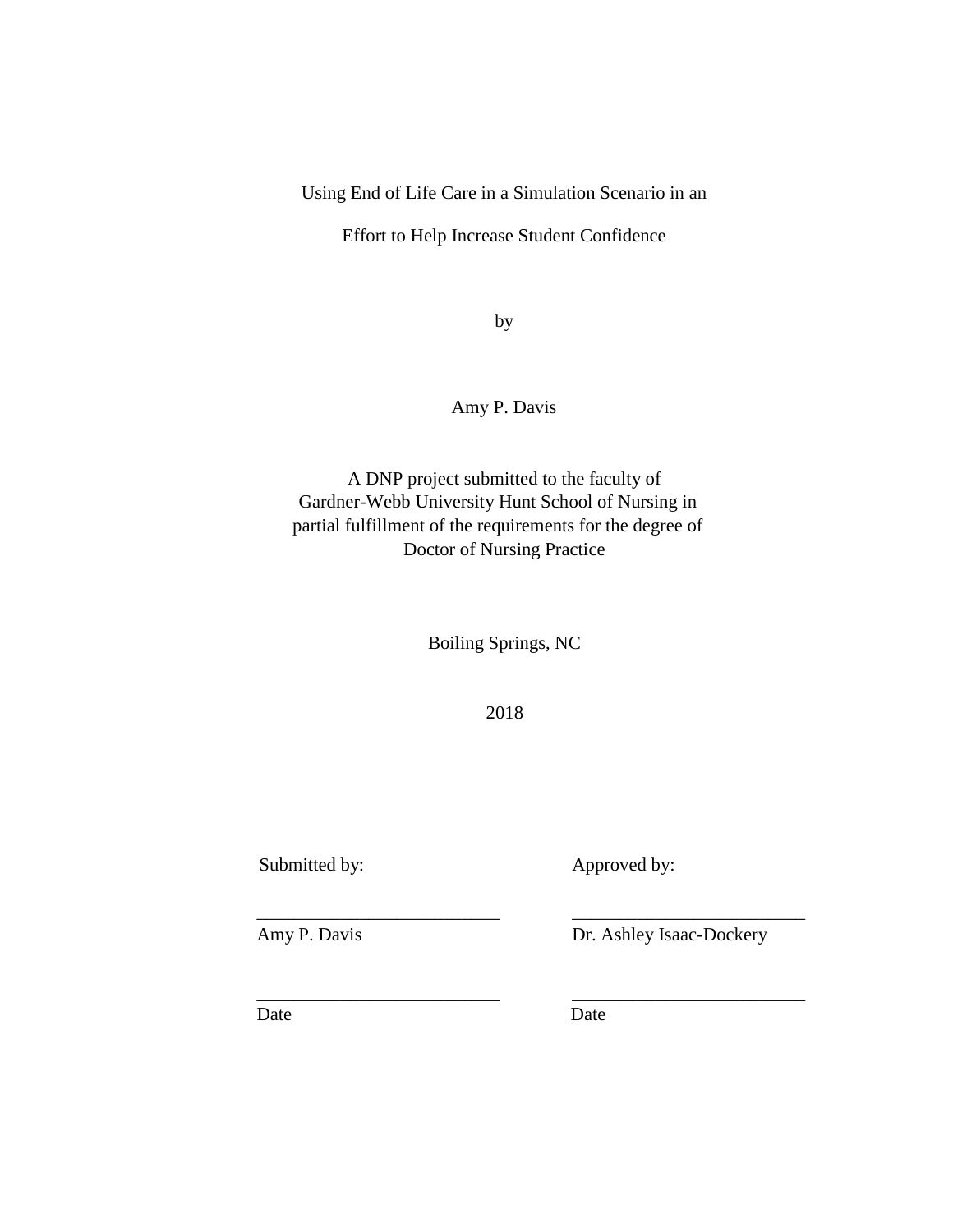# Approval Page

This capstone project has been approved by the following committee members:

 $\overline{\phantom{a}}$  , and the contribution of the contribution of the contribution of the contribution of the contribution of the contribution of the contribution of the contribution of the contribution of the contribution of the

 $\overline{\phantom{a}}$  , and the contribution of the contribution of the contribution of the contribution of the contribution of the contribution of the contribution of the contribution of the contribution of the contribution of the

 $\overline{\phantom{a}}$  , and the contribution of the contribution of the contribution of the contribution of the contribution of the contribution of the contribution of the contribution of the contribution of the contribution of the

Judy Melton MSN, RN Date Committee Member

Penny Cross EdD, RN Date Committee Member

Cindy Miller, PhD, RN Date Chair, Graduate Studies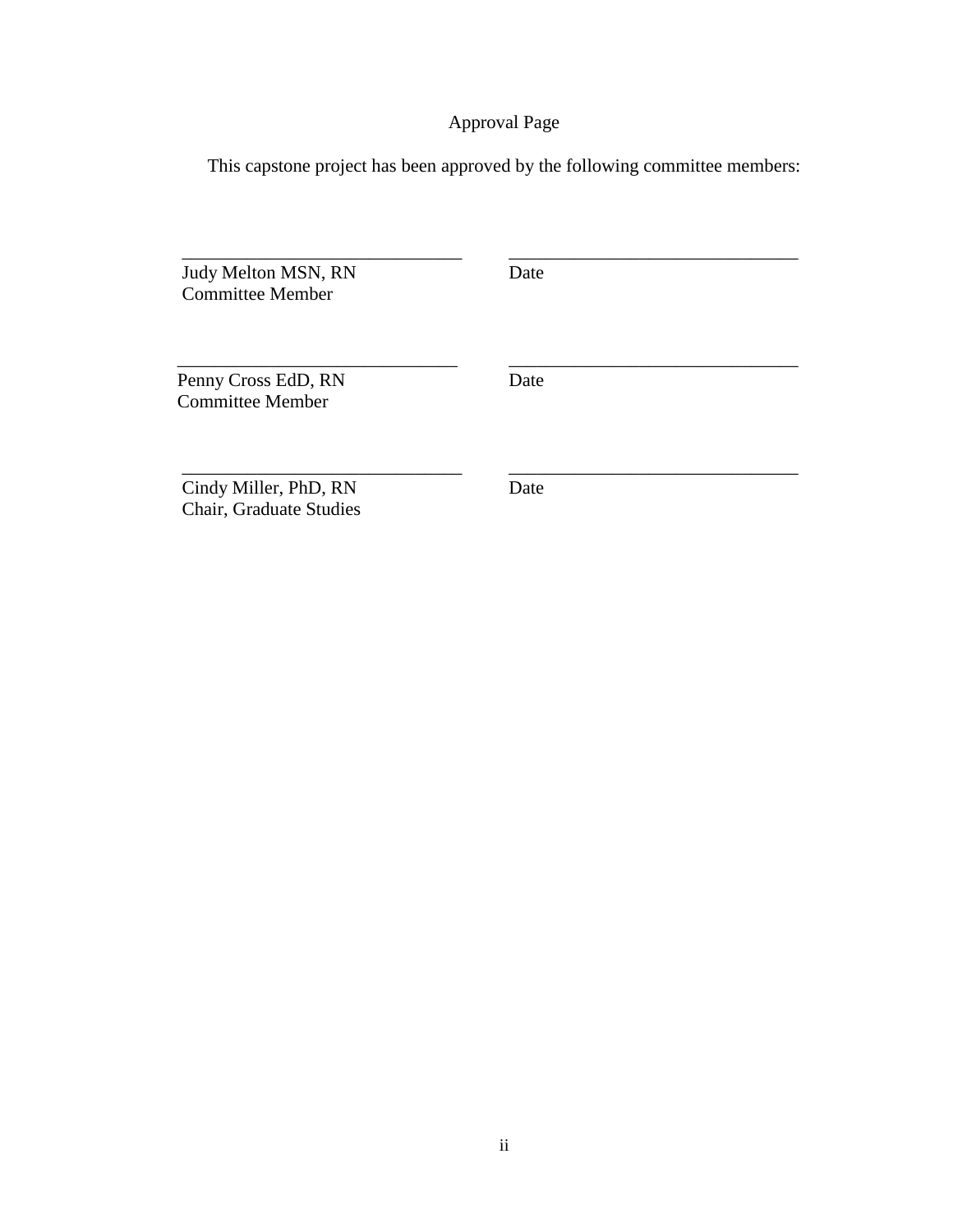#### Abstract

This evidence-based project examined how using the end of life care in a simulation scenario would help in an effort to increase student confidence. A sample size of 28 Practical Nursing Students participated in the simulation scenario. The Confidence Scale (C-scale) developed by Susan Grundy, was administered to the students as a pre-test prior to the simulation and a post-test after the simulation. The C-scale measured student confidence and consisted of five questions asking the students to rate themselves on a scale of one to five in performing a task. The goal was to see if the student's confidence level increased. In conclusion, the statistical analysis and t-test revealed a significant increase in the student's confidence after the end of life simulation scenario. The statistical analysis and t-test did reveal there was a significant increase in the student's confidence after the simulation scenario.

*Keywords:* end of life care, simulation, practical nursing students, and confidence.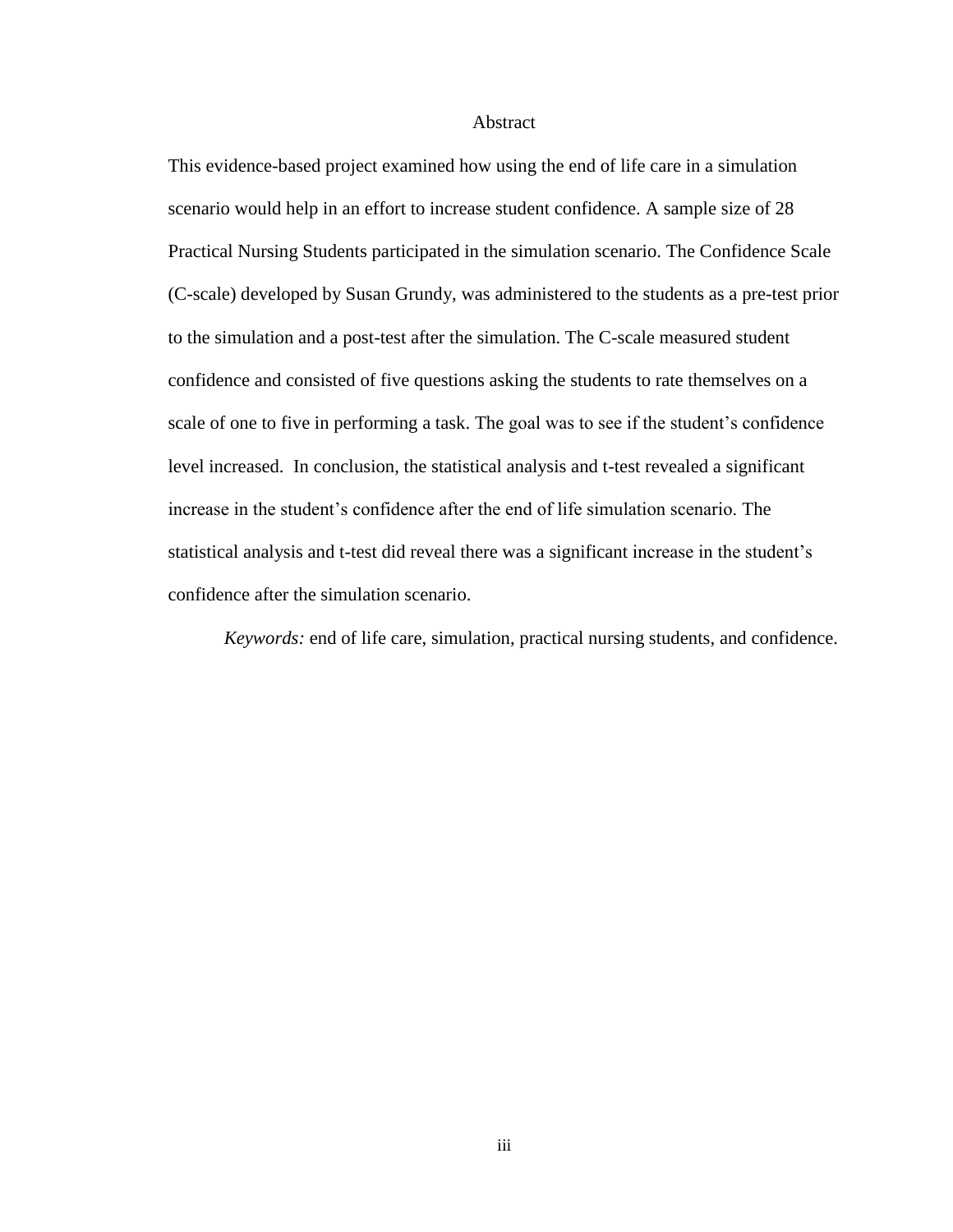#### Acknowledgements

First, I would like to thank my project chair Dr. Ashley Isaac-Dockery for all of your wisdom and support in helping me to reach my educational goal. I really appreciated your guidance during this journey.

I would like to express my heartfelt gratitude to my husband Ron for always believing in me and constantly pushing me and to my son Mason for all of his constant love and support. I would also like to thank my mother Linda who always encouraged me to never give up and instilled in me the value of education and hard work. And to my sister Wendy for the constant reminder of how far I have come and not much longer!

Finally, I would like to thank my friends and colleagues who were so supportive of my project. All of you were a constant source of encouragement.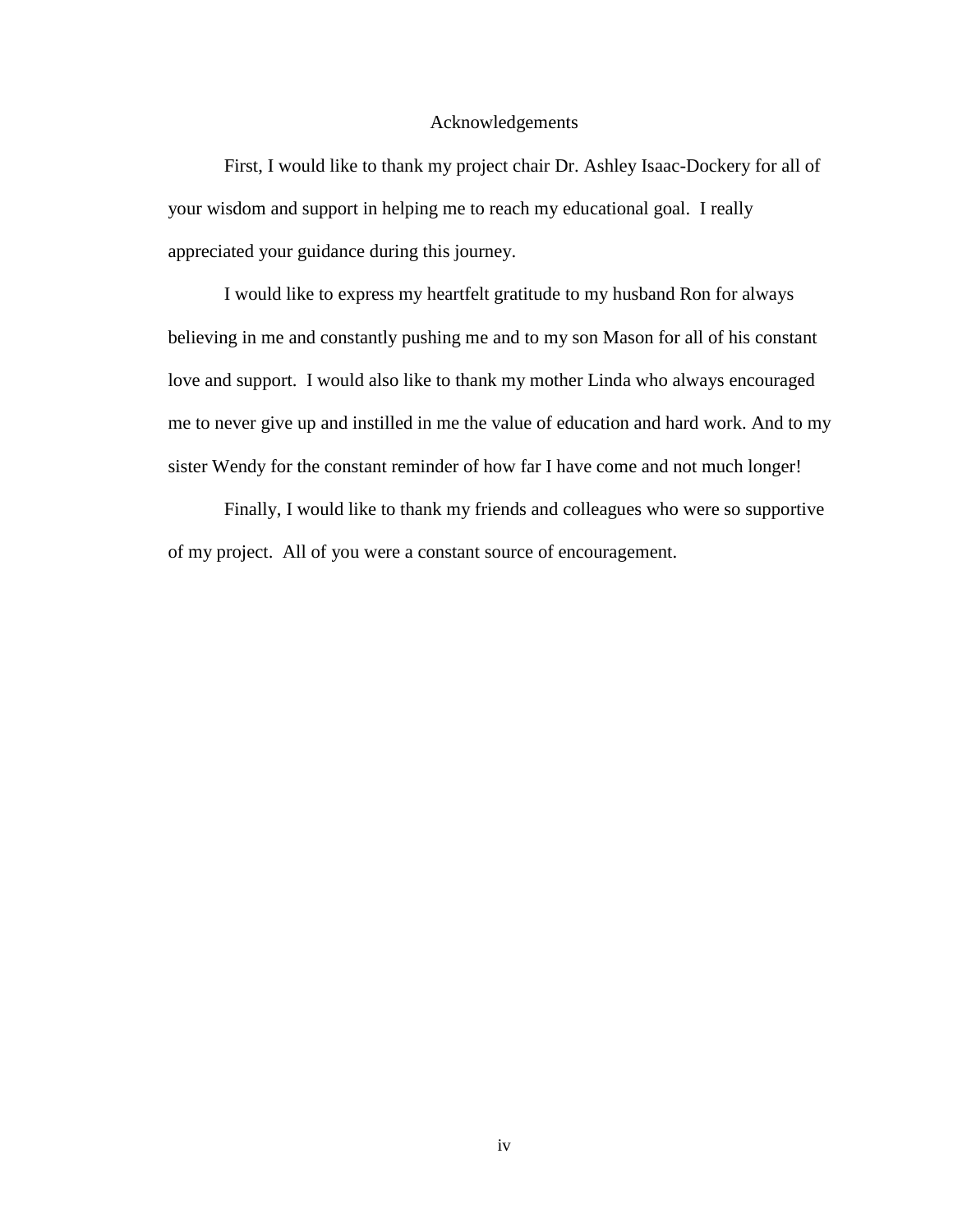# © Amy P. Davis 2018

# All Rights Reserved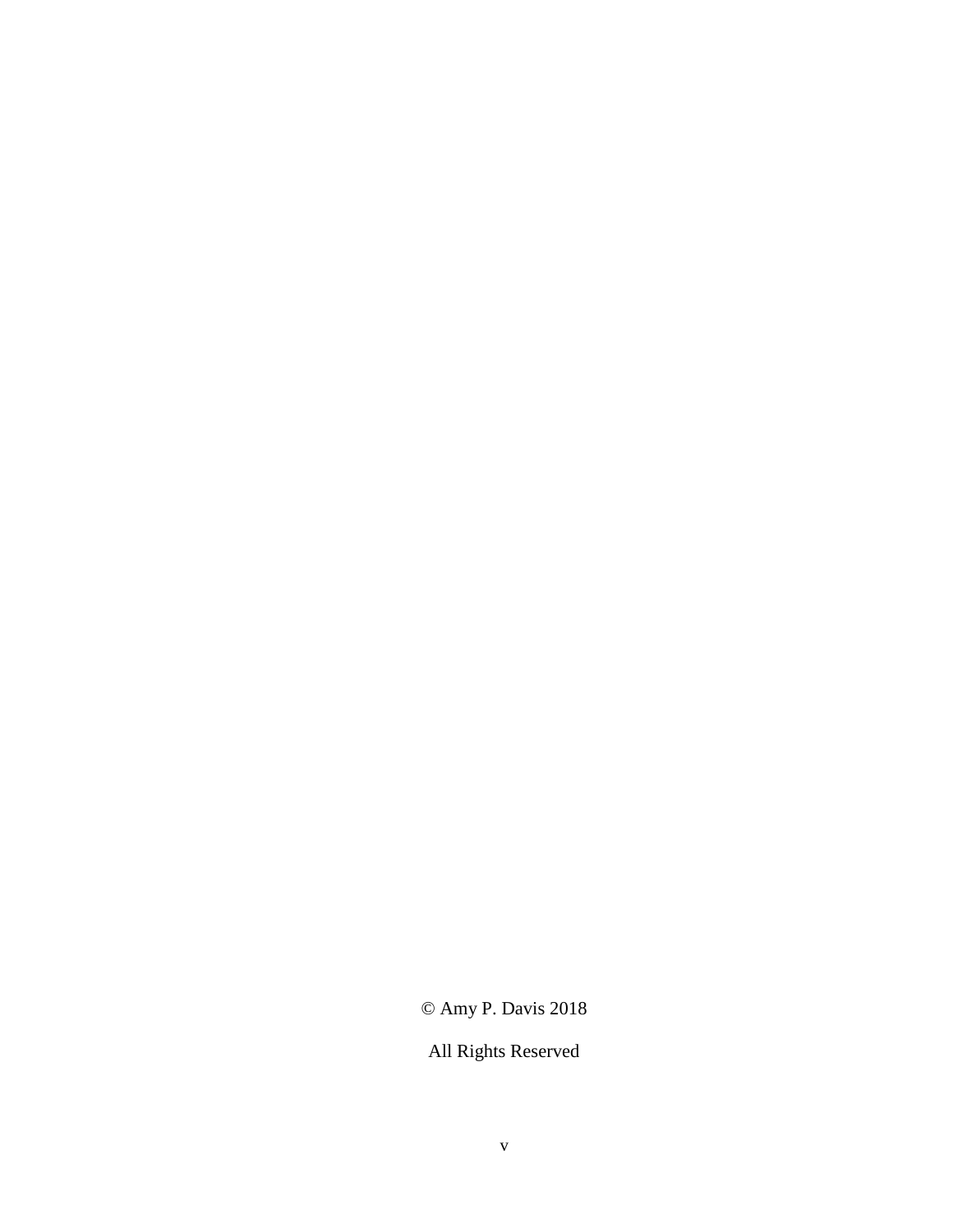| <b>SECTION I: PROBLEM RECOGNITION</b> |
|---------------------------------------|
|                                       |
|                                       |
|                                       |
|                                       |
|                                       |
| <b>SECTION II: LITERATURE REVIEW</b>  |
|                                       |
|                                       |
|                                       |
|                                       |
|                                       |
| <b>SECTION III: NEEDS ASSESSMENT</b>  |
|                                       |
|                                       |
|                                       |
|                                       |
|                                       |
|                                       |
|                                       |
|                                       |
|                                       |
|                                       |

# Table of Contents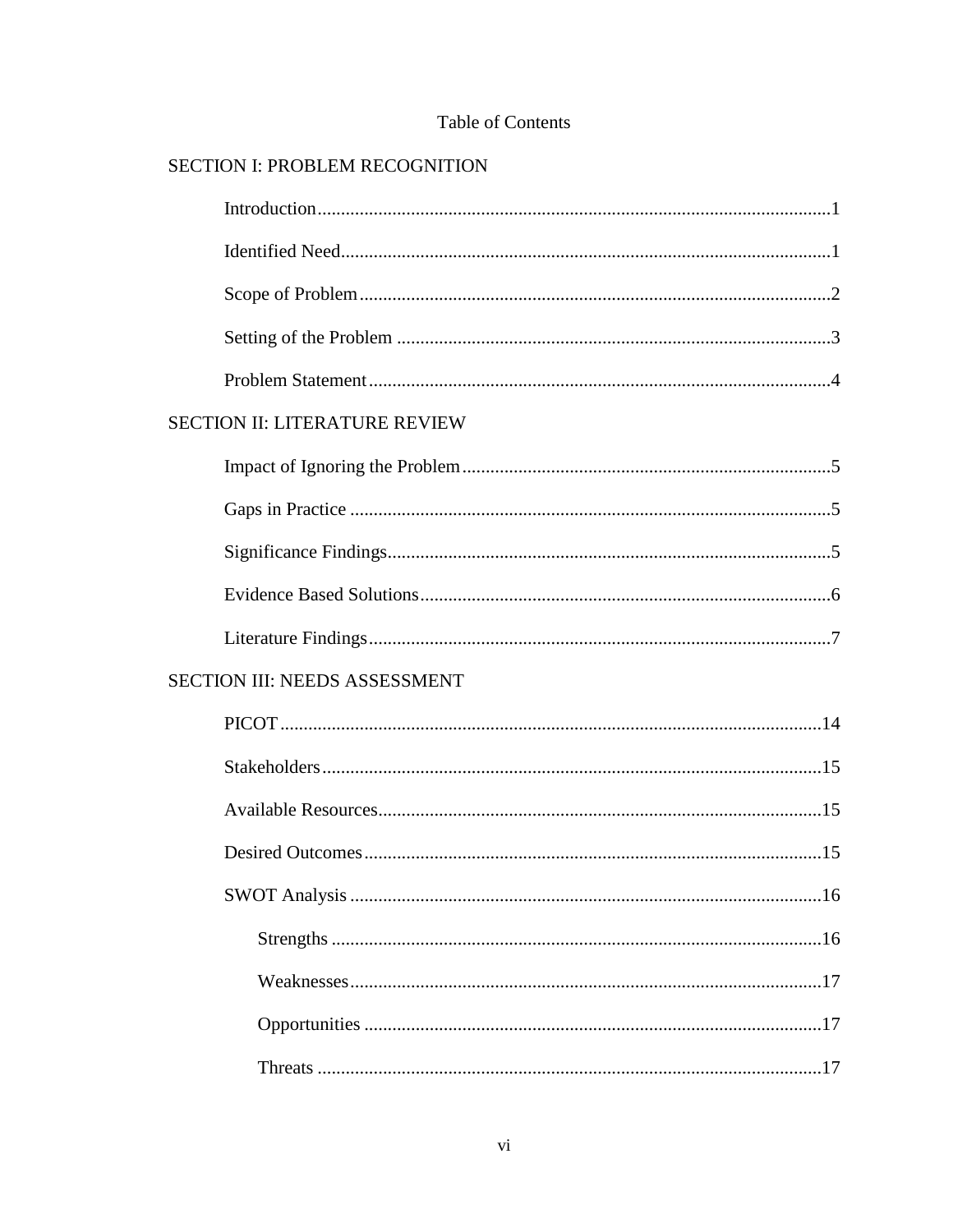| SECTION IV: GOALS, OBJECTIVES, & MISSION STATEMENT |  |
|----------------------------------------------------|--|
|                                                    |  |
|                                                    |  |
|                                                    |  |
| SECTION V: THEORETICAL UNDERPINNING                |  |
|                                                    |  |
|                                                    |  |
|                                                    |  |
| <b>SECTION VI: WORK PLANNING</b>                   |  |
|                                                    |  |
|                                                    |  |
|                                                    |  |
| <b>SECTION VII: EVALUATION PLAN</b>                |  |
|                                                    |  |
|                                                    |  |
|                                                    |  |
| <b>SECTION VIII: PROJECT IMPLEMENTATION</b>        |  |
|                                                    |  |
|                                                    |  |
|                                                    |  |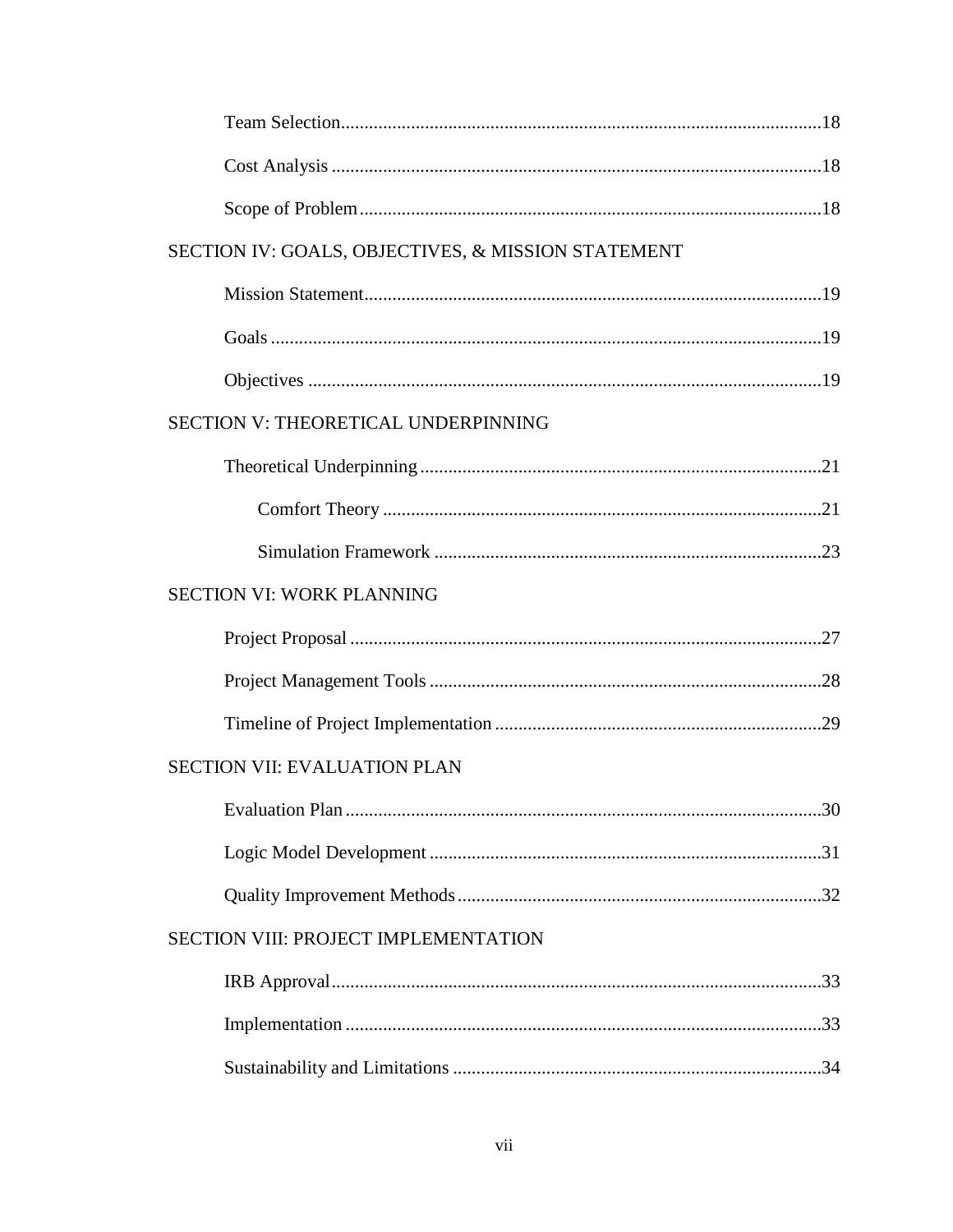# SECTION IX: INTERPRETATION OF DATA

| <b>APPENDIX</b> |  |
|-----------------|--|
|                 |  |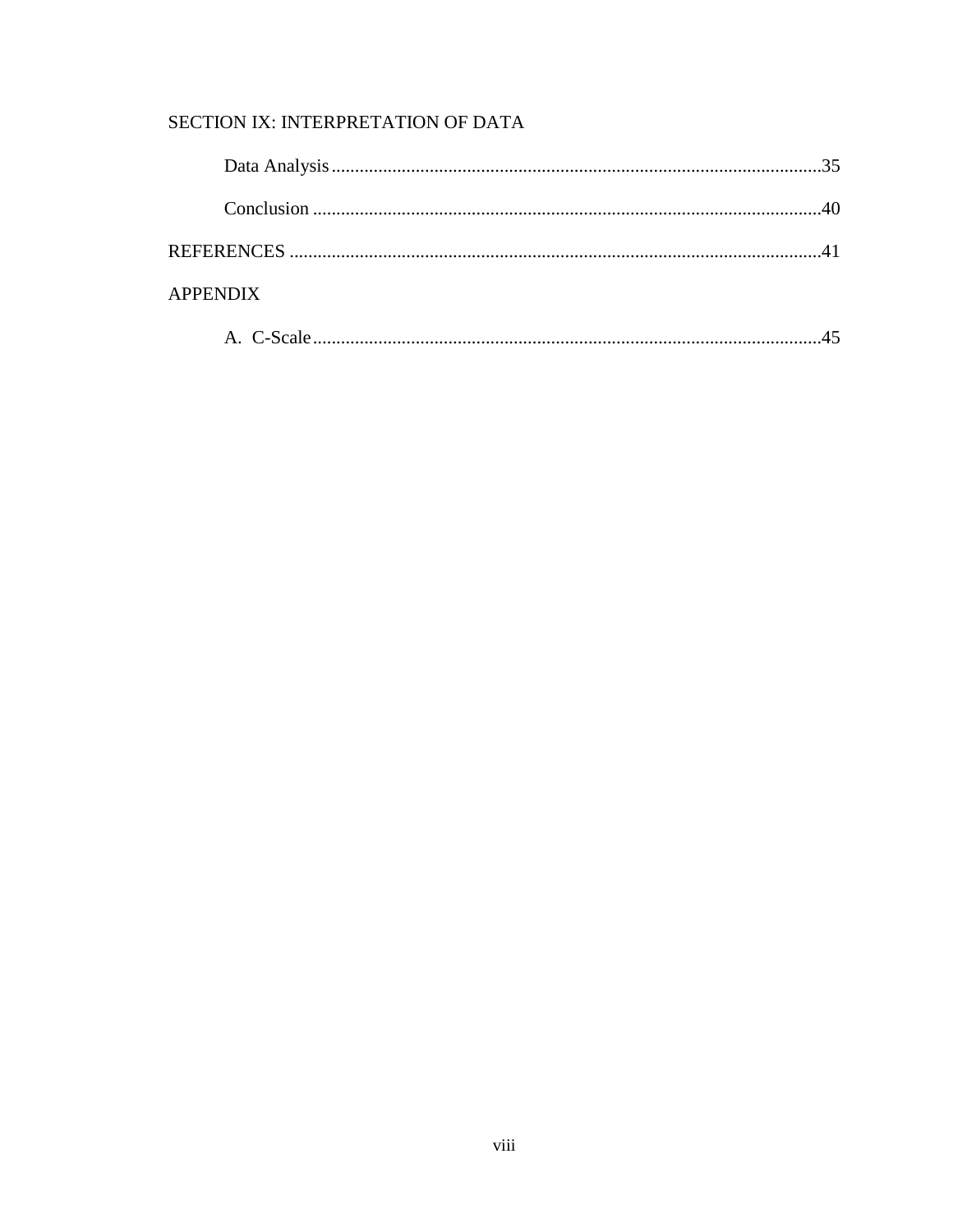# List of Figures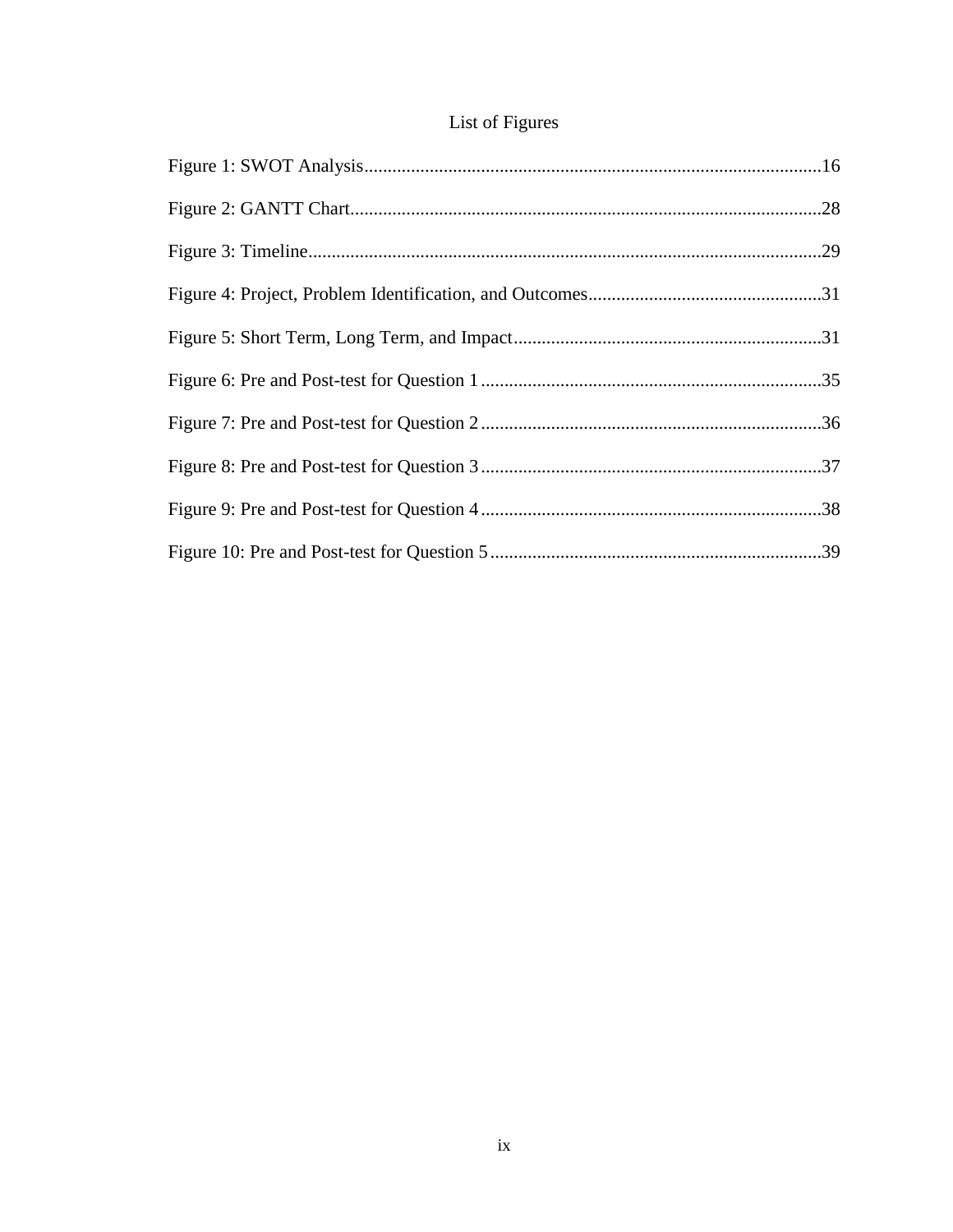#### **SECTION I**

#### **Problem Recognition**

#### **Introduction**

Nursing students have not been prepared to care for a dying patient when they enter clinical sites or entry-level practice. It is possible that students have experienced a dying patient on their first clinical day or during their first clinical rotation. As educators it is our responsibility to make sure nursing students are prepared to handle this experience.

According to Jeffries (2007a), the use of simulation permits students to critically think about their skills, actions, and decisions. In the simulation, students were allowed to make mistakes in a controlled environment that would not cause patient harm. In most cases, nursing students could enhance their learning by repeating the simulation scenario to correct their mistakes. Simulation and technology have made it possible to prepare student nurses for practice by developing and creating scenarios that mimic real-life situations. End of life care scenarios in the simulation helped students to develop confidence and relieve anxiety by enacting a patient's death.

#### **Identified Need**

According to Smith-Stoner (2009), nursing students have reported hesitancy and feelings of discomfort when they cared for dying patients. Caring for a dying patient is emotionally one of the most difficult aspects of nursing. Students have reported having mixed emotions and feelings while caring for dying patients. These feelings include anxiety, fear, helplessness, sadness, and frustration (Beck, 1997). Students also reported they felt uncomfortable in discussing dying with their patients and families; however,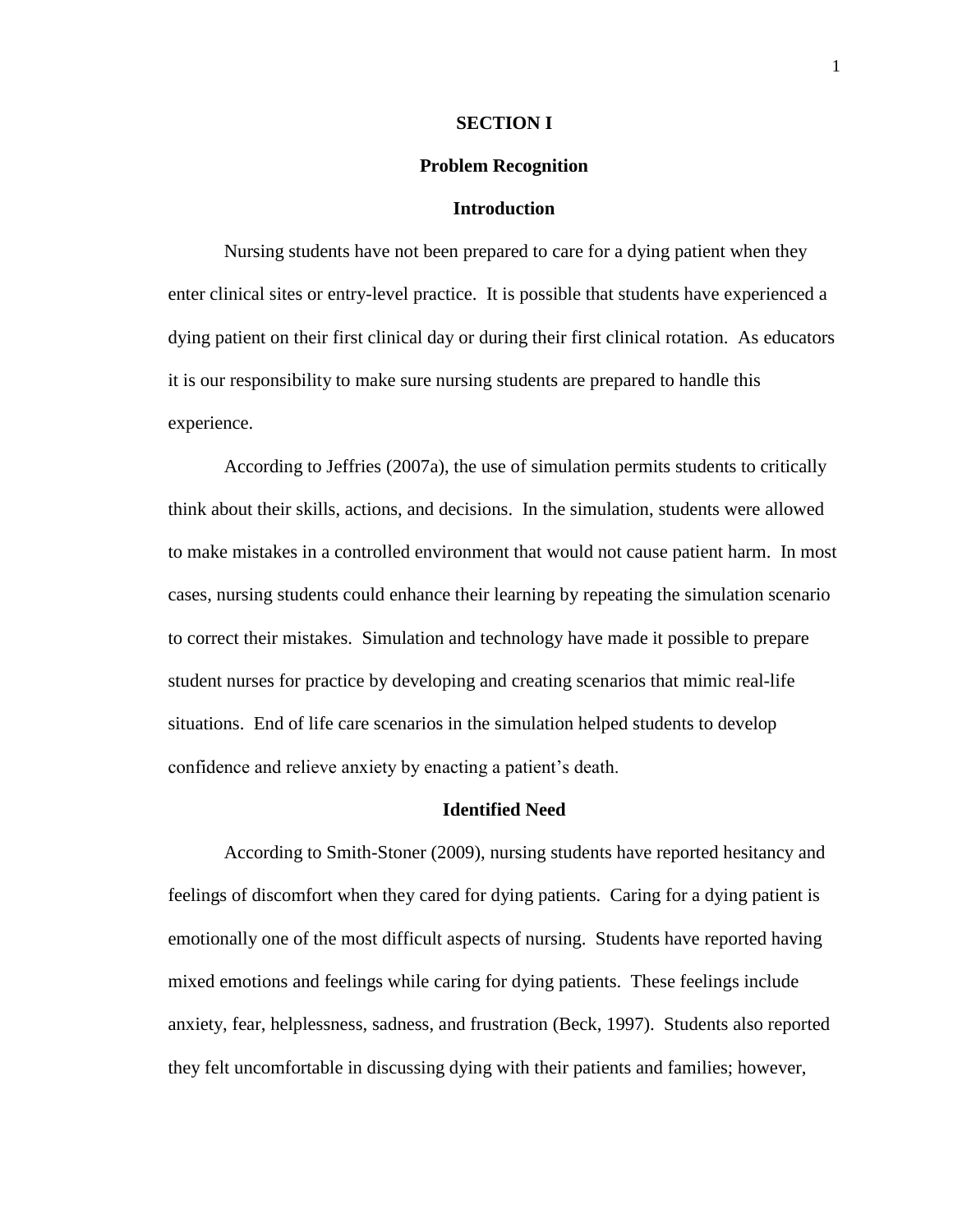caring for the dying can be very rewarding. Nursing students typically find it emotionally draining and demanding especially if the student is not prepared to handle the dying patient's needs or family's needs (Strang et al., 2014).

Students are easily influenced by their environment and peers. The current situation, lack of personal and clinical skills, attitudes from other nurses, or the presence of their clinical instructors can also have a direct relationship on how a student perceives death. The literature shows that undergraduate nursing students were not prepared to care for a dying patient and that more end of life care education is needed (Gillian, Jeong,  $\&$ van der Riet, 2013). This is where simulation can be beneficial in end of life care.

According to Gillan, van der Riet, and Jeong (2016), nurses were at the lead in providing end of life care in practice. It is imperious that nursing students are prepared to care for dying patients and it is considered an honor to provide exceptional care to the patient and provide support to the family during this time. However, research suggest students felt ill prepared in providing this type of care.

#### **Scope of Problem**

Incorporating simulation into curriculum can be rigorous. One of the biggest issues most community colleges or universities have faced is the cost. Not just the initial cost of purchasing the equipment, but the maintenance and up keep can be very expensive. Other considerations include making sure there is adequate space for the equipment, having faculty that have specialized training in simulation, scenarios that were needed to continuously be updated with changes, programming of the computer, software updates, and enough faculty on payroll to have low faculty to student ratios (Fabro, Schaffer, & Scharton, 2014). Nurse educators have been trying to push end of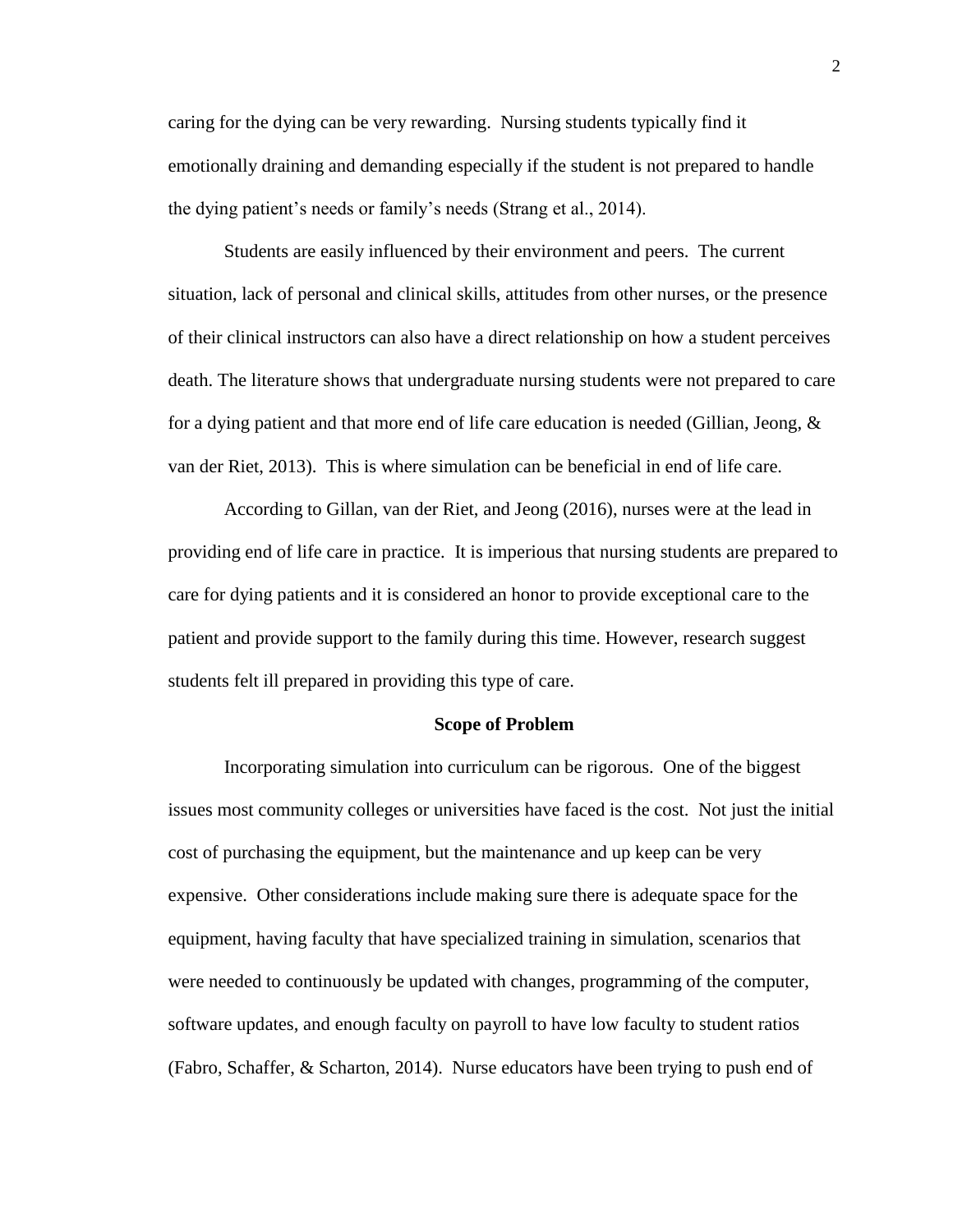life care that focuses on death, dying, grief, and loss in the curriculum; however, time needs to be designated within the curriculum. This has been shown to have a positive impact in the students learning and perception on end of life care and student learning has flourished.

Due to the limited clinical spaces and availability of sites, student opportunities in regards to patient care have decreased in the clinical setting. Simulation has provided scenarios that mimic real life situations the student can still benefit from. Educators have continued to search for the most effective way to prepare nursing students caring for the dying patient since the 1960's, after the first simulation manikin was introduced by Laderal, the rescue Anne (Beck, 1997). Patient simulators have become even more sophisticated over the years and have offered a wide range of invasive and non-invasive procedures that could also emphasize on the use of collaborative teamwork (Alinier, Hunt, Gordon, & Harwood, 2006).

#### **Setting of the Problem**

Any setting where patient care is provided would be considered appropriate. A patient's death can occur in any clinical setting either expected or unexpected. According to Strang et al. (2014) in Sweden it is uncommon for death to occur anywhere besides in the hospital. Nurses would care for dying patients across the life span in all healthcare settings. However, most of the deaths continued to occur in intensive care units, emergency departments, medical surgical units, and long term care facilities (Allchin, 2006). Nursing students had clinical rotations in all of these areas during their educational path of study. They needed to be prepared for clinical rotations within the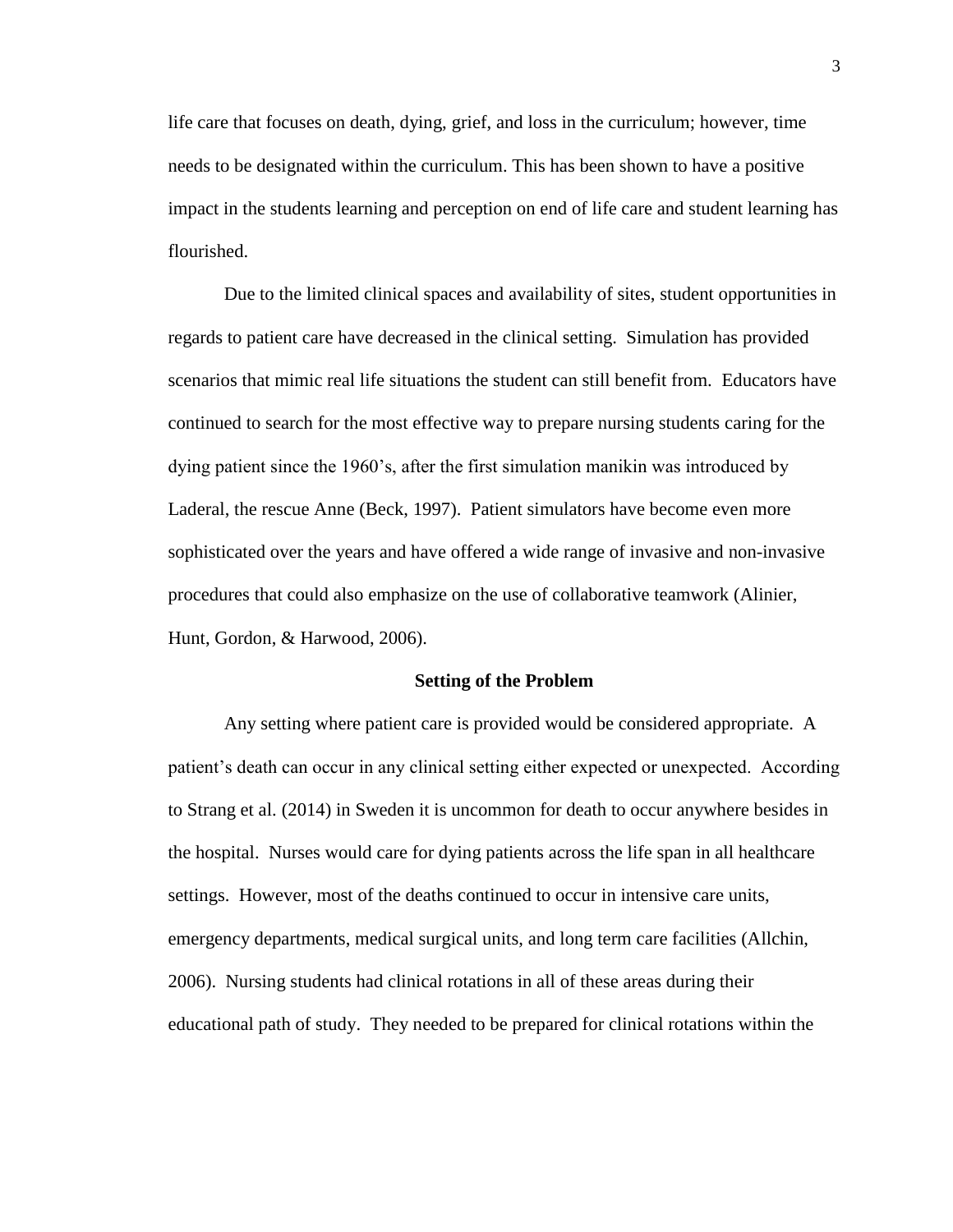emergency department or other medical floors where they could potentially care for a dying patient, allowing them to be able to handle the situation effectively.

### **Problem Statement**

Did a simulation scenario increase student confidence in dealing with end-of-life care? The research has shown nursing students and new graduates were not prepared to handle caring for a dying patient or meeting the needs of the family of the dying patient during that time. There was a large deficit in education surrounding end of life care for nurses. Nurses have been present more than any other healthcare provider during the death of a patient. Therefore, nurses needed to have self-confidence in their skills such as pronouncing at the time of death and communicating difficult conversations with patients and their families. This can be achieved through the use of high quality simulation.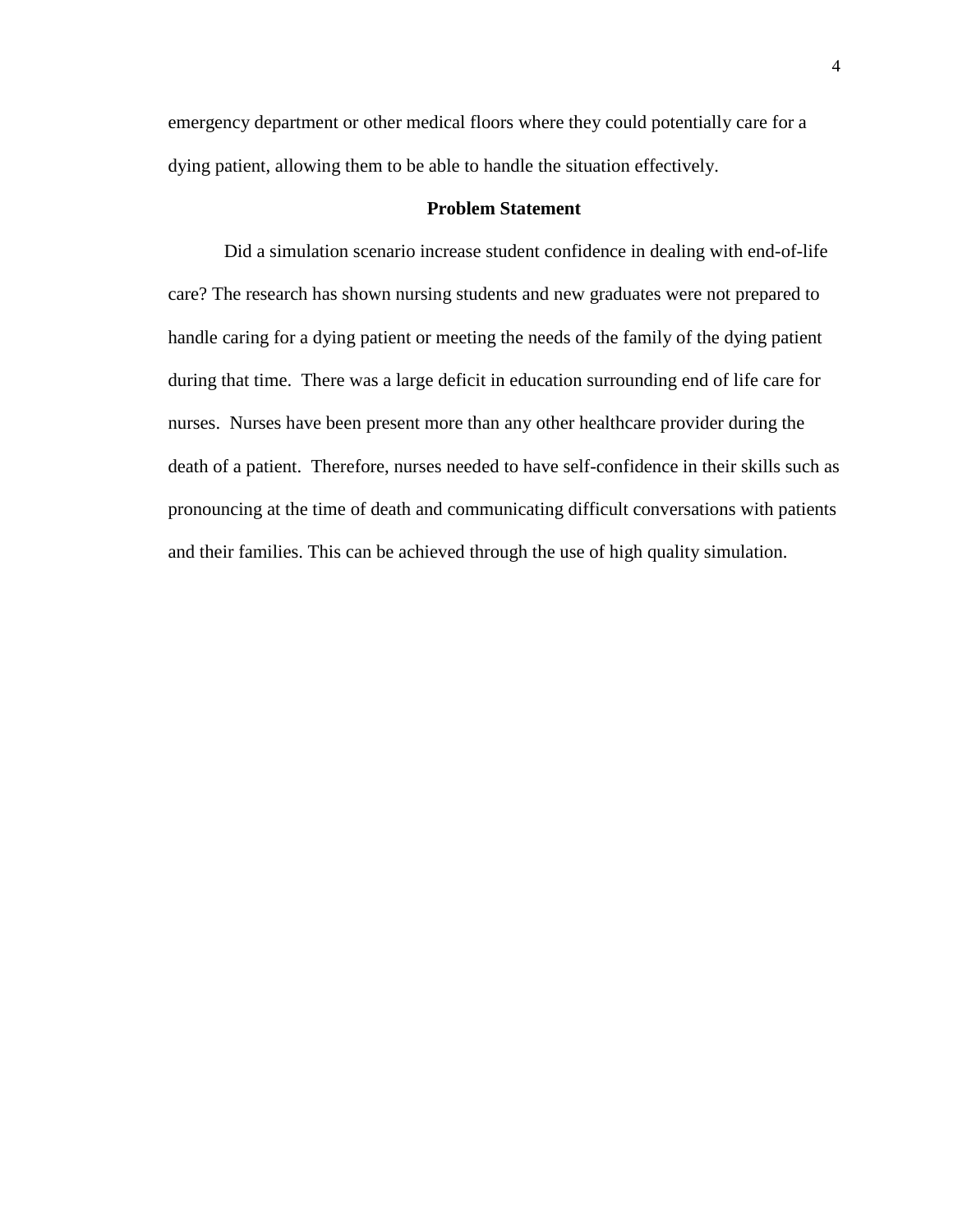### **SECTION II**

#### **Literature Review**

#### **Impact of Ignoring the Problem**

Nursing programs across the country have not been able to continue to ignore the issue that nurses were being sent into the work force unprepared to care for the dying. According to the Institute of Medicine (2008), the number of older adults will double by 2030 in the United States (U.S.). A gap in the literature shows research needs to be conducted and designed with measurable outcomes that test pedagogical methods. The use of simulation has helped to positively impact nursing practice and patient related outcomes in end of life care.

#### **Gaps in Practice**

Technology has come a long way and simulation has become more realistic than ever. However, even with the most expensive simulators physical limitations still remain. The technology has not allowed the manikins to change skin color to mimic mottling or the change of body temperatures. Advanced programming will be needed to mimic end of life respiratory issues such as the Cheyne Stokes which is an abnormal respiratory pattern where the dying patient will have rapid deep breaths followed by slower and apneic periods (Smith-Stoner, 2009). Apneic periods is where the breathing will stop and can last several seconds to minutes (Smith-Stoner, 2009). This is commonly seen during the end of life (Smith-Stoner, 2009).

#### **Significant Findings**

Nursing programs across the country cannot afford to ignore the issue that nurses were being sent into the work force unprepared to care for the dying. According to the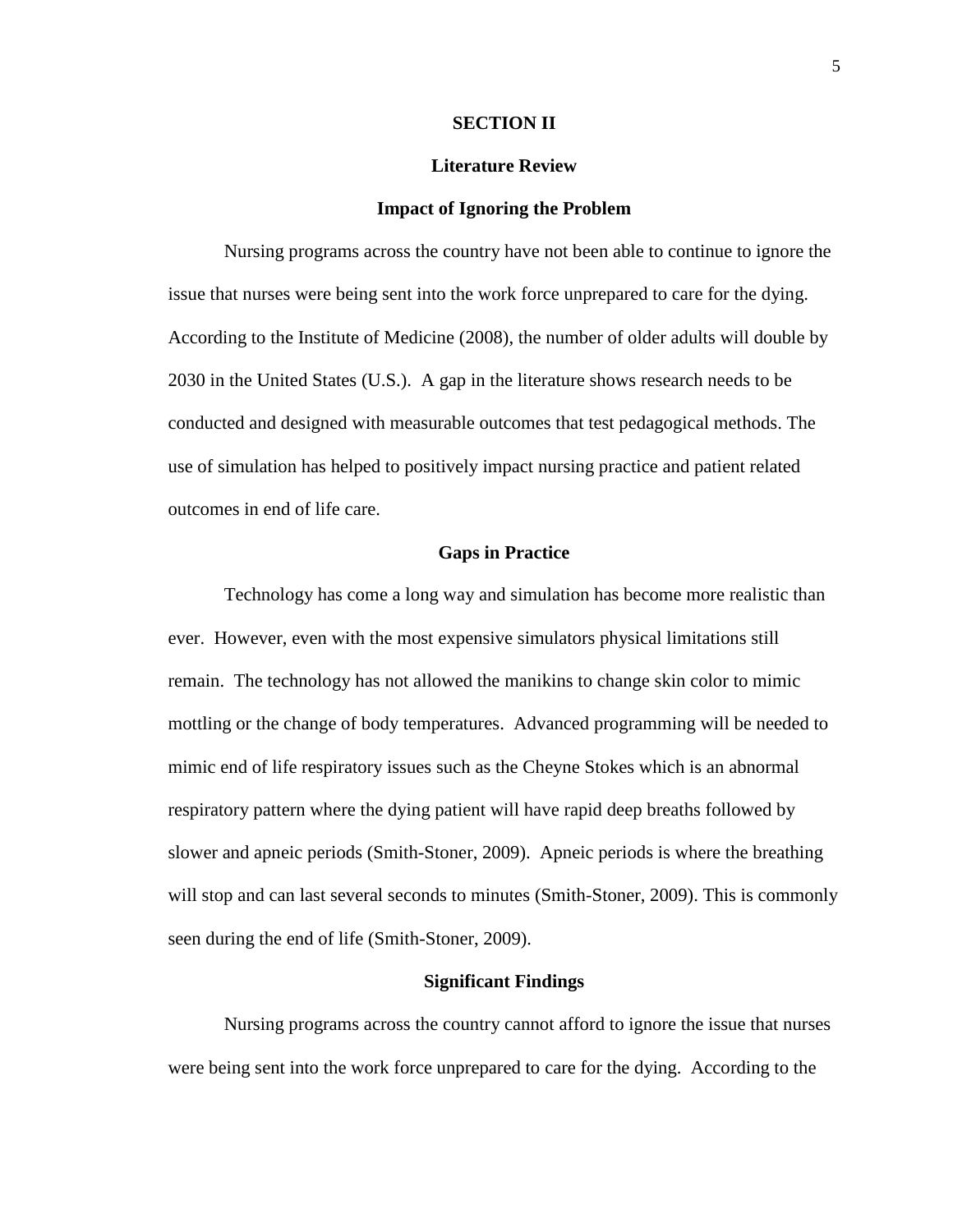Institute of Medicine (2008), the number of older adults will double by 2030 in the United States (U.S.). Simulation helped bridge the gap between theory and practice (Gillan et al., 2014). Simulation is a pedagogical approach to teaching nursing curricula. It is the hands on experience. There is limited research on simulation published that helps to guide and teach nursing students in end of life care. Research shows there has been a need to establish scientific evidence on the effects of end of life care simulation and nursing students (Gillan et al., 2016). Simulation provided a safe environment for the students to learn. Additionally, it helped to bridge the gap between caring for the dying patient and developing his or her own personal communication skills to use with patients and families during end of life care (Fabro et al., 2014). The research shows an increase in the need to provide more end of life care in the nursing curriculum to nursing students across the country (Smith-Stoner, Hall-Lord, Hedelin, & Petzall, 2011).

#### **Evidence Based Solutions**

Simulation offers an alternative learning strategy for students who are unable to have the opportunity to provide end of life care for a dying patient and offer the support needed to the patient's family during clinical rotation (Fabro et al., 2014). According to Kopka, Aschenbrenner, and Reynolds (2016), students reported end of life care simulation as being beneficial in helping to prepare communicating with patients and families as well as providing comfort care to dying patients. Students reported a need in end of life care education however, nursing schools were falling short in meeting this criteria (Allchin, 2006). According to Beck (1997), faculty that address death and dying within the curriculum also need to remind the students that caring for the dying patient and providing support to their families can be a very rewarding and fulfilling job.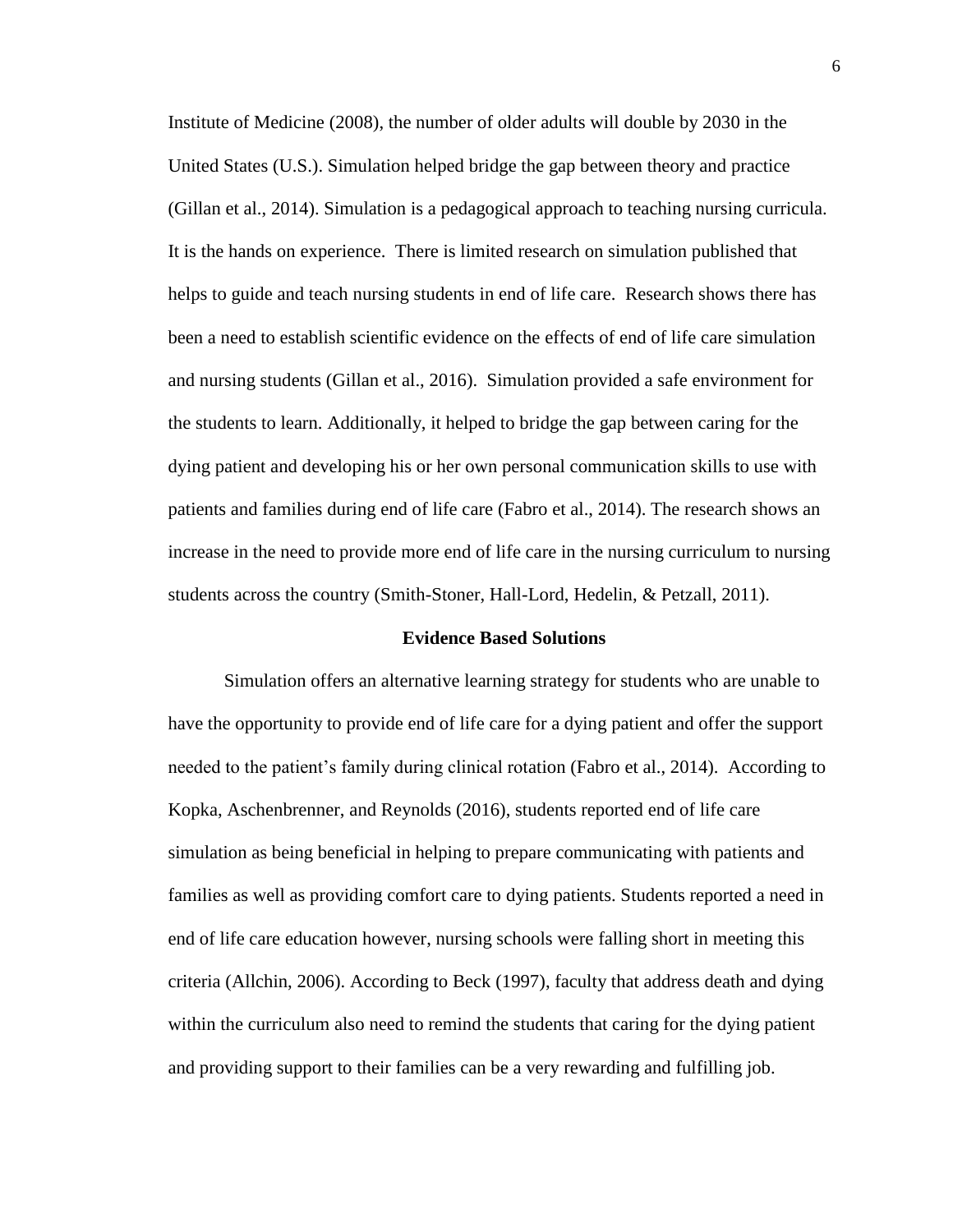Research displays that high fidelity simulation has shown to be effective with nursing students providing competent and high quality end of life care with dying patients.

#### **Literature Findings**

According to Hamilton (2010), in 2005 more than 2.4 million deaths occurred in the United States. Nurses have had the exposure of dealing with a dying patient at some point in their career. Patient death occurs across all clinical areas. It is easy to see death as a failure more than a natural part of the life. Student nurses' attitudes can greatly affect the quality of care delivered at the end of life. Student nurses' must be able to have the opportunity to confront their own personal feelings and fears concerning death. It is the job of nurse educators to make sure students have the exposure while they are in nursing school. Students have reported feeling anxious and ill-equipped in caring for patients at the end of life (Hamilton, 2010). Practicing nurses have reported feeling dissatisfied with the end of life care education while in school. The End-of-Life Nursing Consortium (ELNEC) was formed in 2000 to help nursing faculty educate students; however, integration needed to be monitored among all nursing schools (Hamilton, 2010). According to Hamilton (2010), the American Association of Colleges of Nursing (AACN) stated in 2007 more than 19,000 nursing students were being taught the ELNEC curricula. Adding ELNEC content to printed text was a slow process. The ELNEC curriculum consisted of nursing care at the end of life, pain and symptom management, dealing with legal and ethical issues, dealing with grief, loss, and communication. End of life care caused stress in most cases for students. High fidelity simulation can help to enhance learning and provide quality patient care. Simulation helped to increase selfconfidence, decrease stress, and provide a safe low risk learning environment.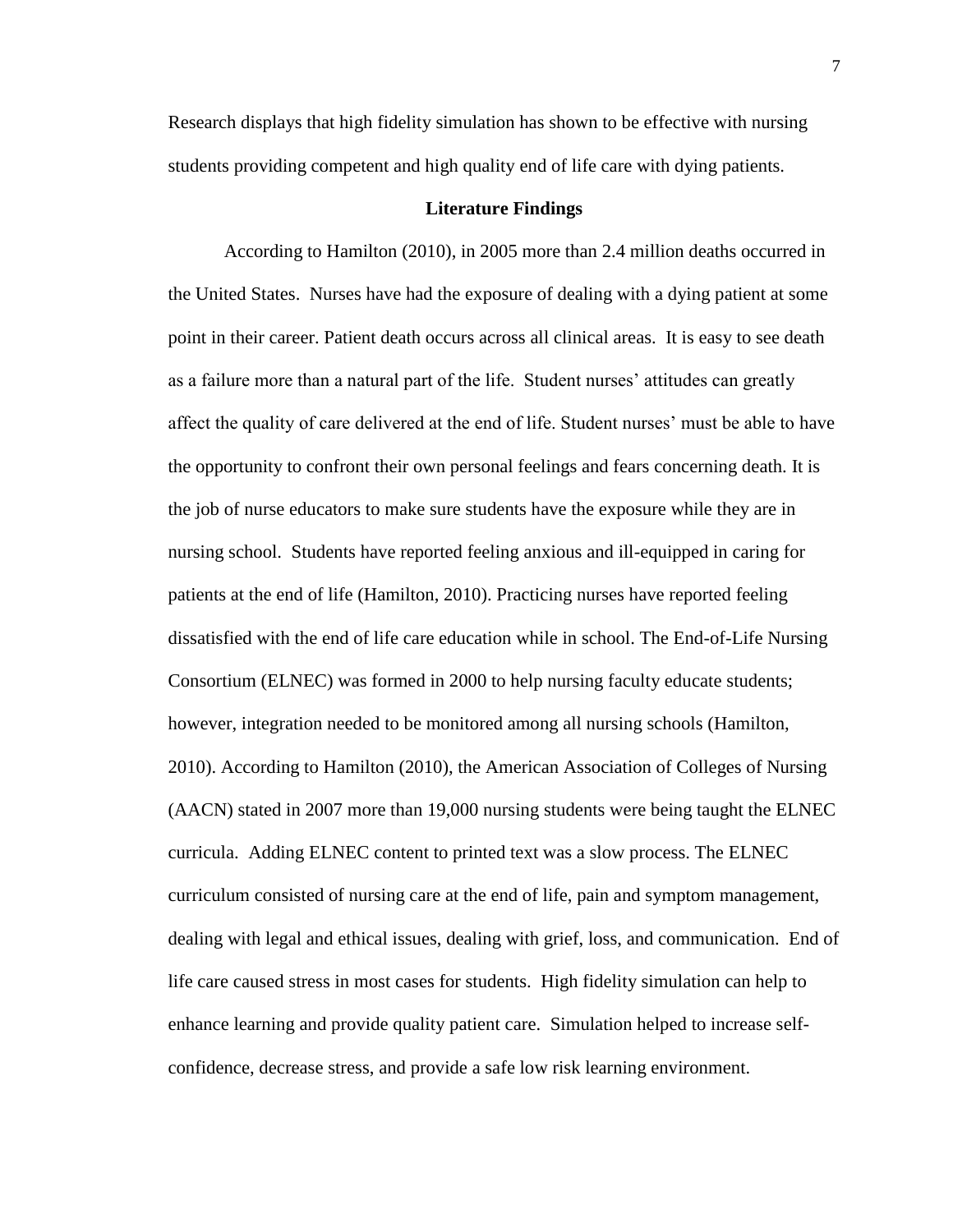Simulation scenarios were developed and slightly altered for each level of nursing student to focus on life support skills, problem-solving skills, communication skills, collaboration, and family issues (Hamilton, 2010). The goal in providing end of life care in nursing education through the use of simulation was to alter the student's perceptions of death and dying, help to lower fear, decrease anxiety, and implement coping mechanisms. Faculty needs to add more detailed end of life content care in the curriculum.

According to Leighton and Dubas (2009), simulation is an alternative method to traditional clinical rotations where students may or may not be exposed to a dying patient. For nursing students caring for a dying patient can cause anxiety and leave the student feeling incapable. Students lack confidence and self-efficacy when caring for patients at the end of life. When students became practicing nurses the most common complaint has been they wish they had covered how to talk to patients and families during the dying process. Leighton and Dubas (2009), reported three aspects of providing care to the dying patient seem to trigger an increased level of stress and anxiety for students. These included provision of emotional support to patients who are dying, and their families, physical care for dying patients, and post-mortem care. A real fear exists for inexperienced nurses such as they may say the wrong thing at the wrong time to a patient or their family. Simulation would be effective and beneficial to help with this fear. The simulation environment provided a safe, interactive, and hands on learning experience for students to overcome these fears. Faculty cannot control patients in the traditional clinical setting but they can; however, control patients in the simulation laboratory. The use of a high fidelity simulation that mimics a real-life scenario was a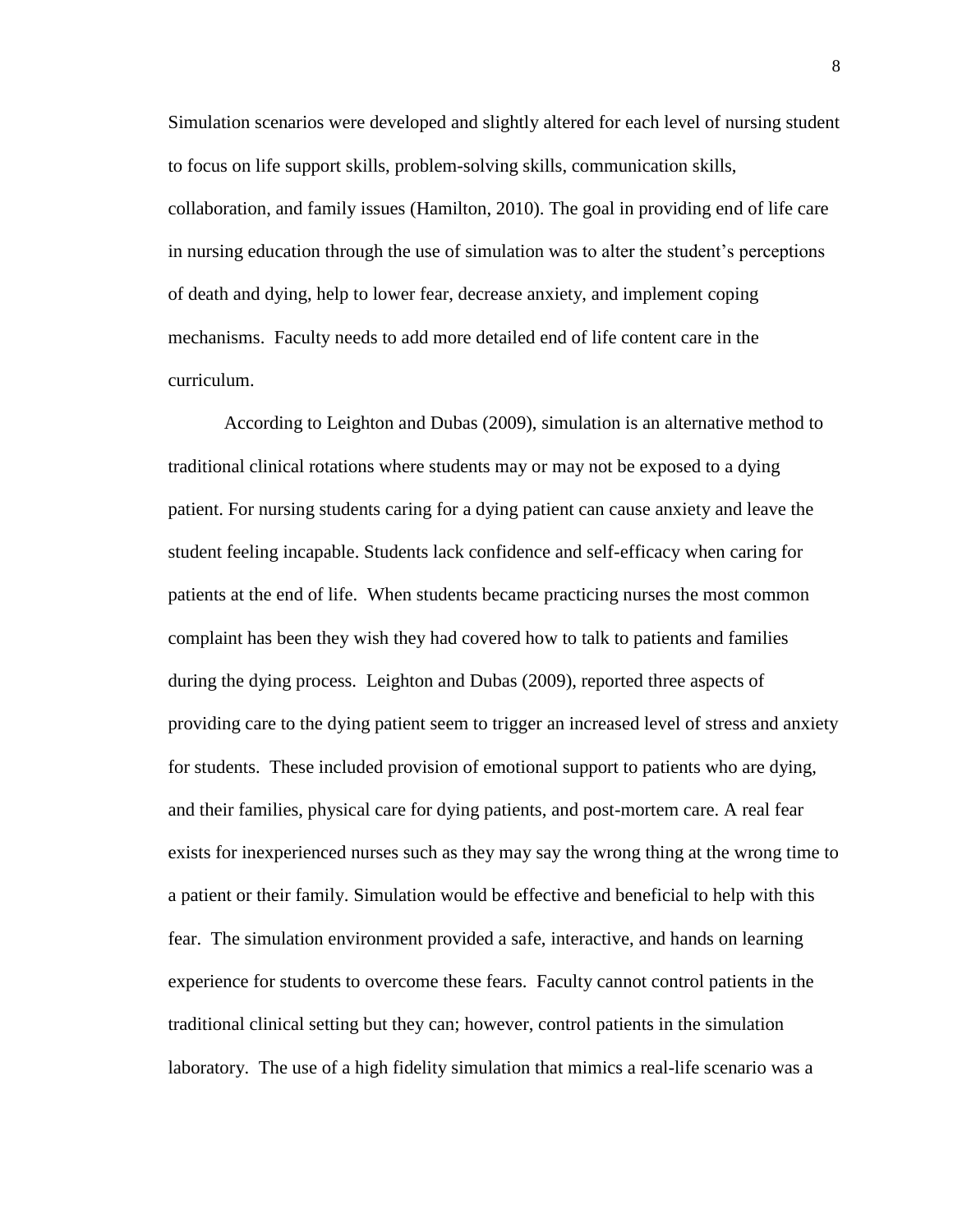challenge for students but also provided a real insight in the student's ability to critically reason and self-reflect.

In a study completed by Beckstrand, Callister, and Kirchhoff (2006), more than 2.4 million deaths occurred each year in the United States (US) with 80% of these deaths occurring in hospitals and 20% occurring in the intensive care unit (ICU). Nurses in the ICU reported that communication remained a challenge among the healthcare team. One of the nurses in the study referred to death as the most critical point of illness, and death must be treated with dignity and respect. All members of the healthcare team learned to know when a patient is near impending death, and enough treatment and heroic life saving measures were just not in the best interest of the patient anymore. Those were difficult conversations to have with families. Communication was crucial so every member of the healthcare team has been working towards the same goal or plan of care. The goal should always be to focus on the patient providing comfort and high quality care at the end of life. Nursing students needed to realize caring for the dying patient requires more time with the patient and family and requires a higher skill set. Nursing students needed to realize most American patients did not fear death or dying itself, but the process of death and fear of the unknown (Beckstrand et al., 2006).

According to a study completed by Efstathiou and Walker (2014), nursing educators were beginning the use of simulation as a way to provide meaningful learning experiences in a controlled environment, which masters clinical skills. Interactive simulation has provided an opportunity to impact students view on death and dying as a positive outcome. Simulation methods focused on either before the death of a patient,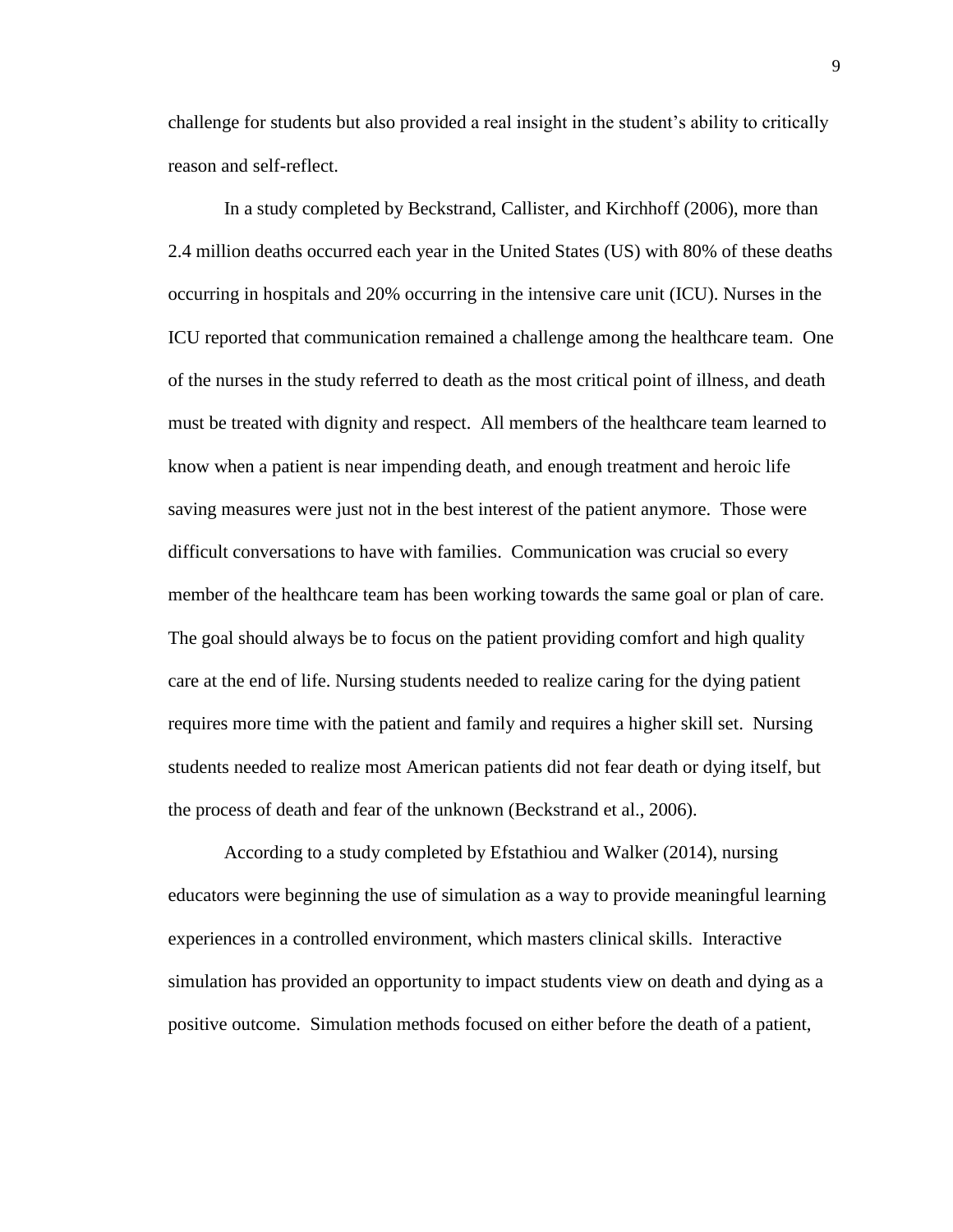during the final days of a dying patient, or after the death of a patient including postmortem care and dealing with grieving families.

In a phenomenographic methodological approach a study by Venkatasalu, Kelleher, and Shao (2015), stated an emphasis needed to be placed on providing adequate end of life care to all health professionals including nursing students. Nurses spend more time with dying patients than any other health professional, but only four out of five nurses were sufficiently trained to deliver high quality end of life care. As nurse educators, it has been our duty to make sure teaching and learning strategies in regards to end of life care topics were covered extensively. Simulation is a strategy that has helped students learn hands on skills which will prepare them for clinical. The effectiveness of simulation as a teaching learning strategy has been understudied and not fully understood especially in end of life care scenarios. Research suggested high fidelity simulation was just as effective as classroom sessions and clinical placement. Nursing students reported simulation scenarios on death and dying helped them to expect the unexpected and dealing with death is emotionally challenging (Venkatasalu et al., 2015). Simulation helped to relieve anxiety and helped the student to mentally prepare to deal with a dying patient. Teaching simulation in a pedagogical approach provided self-confidence, communication skills, and knowledge regarding end of life care and helps to put theory into practice. Venkatasalu et al. (2015), reported future implications for clinical education regarding simulation in end of life care. These included the following: both seminar-based and simulation-based teaching impacting knowledge on end of life care. Simulation-based teaching allowed student nurses to perform both affirmative and intended clinical outcomes during clinical placements. Incorporating simulation-based

10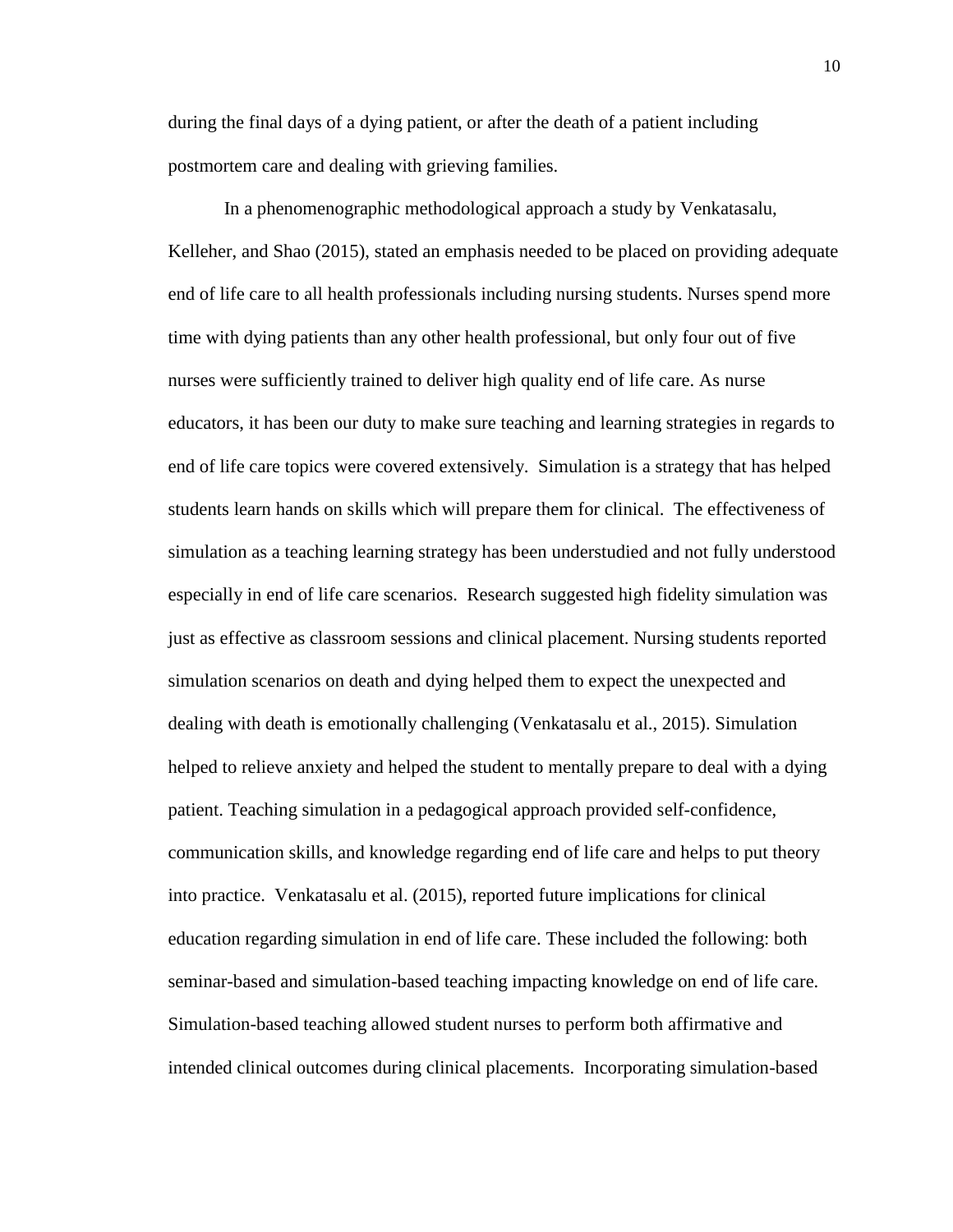teaching into the nursing curriculum helped students to consolidate and develop further end of life care skills and knowledge. Promoting simulation-based end of life care training both in clinical practice and nursing education was needed to improve quality life. And finally, existing nurse educators should consider integrating the simulationbased teaching along with current end of life care teaching and learning strategies to augment positive clinical outcomes (Venkatasalu et al., 2015).

According to Kopp and Hanson (2012), as the population in the US increased so did the co-mordities such as chronic illnesses like end stage chronic obstructive pulmonary disease (COPD). Nurses needed to be more prepared than ever to care for the dying patient by providing high quality care. Some nursing schools incorporated high fidelity simulation and gaming simulations to approach end of life care in nursing education. Literature supported that a deficit exist in the nursing curriculum regarding end of life care. The ELNEC identified nine key elements that were used as a nursing foundation in end of life care. Those included, "nursing care at the end of life, pain management, symptom management, ethical and legal issues, cultural considerations in end of life care, communication, grief, loss, bereavement, achieving quality care at the end of life, preparation and care at the end of life" (p e98).

All nursing student graduates should have attained these competencies. Simulation was goal driven which supports active learning and a hands on approach. Simulation also helped to bridge the gap between didactic and clinical, helping to increase critical reasoning.

As patients are living longer and have more complex disease and treatments health care settings have become even more technical. The high technical demands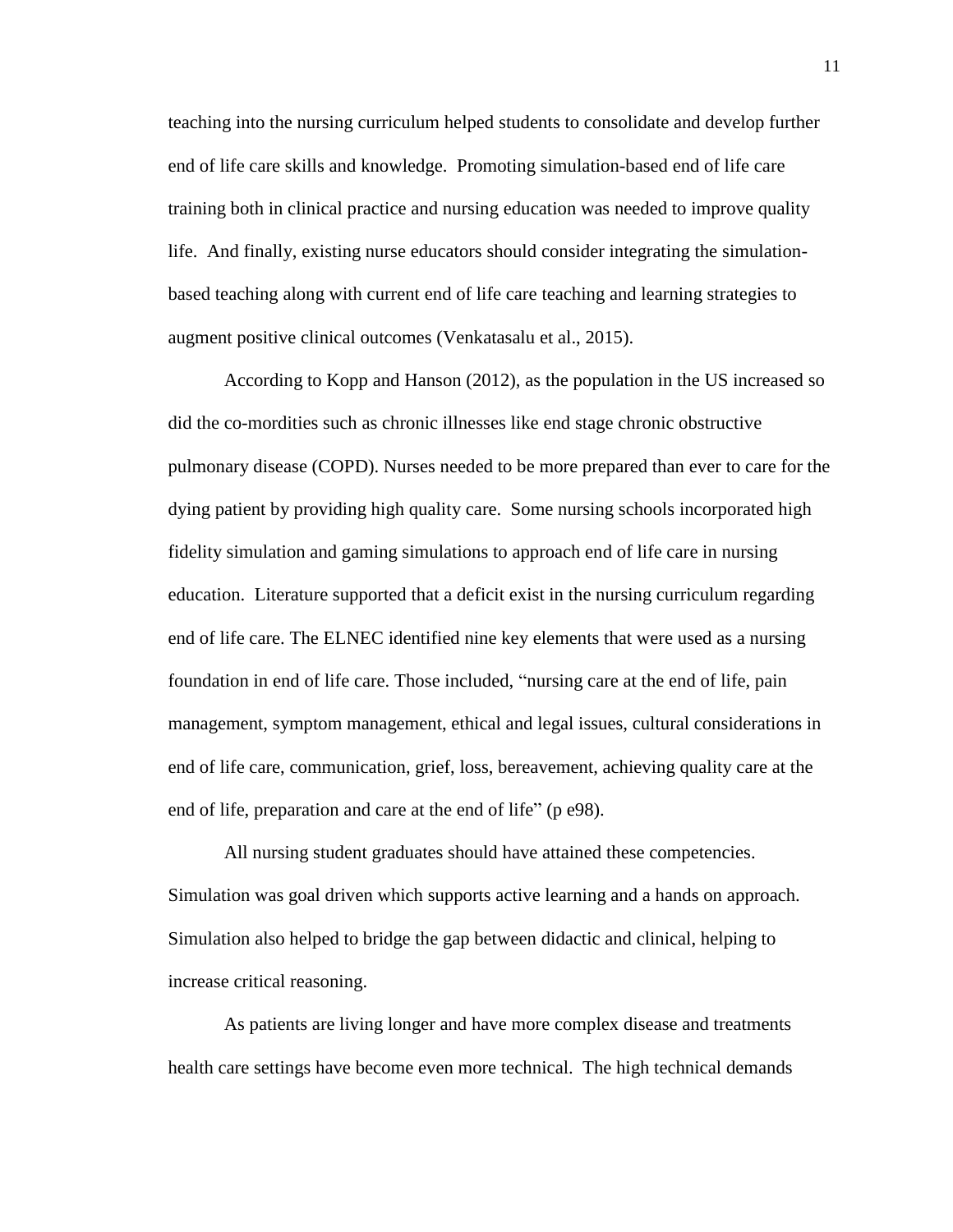require nurses to have a high level of skills set upon entrance into the workforce. New graduates must leave nursing school prepared to practice at such a high level of competency. As nurse educators it has been our duty to make sure teaching strategies were implemented to promote advancement of the student's clinical reasoning which promoted a strengthening of the student's clinical reasoning and reflective thinking skills. Simulation has allowed the students the safe area they need to practice as they began their journey as a novice nurse to a more experienced and seasoned nurse. The use of simulation helped to bridge the gap between theory and practice. According to Onda (2012), researchers have argued skills and knowledge vary depending on how the content is taught didactically and how it is practiced or encountered in varies clinical settings. Students may be able to pass a test in the classroom on death and dying, but may not be able to transfer the knowledge in a clinical setting. This gap can be viewed as a positive or a negative. A positive view can allow the development and advancement in nursing knowledge which is how changes are made in nursing, leading to improved patient care and outcomes. Students often times understand the "what" but not the "how", simulation was a perfect opportunity to help bridge this gap. Simulation scenarios needed to be meaningful, purposeful, and represent practice as much as possible, allowing for collaboration with different health care members for student growth. Students should be given the opportunity to explore different roles within the simulation such as family members, visitors, charge nurse, medication nurse, or co-workers. After the simulation, time needs to be given to allow for reflection. Reflection enabled the students to think about self-performance and allow problem solving skills. When students reflect seeds of critical thinking are being sown (Onda, 2012).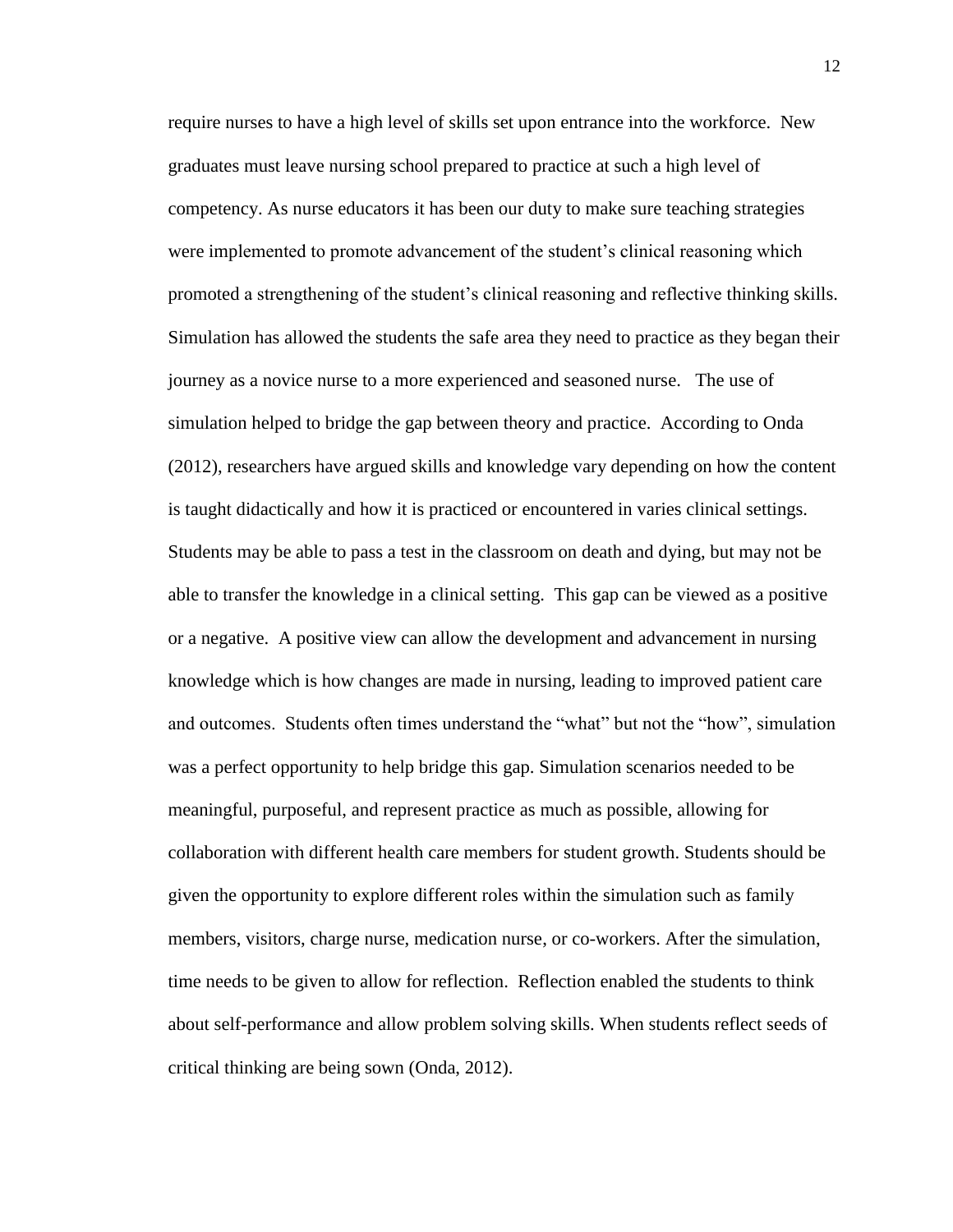In an article by Nicely and DeLario (2011), Virginia Henderson who was considered the first lady of nursing by many stated "nursing stands separately from medicine, the nurse does more than simply follow a physician's order" (p 72). "The nurse is temporarily the consciousness of the unconscious, the love of the suicidal, the leg of the amputee, the eyes of the newly blind, a means of the locomotion for the newborn, knowledge and confidence for the young mother, a voice for those too weak to speak" (Henderson, 2006, p 72). Henderson believed the best healthcare was patient and family focused making good communication at the center. This was especially true with patients and families who are nearing the dying process.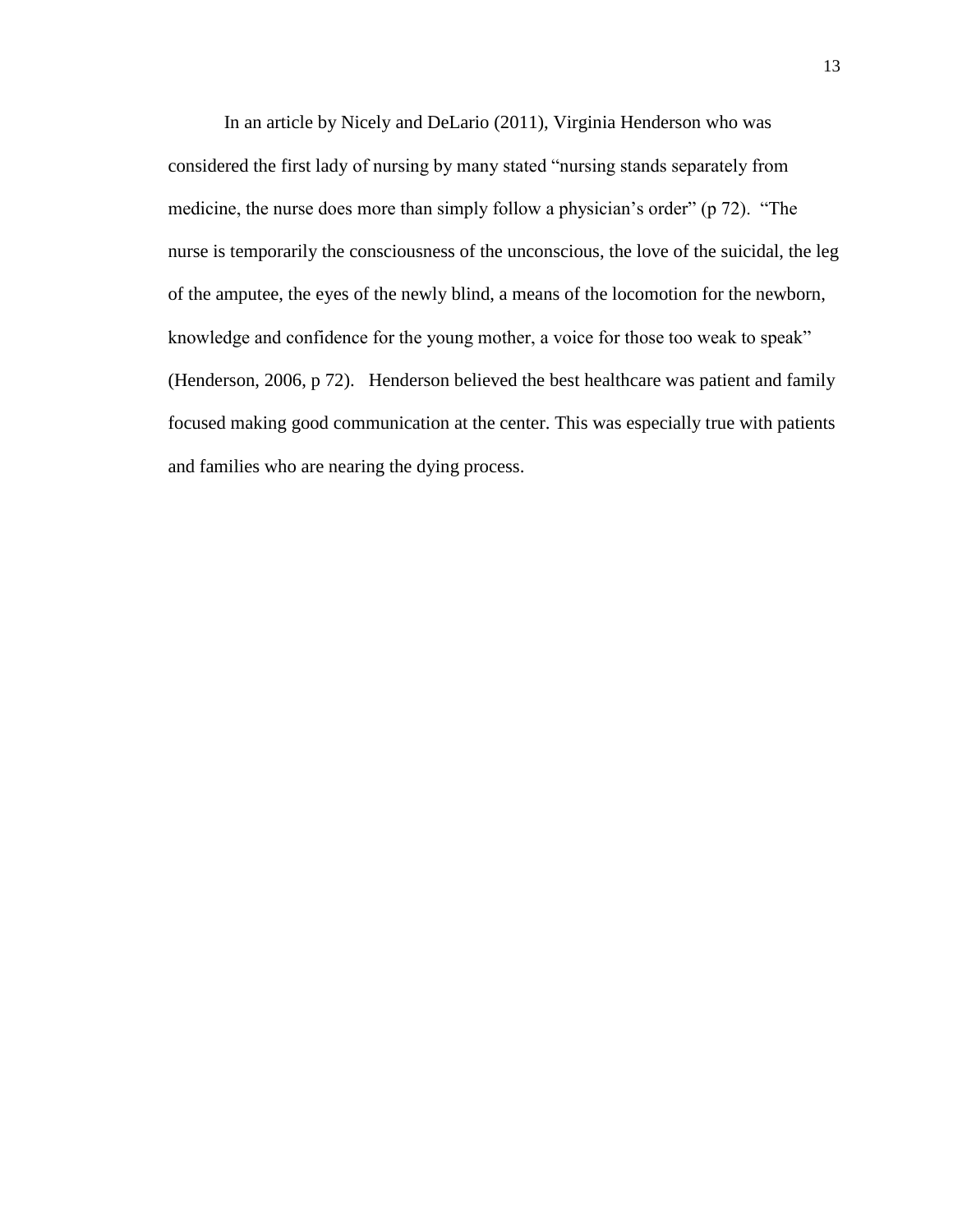#### **SECTION III**

#### **Needs Assessment**

### **PICOT**

The simulation project took place in a rural county in North Carolina (NC) at a small community college. The college accepts 42 students each fall for day and evening classes in the LPN program. The project was implemented in the fall 2017 and focused on the licensed practical nurses (LPN) at the community college. The population consisted of LPN students who entered nursing school in August 2017, these students were enrolled in Fundamentals of Nursing and were utilizing the simulation lab for the first time. The intervention consisted of a simulation that focused on the students providing end of life to a dying patient and also focused on communicating with the patient and their family. Sensitive topics were discussed such as caring for the dying patient and postmortem care. The simulation was conducted in a controlled environment which fosters a learning experience for the students. The simulation was to better prepare the students for entry level practice and helped the students to decrease their anxiety regarding caring for a dying patient. The outcome or goal of this DNP project was to help increase the student's self-confidence level and decrease their anxiety level in dealing with dying patients and families. The simulation lasted approximately one and a half hours consisting of 15 minutes pre-brief, 30 minutes of actual scenario, and 45 minutes of debrief. After simulation had taken place it was very important to debrief with the students so they were allowed to learn by reflection. Simulation can be done in a low cost effective way such as role play, virtual simulators, or by using a more expensive high fidelity manikin. Jeffries (2007b), developed key features that make a well-designed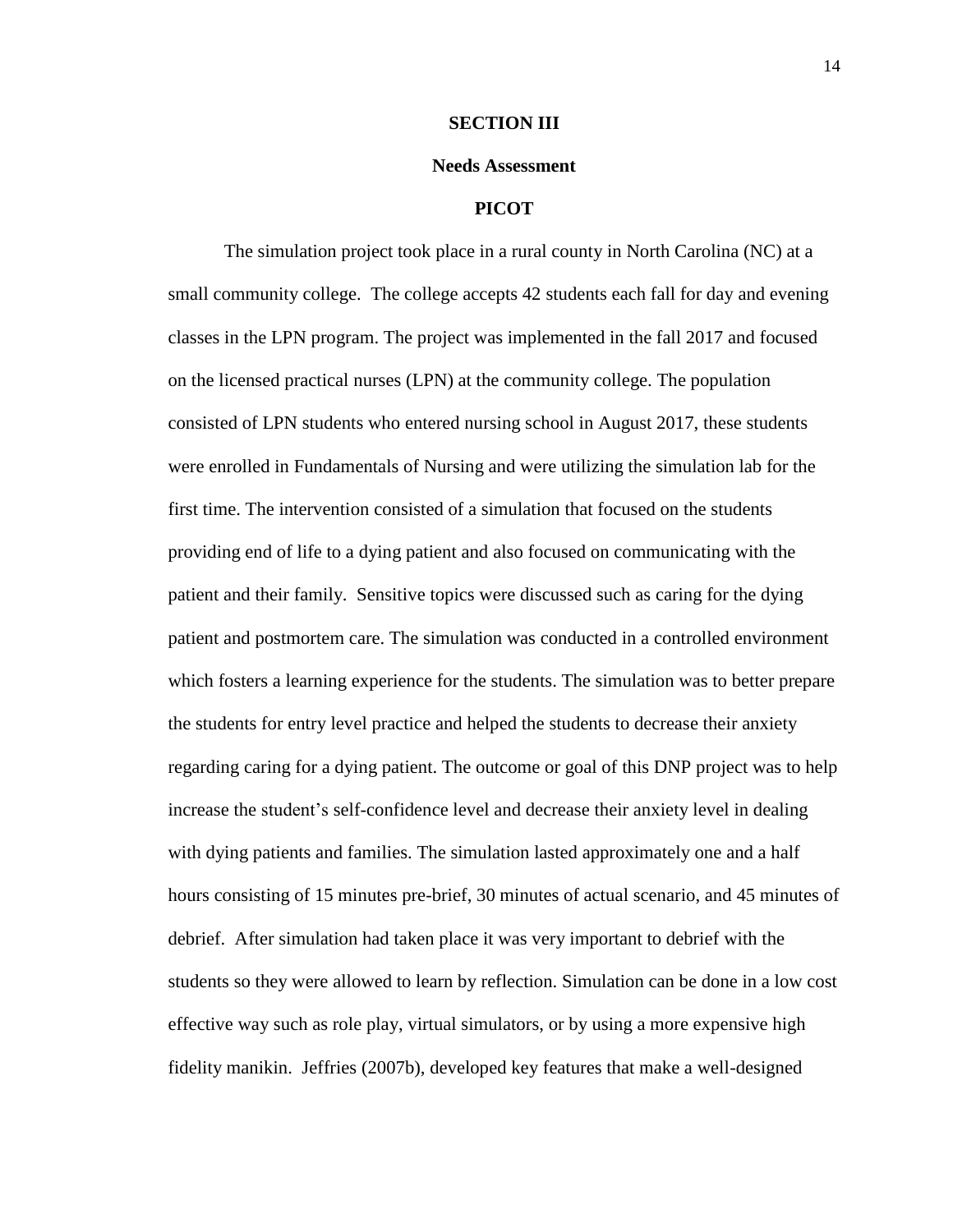simulation. These included clear written objectives, a scenario which mimics real life, complex situations, and cues as the simulation progresses for each participant and debriefing before and after the scenario (Jeffries, 2007b).

### **Stakeholders**

A number of key stakeholders were identified for this project. Internally the administration of the college, including the Dean of health sciences, assistant director of the nursing program, faculty members who teach in the nursing program, and the nursing students participating in the simulation were vital stakeholders. Residents within the community and clinical sites such as long term care facilities, hospitals in the area, urgent care clinic, and physician offices were key external stakeholders for this project.

#### **Available Resources**

The community college had a small dedicated simulation lab where the simulation took place. They also had a dedicated classroom where pre-brief and debriefing will take place after the simulation occurred. Faculty was a part of the simulation by playing the role of the grieving family members.

The equipment used was Laerdal mid-fidelity manikins. These manikins were equipped to simulate a beating heart, lung sounds, and bowel sounds. Students were able to obtain vital signs as they decreased throughout the scenario. The new simulation center opened September 2017 and was utilized for the DNP project.

### **Desired Outcomes**

The goal of the simulation project was to increase the LPN's self-confidence while decreasing their anxiety regarding end of life care when caring for a dying patient. The LPN student learned important communication styles and techniques sensitive to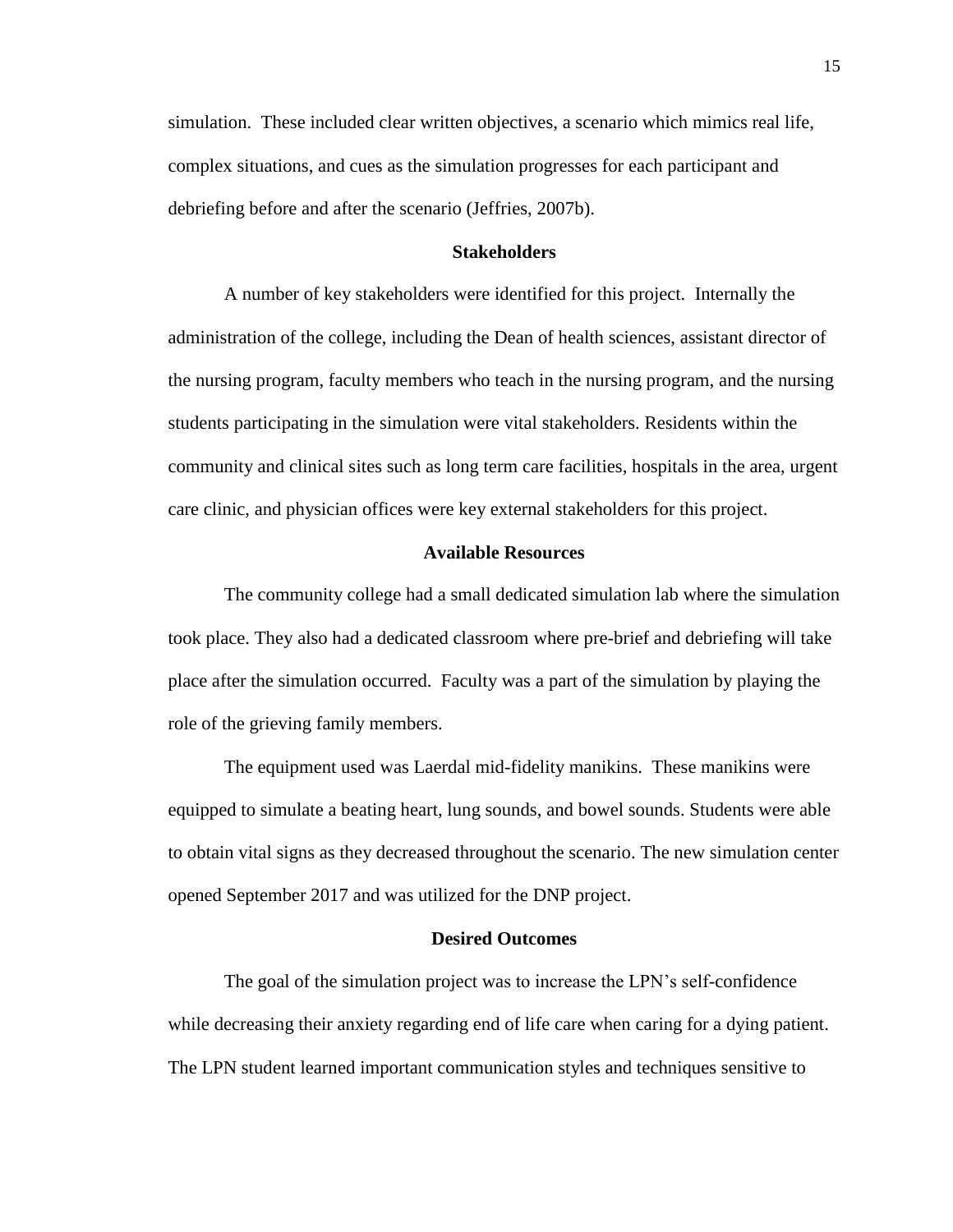grief and loss. The student was to understand how to care for a patient who is imminent, then provide postmortem care, followed by a time of reflection allowing students to ask questions to help them develop critical reasoning skills.

# **SWOT Analysis**

| <b>Strengths</b>      | <b>Weaknesses</b>                        |
|-----------------------|------------------------------------------|
| Grants                | Location                                 |
| Faculty student ratio | Qualified students                       |
| New simulation center | <b>Budget</b>                            |
| <b>Opportunities</b>  | <b>Threats</b>                           |
| <b>CHSE</b> staff     | Surrounding counties with simulation lab |
|                       |                                          |
| Grow simulation lab   | Decreased retention                      |

*Figure 1.* SWOT Analysis

#### **Strengths**

A new simulation center opened in September 2017. The new center was equipped with the most up to date mid and high fidelity manikins. The faculty were experienced educators with a small faculty to student ratio with the average being one faculty to 17 students. The program was successful and has longevity of over 50 years. The program has a variety of clinical sites who are very supportive. The college is also supported with grant funding.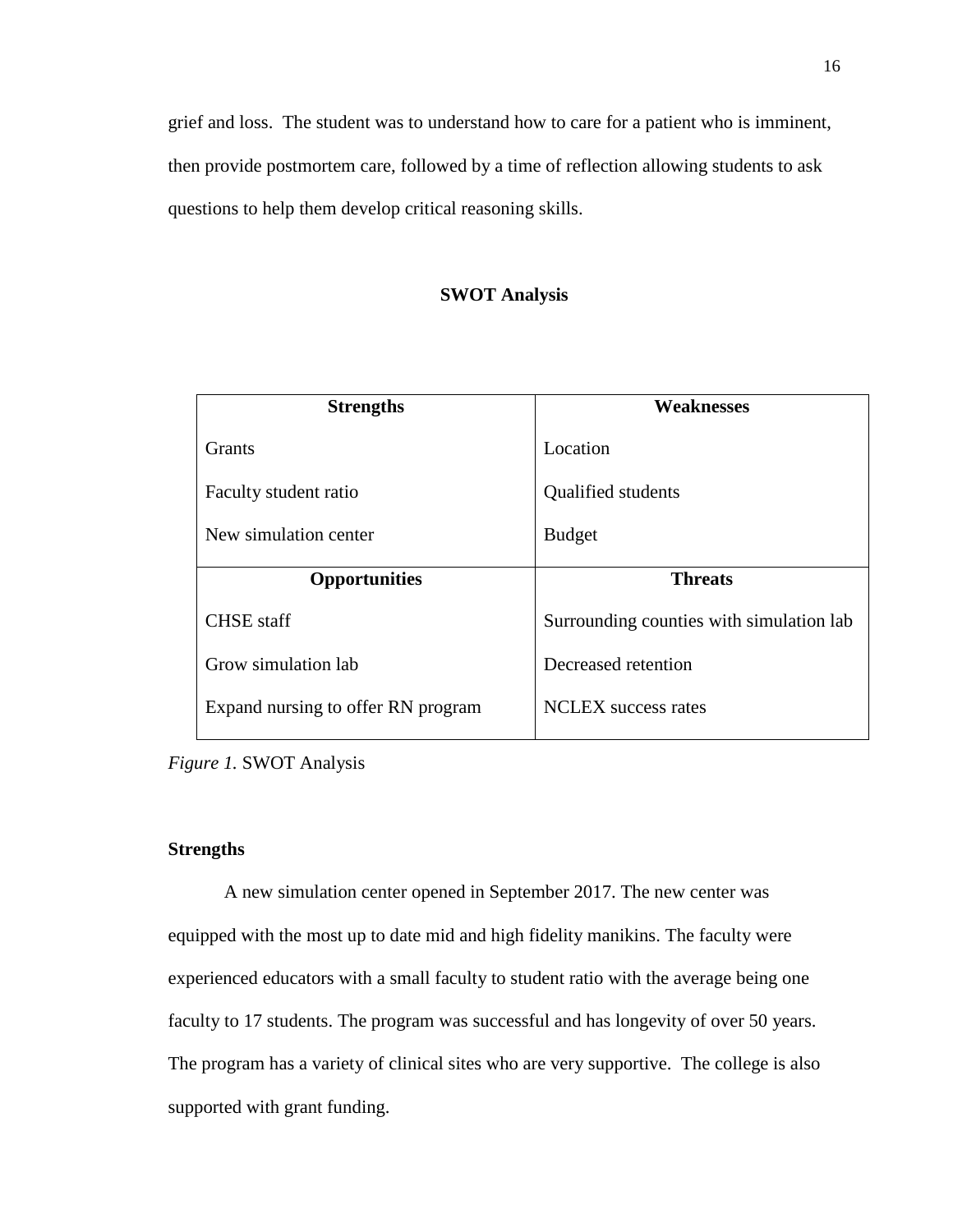### **Weaknesses**

The college was located in a poor rural county in western NC. It is always a challenge to find qualified students who meet the admission criteria to fill the 42 slots each year. However, slots always are filled prior to the deadline for acceptance into the program. Like most community colleges, the financial constraints and the budget are always a task.

### **Opportunities**

Several opportunities were available to help expand and grow their nursing program which included partnership programs, community outreach, and increase grant funding. Additional opportunities included, growing the simulation lab to increase revenue for the college. This can be achieved by the simulation center becoming accredited and employing a Certified Healthcare Simulation Educator (CHSE). A program expansion to include an Associate of Nursing Degree (ADN) is an additional opportunity for the community college.

#### **Threats**

As a small rural community college in western North Carolina dangers exists such as decreased retention, decreased NCLEX success rates, and budget restrictions. Having the financial availability to hire a fulltime faculty member educated in simulation and having the money to supply the simulation lab and keep supplies ordered are also threat. All of these can greatly impact the nursing program and the college. Successful simulation centers in surrounding counties are also a threat. Faculty and student buy in is very important for the simulation to be successful.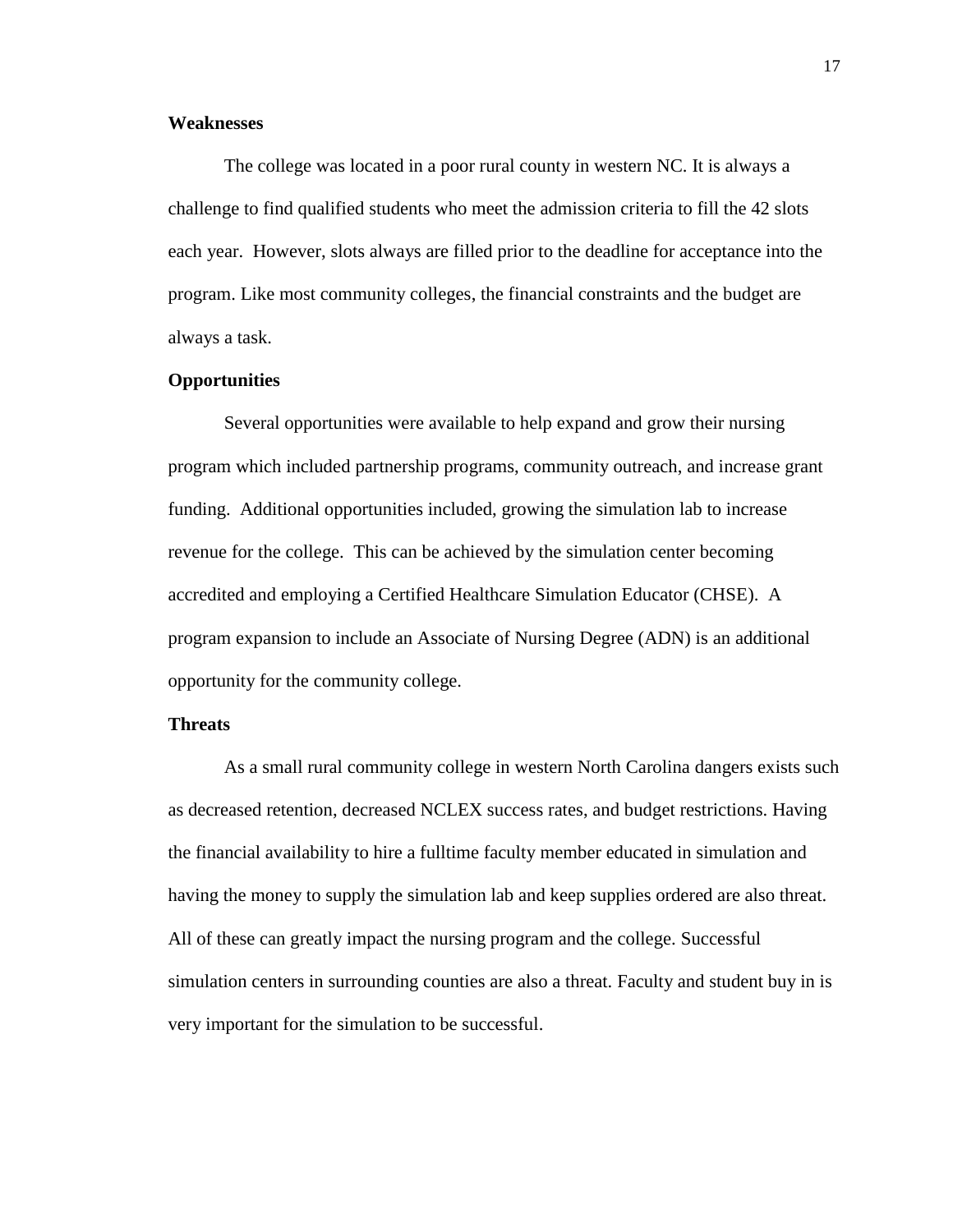#### **Team Selection**

Team selection consisted of four faculty who currently teach in the nursing program along with the dean of health sciences. Two of the faculty were MSN prepared and two were in the process of obtaining their doctoral degrees. The dean was MSN prepared and the practicum partner held a doctorate degree. The faculty ranged from 25 years of experience in nursing education to three years of nursing education experience. A doctoral prepared nurse practitioner with 15 years of nursing experience was the faculty chair overseeing this DNP project.

#### **Cost Analysis**

The cost of this project was neutral. There was no extra cost associated with using the simulation lab or manikins. No additional supplies, equipment, or fees associated with the building were associated with the DNP project. Faculty were salary based and no additional cost for assisting with the simulation was associated with the project. The students did not have any extra cost for attending this simulation.

#### **Scope of Problem**

The literature was shown as students entered clinical sites unprepared to care for the dying patient. With the use of simulation, students could practice in a low stress environment and learn how to communicate with the patient and family. This may help the student identify how they view death. Understanding their views was important before they could help assist a dying patient and their family. A realistic simulation scenario focused on end of life care helped to develop confidence and tactile skills for students.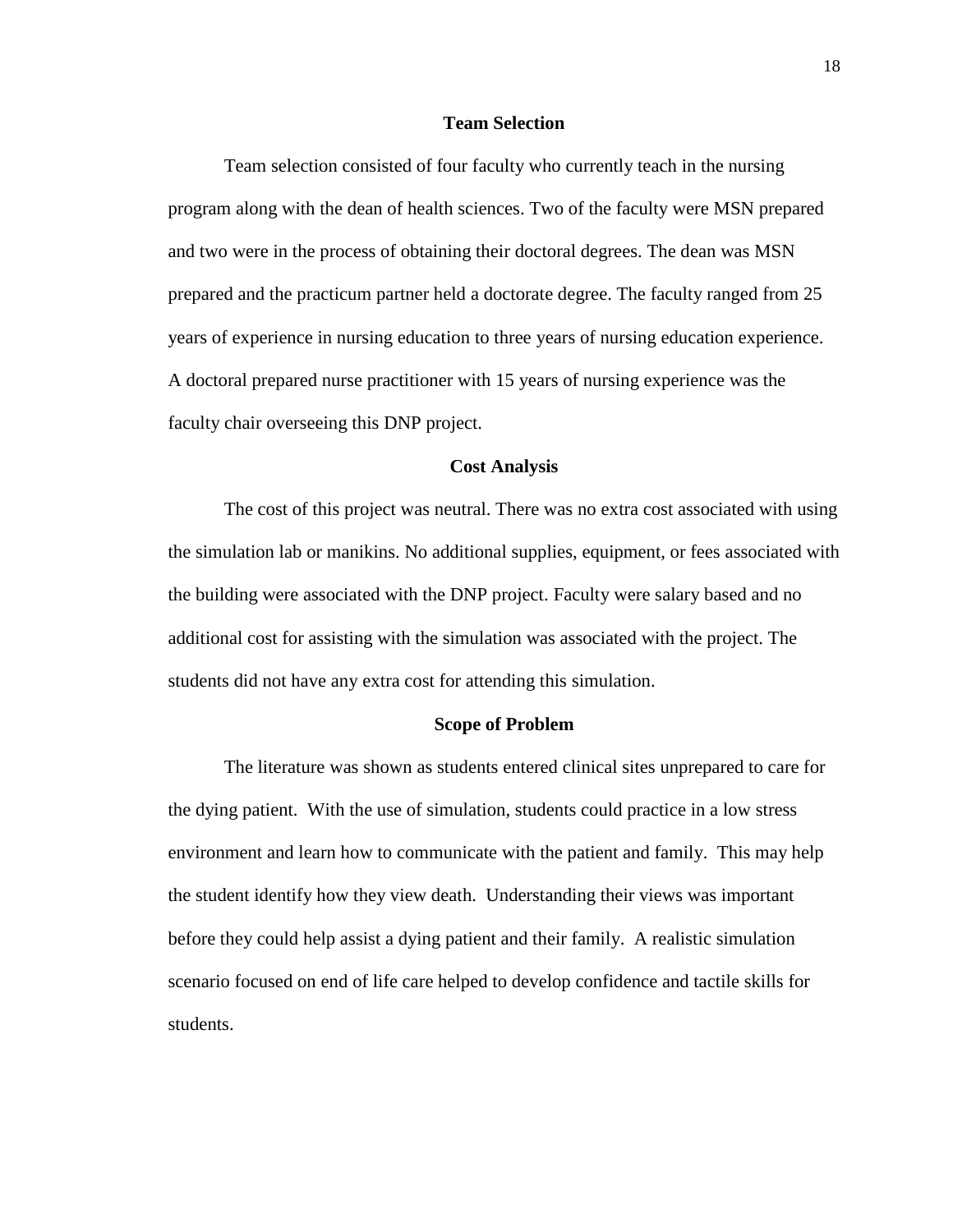#### **SECTION IV**

#### **Goals, Objectives, & Mission Statement**

#### **Mission Statement**

The purpose of this DNP project was to use a simulation scenario to help educate licensed practical nurses (LPNs) in dealing with a dying patient and their family. The problem statement could best be stated as end of life care scenarios in simulation will help students to develop confidence and relieve anxiety by enacting a patient's death. The overall purpose of this simulation is to focus on the LPN students at a small community college making sure they felt confident in their communication skills and nursing skills while feeling less anxious during patient and family interaction.

#### **Goals**

The goals associated with this DNP project were helping to ensure the objectives were met. The most important goal was to decrease anxiety and increase confidence among the LPN students when dealing with a dying patient and grieving family. Another important goal was to increase the comfort level and knowledge of the LPN student when dealing with death and dying. Other goals identified included increased communication skills when dealing with a dying patient and grieving family, and ensure the LPN students have the nursing skills needed to provide end of life care to a dying patient.

#### **Objectives**

The objectives corresponded to the goals to ensure each was met. The objectives included, decrease anxiety by providing a simulation scenario focusing on death and dying which will allow the LPN students to have a hands on approach to the sensitive and uncomfortable topic of death. Additional objectives included, the use of the simulation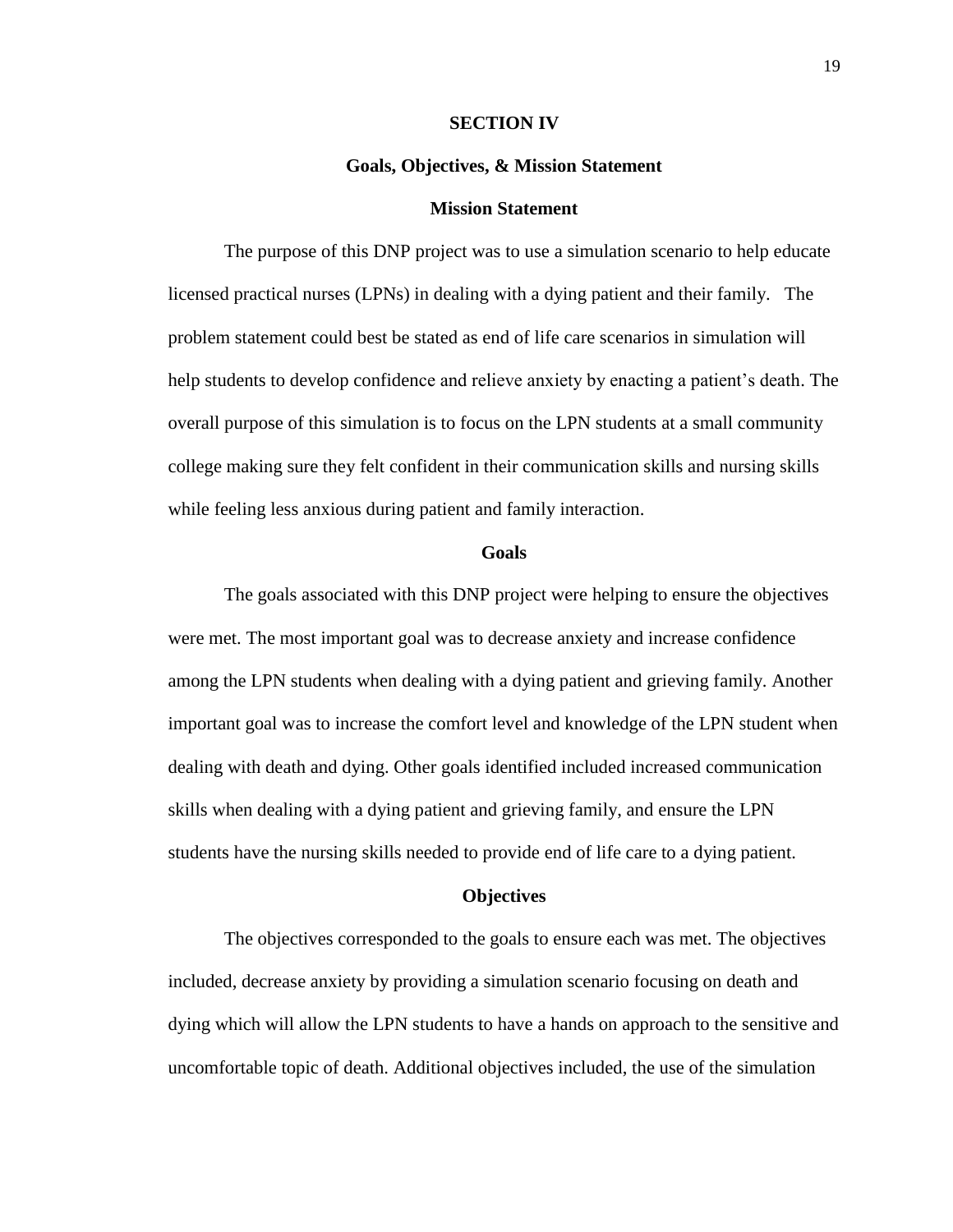scenario will help to increase the knowledge base of the LPN student by providing a realistic scenario on death and dying. The simulation scenario also allowed the LPN students the opportunity to have difficult conversations, which enhanced their communication with a dying patient and their grieving family in a safe and nonthreatening environment. This activity provided the opportunity for the LPN students to care for a dying patient and provide post-mortem care.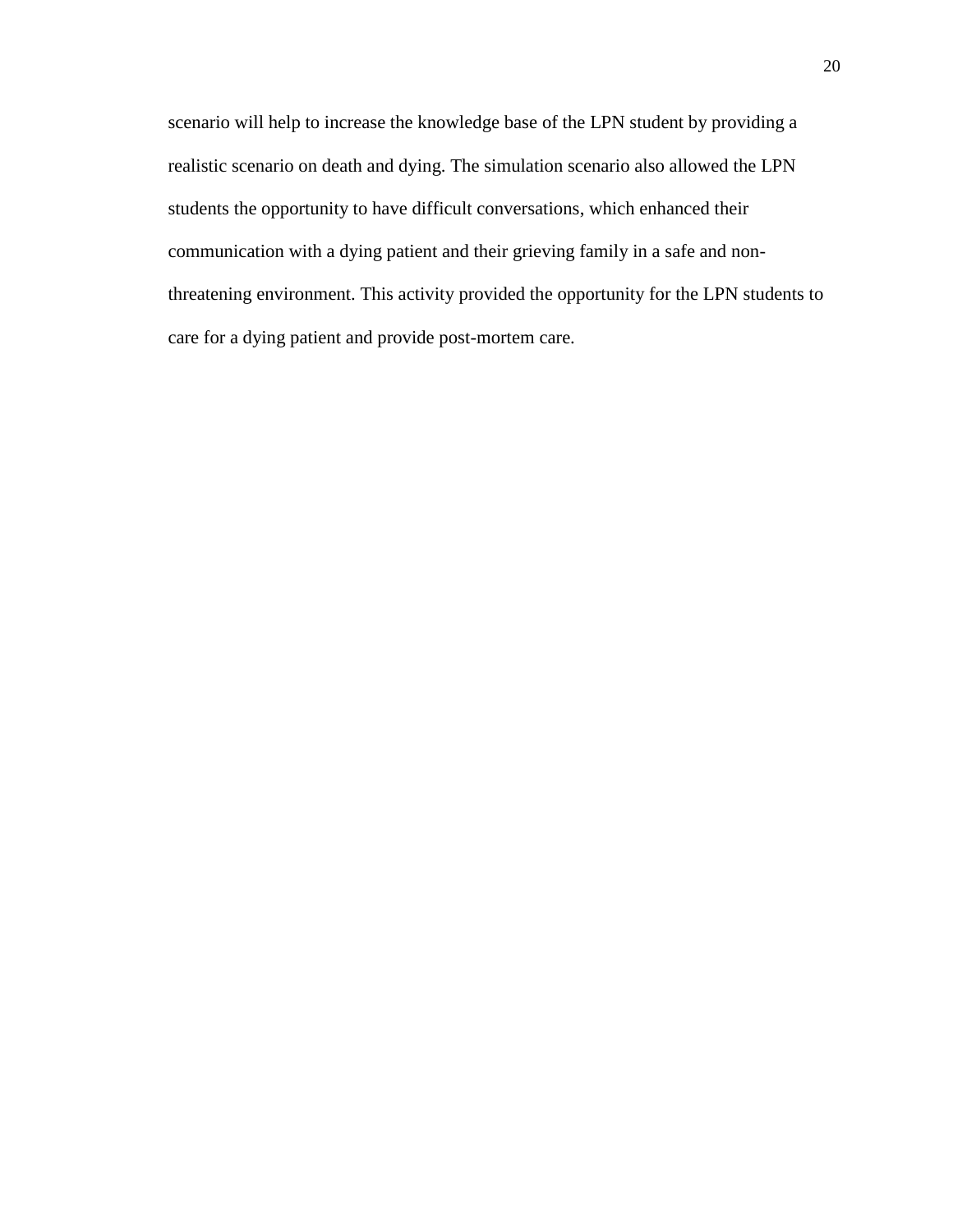#### **SECTION V**

#### **Theoretical Underpinning**

The DNP project was supported by nursing theorist Pamela Jeffries and Katharine Kolcaba. Both theorists provided substantial support to the DNP project in different ways. Jeffries framework focused on simulation while Kolcaba's theory focused on comfort.

### **Comfort Theory**

Katharine Kolcaba's nursing theory is called the Comfort Theory and was considered to be a mid-range theory. Kolcaba defines three types of comfort, which were relief, ease, and transcendence (Kolcaba, n.d.). Kolcaba explains comfort occurs in four separate context areas, which include, psychospiritual, physical, environmental, and sociocultural. Relief is considered a state in which a patient has a certain need; this state is needed for the patient to return to former baseline or to have a peaceful death (Klocaba, n.d.). Ease is the state where calmness and contentment takes place (Kolcaba, n.d.). Transcendence occurs when a patient is able to rise above their pain or problem (Kolcaba, n.d.). Comfort occurs in a physical context by bodily sensations. The psychospiritual context of comfort pertains to internal awareness including self-esteem, and sexuality. The environmental context of comfort is pertaining to the external surroundings, and influences. The sociocultural context of comfort pertains to interpersonal, family, and social relationships (Kolcaba, n.d.).

The comfort theory describes the healthcare needs as a need recognized from the patient or family. The comforting interventions are considered nursing interventions, which addressed a need identified. Intervening variables are factors, which influence the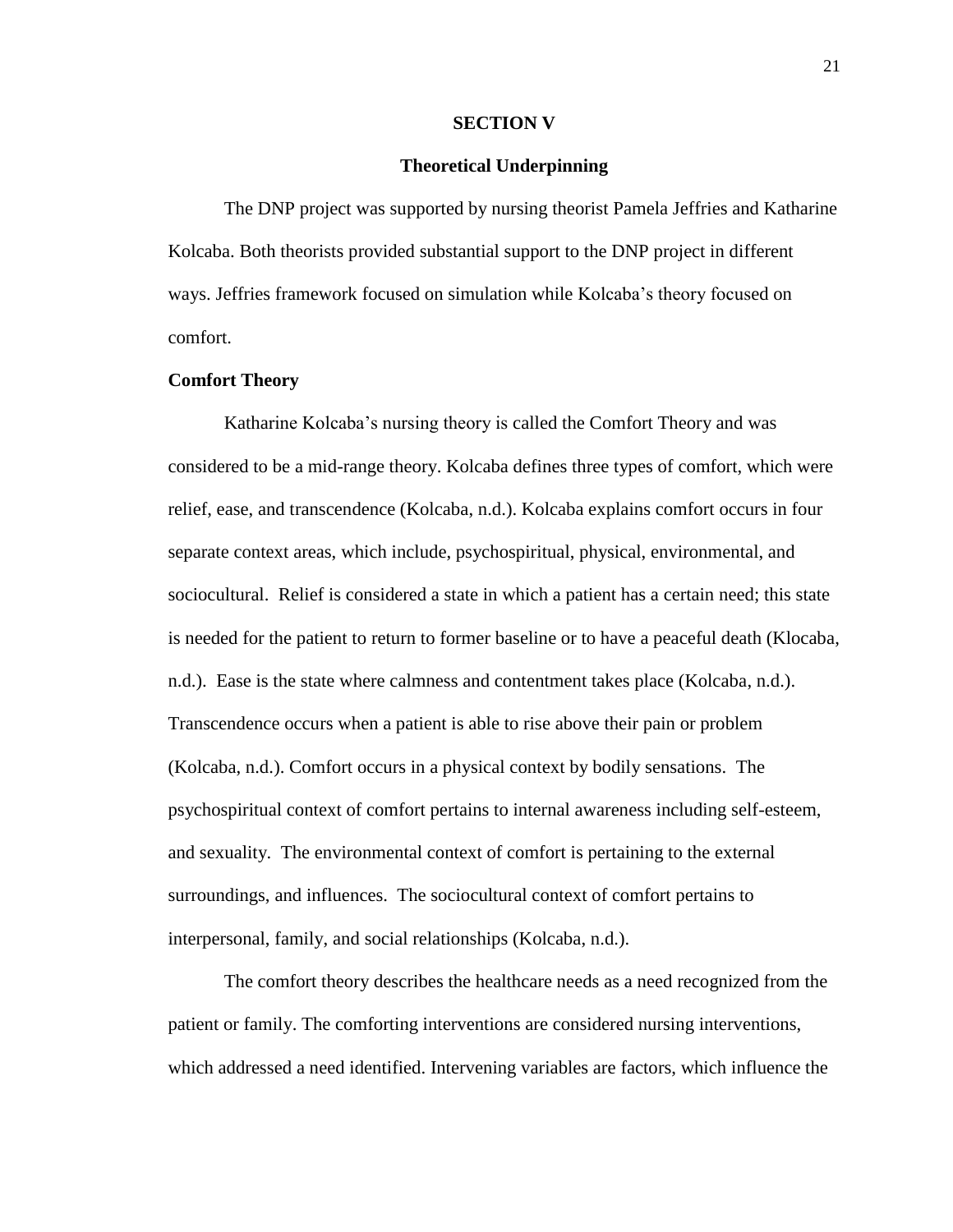perception of comfort such as age, finances, emotional state of health, and attitude. Enhanced comfort is the ultimate goal in the comfort theory. The outcome of nursing interventions is to consistently increase comfort with each nurse patient encounter. A relationship exists between health seeking behaviors and comfort. Health seeking behaviors can be viewed as three parts, which include: internal meaning healing or immune function and occurs internally, external meaning the outer world viewed as health related activities, self-care activities, or health maintenance outcomes, and finally health seeking behaviors can be having a peaceful death. The nurse has a responsibility to look for signs of pain or discomfort in a patient who is unable to communicate to provide comfort either by enhancing healing or ensuring a peaceful death. Institutional integrity defines the organization's values and stability at all levels (Kolcaba, 1994). Best practices and best policies are procedures identified after evidence have been collected that a health facility will use. When comfort is achieved then the health seeking behaviors are strengthened by the patient either becoming more engaged or having a peaceful death (Kolcaba, 1994).

The comfort theory is also known as looking at the patient with a holistic approach. The mind, body, heart, and soul is treated. The comfort in nursing has been around since the times of Nightingale. Comfort is at the heart of nursing and is the ultimate goal. A lot of times nurses are arbitrated of how comfortable they can make their patients. Comfort can be mental or physical (Kolcaba & Kolcaba, 1991). The department of health, education, and welfare (DHEW) released the standards for comfort, which needs to be met by the nurse if care is to be considered quality care (Kolcaba & Kolcaba, 1991). Comfort measures can also be viewed as a state of comfort or be thought of in a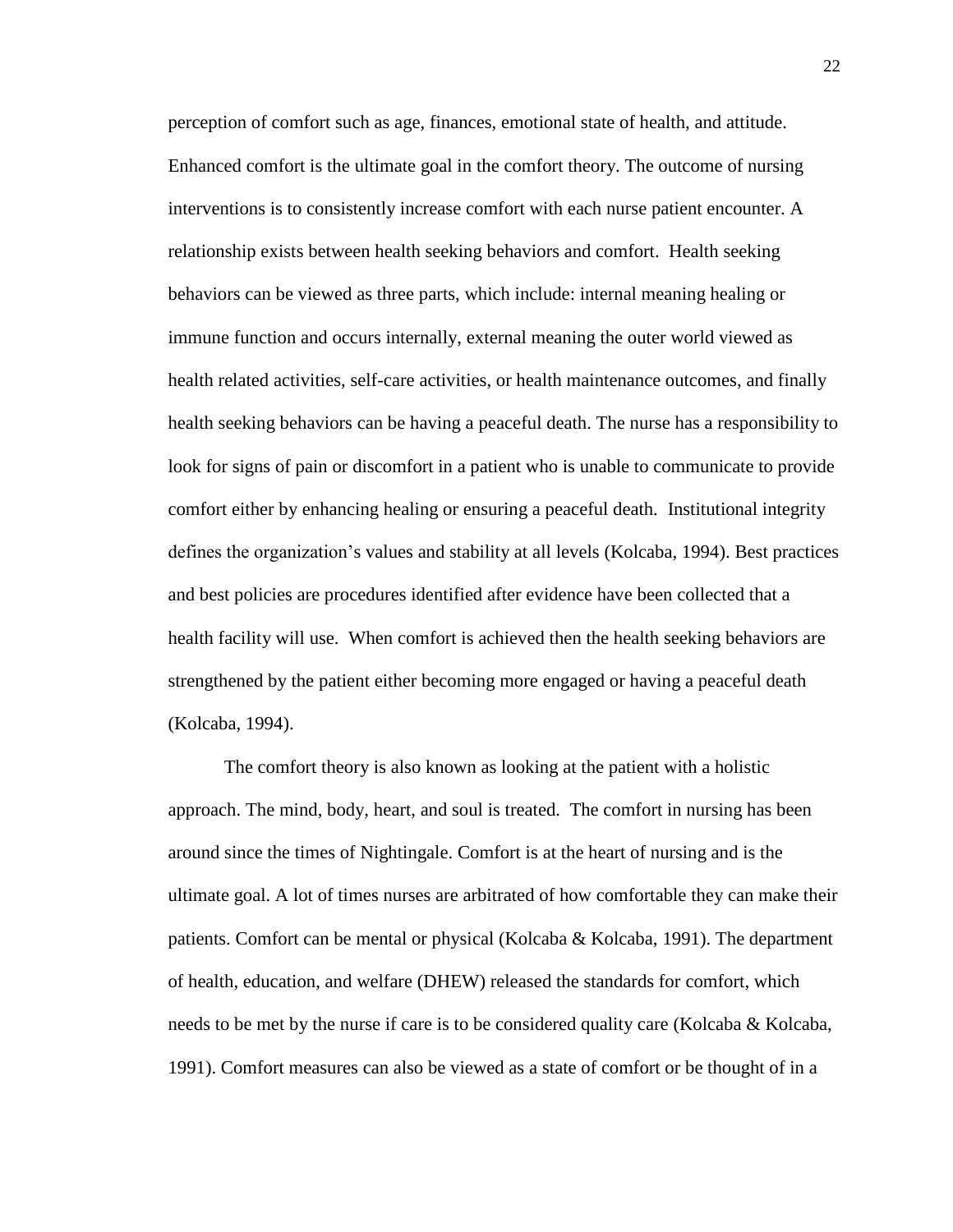sense of nursing interventions causing mental and physical ease. Comfort is defined for nursing as "the satisfaction (actively, passively, or co-operatively) of the basic human needs for relief, ease, or transcendence arising from health care situations that are stressful" (Kolcaba, 1994, p. 1178). The comfort theory is considered to be twodimensional and can be placed on a grid. The first dimension focuses on relief, ease, and transcendence. The second dimension focuses on contexts in which comfort occurs which is physical, psychospiritual, environmental, and social realm (Kolcaba, 1994).

"The theory of comfort provides direction for nursing practice and research because it entails an outcome that is measurable, holistic, and positive and nurse sensitive. Clinicians have the capability and disciplinary interest to effect comfort, and patients look to nurses for help in achieving comfort" (Kolcaba, 1994, p. 1183). When patients are facing end of life their comfort needs go beyond pain management. Their needs deepen into spiritual, social, and environmental comfort. The focus could be possibly resolving an old conflict with a family member, which will give them the harmony they need to have a peaceful death. Nurses and student nurses also have comfort needs which will need to be met including reassurance, correct information, and encouragement (Novak, Kolcaba, Steiner, & Dowd, 2001). A holistic concept of comfort in dealing with end of life care patients is to increase comfort, this will provide spiritual strength and will facilitate a peaceful death.

### **Simulation Framework**

The nursing education simulation framework was developed for the National League of Nursing (NLN) and Laerdal simulation by Pamela Jeffries (Jeffries, 2007b). Students use simulation as a way to help with critical thinking skills and a method of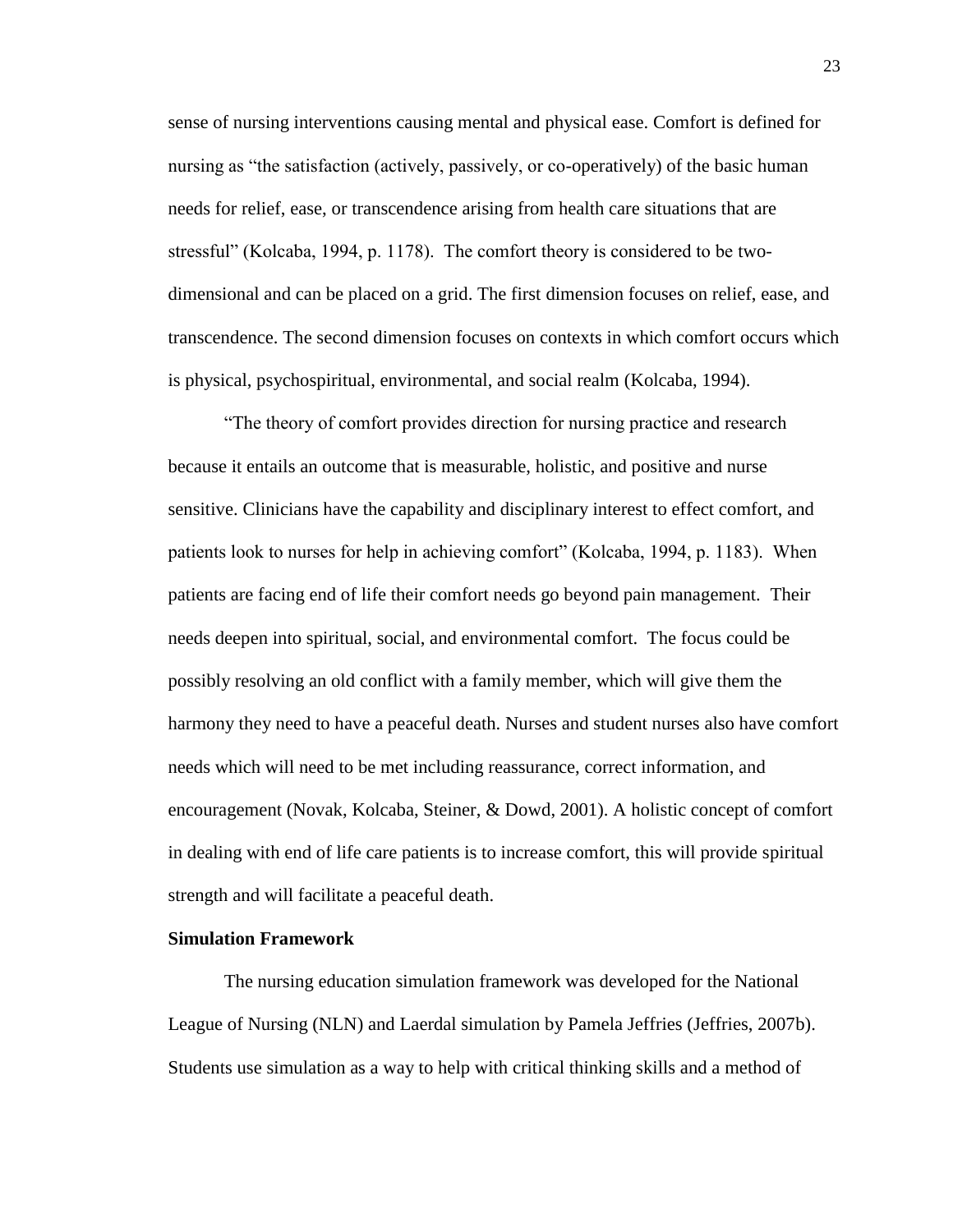learning without causing harm to the patient. Simulation mimics real life scenarios involving real standardized patients, videos, manikins, or role playing. The need became apparent for a simulation model to help guide simulation in design, implementation, and evaluation of outcomes in a consistent manner. The nursing simulation framework has five conceptual components. These include the teacher, student, educational practices, simulation design characteristics, and outcomes.

The teacher is listed as the first of the framework components. The teacher acts as the facilitator or the evaluator. Simulation is more student centered and this is a change where in traditional classroom settings it is more teacher centered. During the simulation the teacher playing the facilitator role will offer support and guidance (Jeffries, 2007b). The facilitator will lead debriefing after the simulations. In the evaluators role the teacher acts strictly as an observer (Jeffries, 2007b). The demographics of the faculty such as age, clinical experience, and years of experience play a role in the use of simulation with students. These are factors that are linked to the comfort and role the faculty play in simulation, in addition to the overall use of simulation among faculty members (Jeffries, 2007b).

The student needs to be self-motivated in order to get the full understanding from simulation. Simulation is to foster growth in learning and education for the students. Students are assigned a role during simulation such as nurse, family member, observer, patient, or an unlicensed staff member. During the debriefing process students will have the opportunity to discuss their role in the simulation. Students have the opportunity for self-evaluation this can be achieved by watching a play back video of the simulation.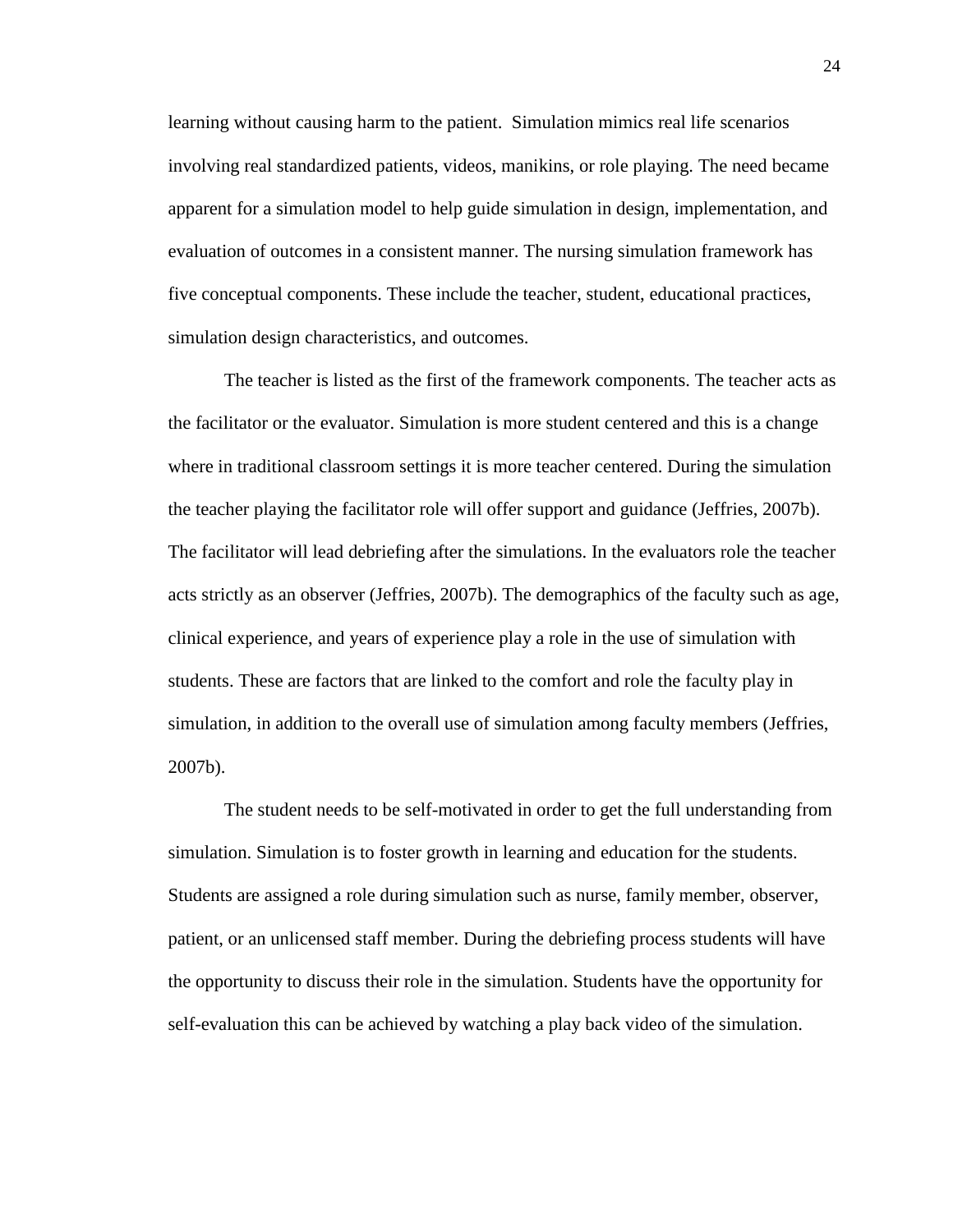The educational practices addressed the components of active learning, diverse learning styles, collaboration, and high expectations. Active learning helps students be more involved in the simulation. Students need to understand this is the place that mistakes can take place and feedback can be provided before entering practice. Collaboration helps build a positive relationship between the student and the faculty. The learner needs to have an atmosphere where they feel comfortable talking with faculty in order for learning to be enriched. High expectations need to be set from faculty as well as students during simulation. When educational goals are set among the two parties success is achieved in most circumstances as long as communication and trust are open (Jeffries, 2007b). Students need to understand faculty is available and to not be afraid of making mistakes. This is where growth and learning come from (Jeffries, 2007b).

Simulation design characteristics should include five features: objectives, fidelity, problem solving, student support, and reflective thinking (Jeffries, 2007b). Objectives can determine the outcomes of the simulation. Fidelity simply means the level of complexity of the manikins. There are three levels: low, mid, and high fidelity manikins. Problem solving means how multifaceted the simulation is which is based on the skill and knowledge of the students. Student support focuses on how the student may need cues during the simulation to help with problem solving. Reflective thinking also known as debriefing occurs immediately after simulation. During reflective thinking the nurse educator or the facilitator guides and leads the debriefing. Students are able to discuss what was learned ideally objectives will be met. Outcomes need to be discussed prior to the simulation beginning (Jeffries, 2007b). "Evaluating outcomes is essential to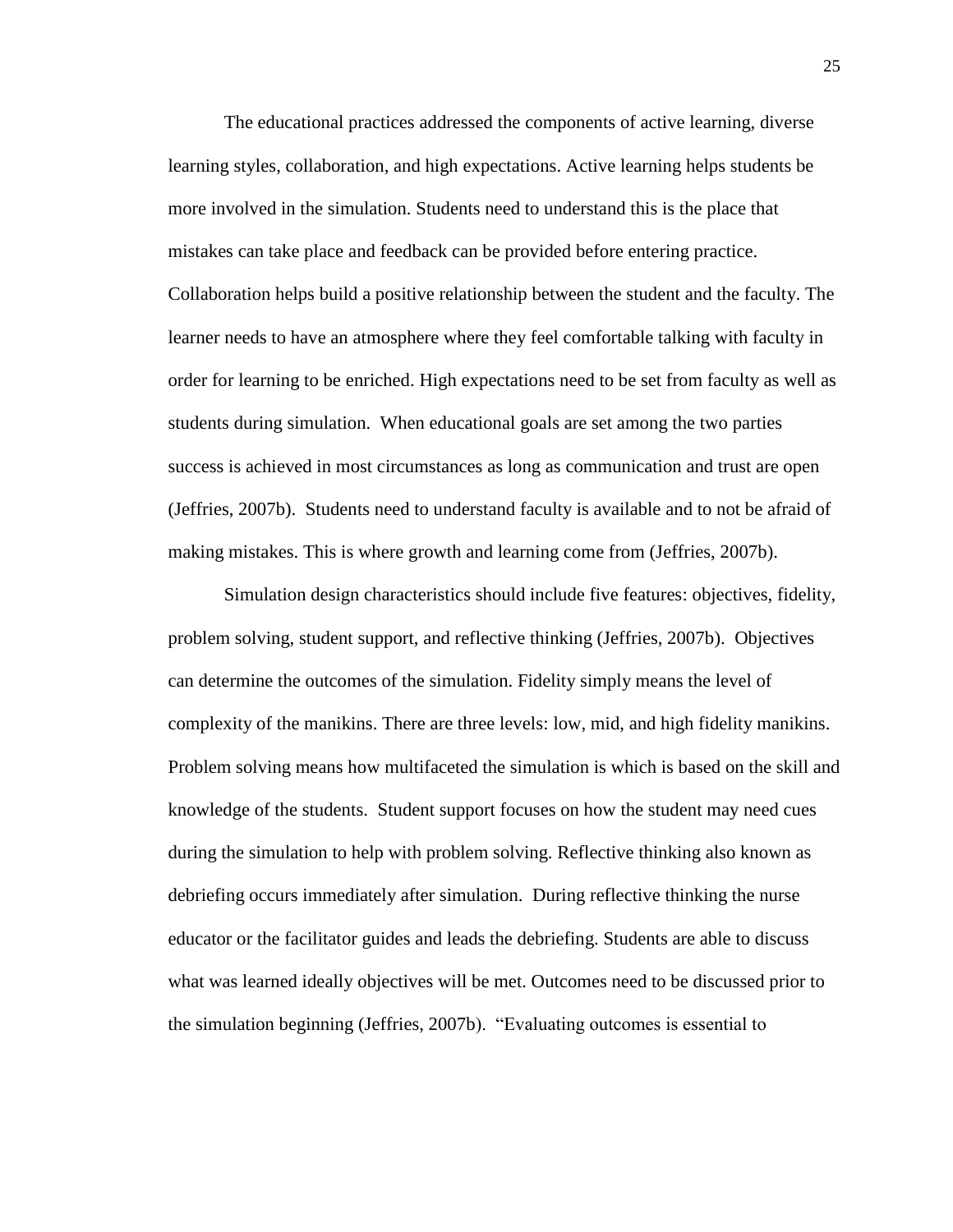determining what students have learned and the overall effectiveness of the simulation experience" (Jeffries, 2007b, p. 31).

The DNP project utilized both the Comfort Theory and Simulation Framework Theory. Jefferies provided a guide for simulation allowing students to experience a dying patient and build upon their critical thinking skill. Kolcaba's theory provided a guide to help students understand comfort and holistic care when dealing with a dying patient and their family.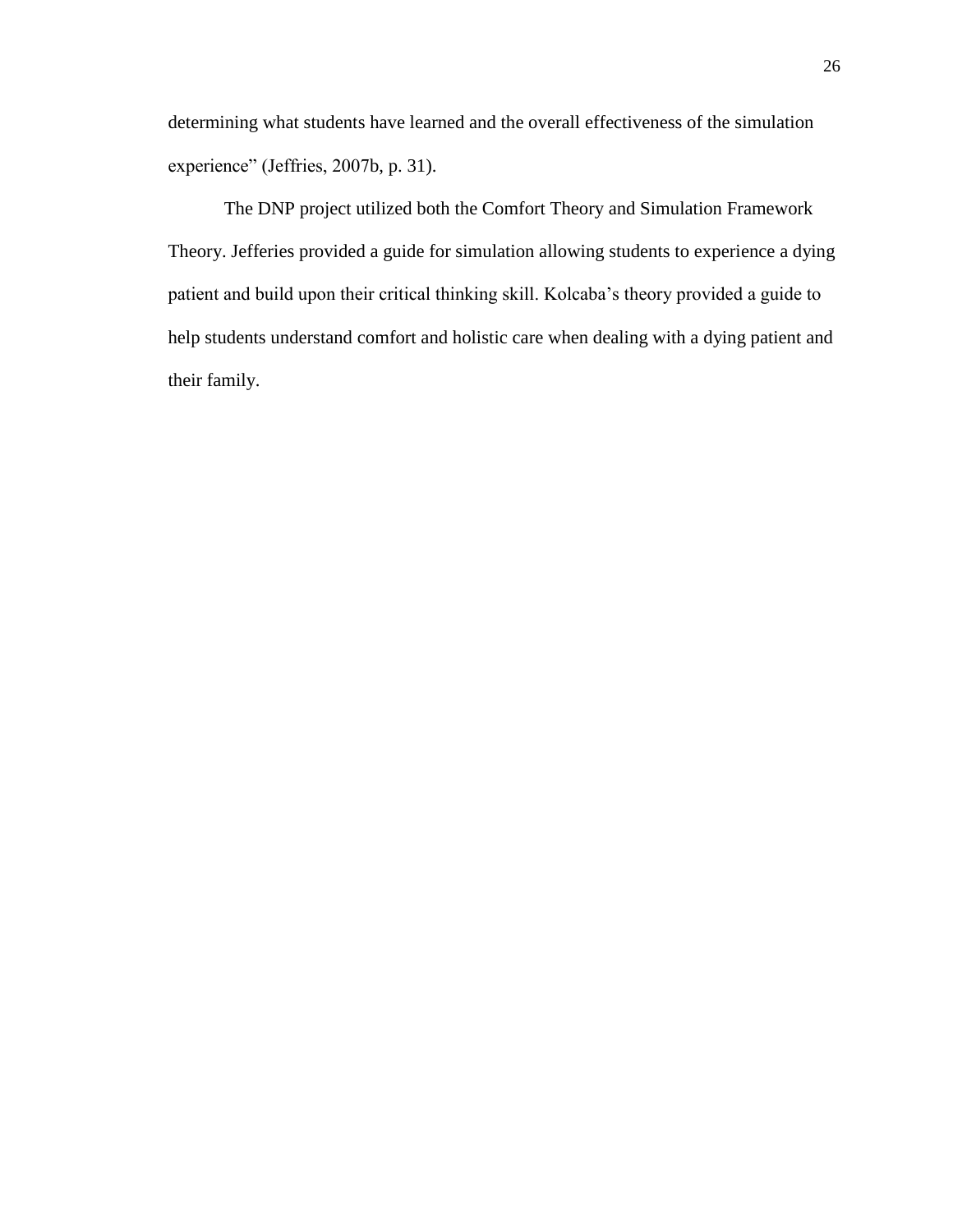#### **SECTION VI**

### **Work Planning**

#### **Project Proposal**

Nursing students were not prepared to care for a dying patient when they enter clinical sites or entry level practice. It is possible that students will experience a dying patient on their first clinical day or during their first clinical rotation. As educators it is our responsibility to make sure nursing students are prepared to handle this experience.

A mass email was sent to 34 Licensed Practical Nursing students one week prior to the implementation of the DNP project. The DNP student hand delivered the C-scale (Appendix A) and informed consent to the student's classroom prior to the simulation activity beginning. The participants were instructed by completing the consent and C-scale they agreed to participate in the DNP project. The informed consent educated participants that completion of the C-scale was voluntary and there were no obligations to complete the C-scale or informed consent. The pre-test was labeled A and the post-test was labeled B. The pre-test and post-test forms were coded to distinguish improvement in confidence from the beginning to the end of the simulation. The C-scale pre-test was completed prior to the simulation activity. If any student decided not to participate in the simulation activity they did not complete the C-scale. The DNP student asked a student volunteer to collect the surveys and then hand deliver them back to the DNP student. Participants were asked not to include their names or any other identifying information on the C-scale.

After pre-brief was completed and participants completed the informed consent and C-scale, students began the simulation activity. The end of life simulation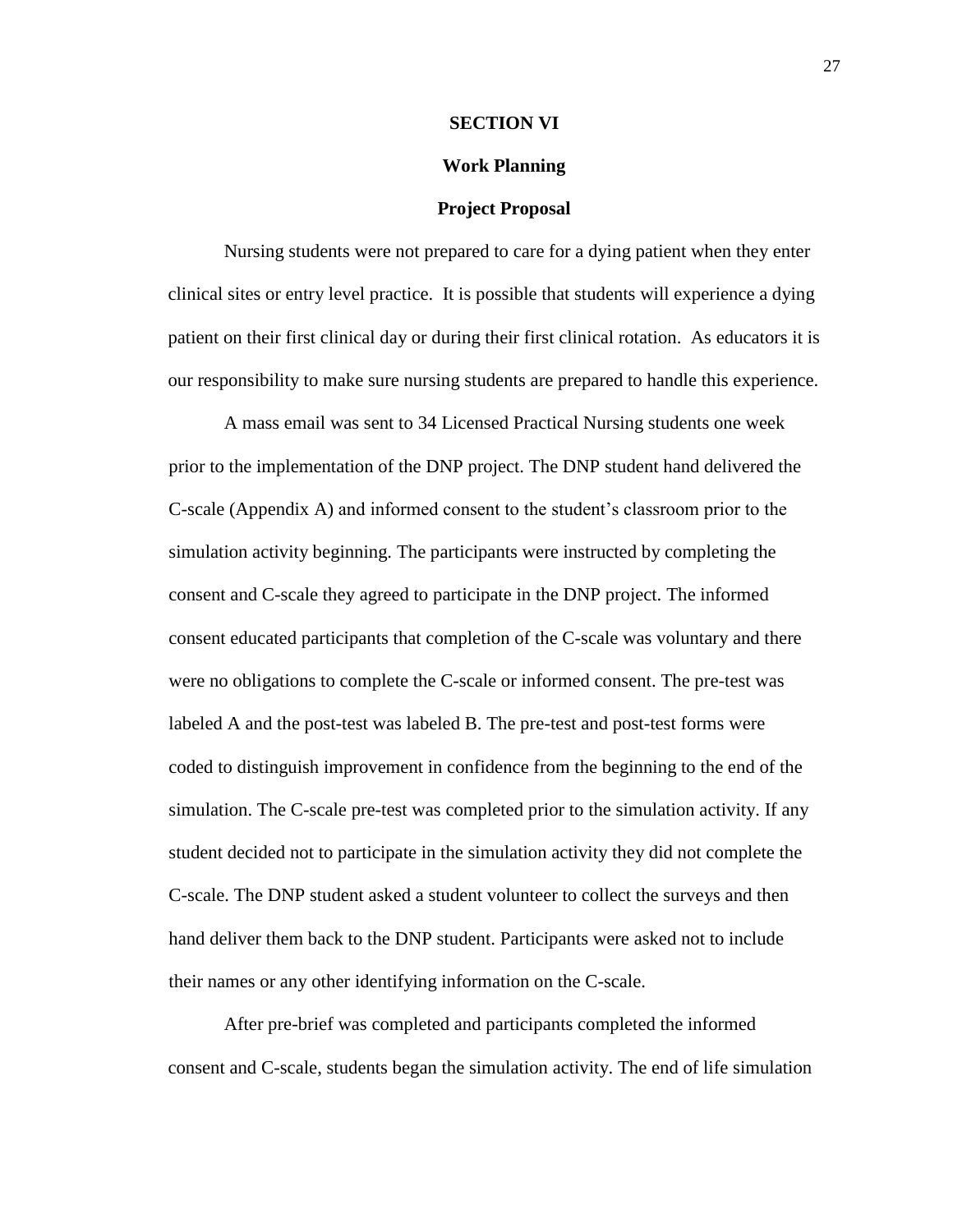lasted 30 minutes. At the conclusion of the simulation a 45 minutes debrief was completed. Students were allowed to reflect on the learning that occurred during the simulation. Debrief was student lead and the DNP student was the facilitator. The same C-scale that was completed by participants during pre-brief was again completed during debrief. Once all pre-test and post-test were completed, statistical analysis was used to determine statistical significance of the DNP project.

# **Project Management Tools**

## **GANTT Chart**

| Using End of           | Jan- | June | July | Aug  | Sept | Oct  | Nov-       | Jan  | Feb  |
|------------------------|------|------|------|------|------|------|------------|------|------|
| Life Care in a         | May  | 2017 | 2017 | 2017 | 2017 | 2015 | <b>Dec</b> | 2017 | 2017 |
| Simulation             | 2017 |      |      |      |      |      | 2017       |      |      |
| Scenario in an         |      |      |      |      |      |      |            |      |      |
| <b>Effort to Help</b>  |      |      |      |      |      |      |            |      |      |
| Increase               |      |      |      |      |      |      |            |      |      |
| Student                |      |      |      |      |      |      |            |      |      |
| Confidence             |      |      |      |      |      |      |            |      |      |
| Planning               |      |      |      |      |      |      |            |      |      |
| Research               |      |      |      |      |      |      |            |      |      |
| Design                 |      |      |      |      |      |      |            |      |      |
| <b>IRB Application</b> |      |      |      |      |      |      |            |      |      |
| Initial                |      |      |      |      |      |      |            |      |      |
| Implementation         |      |      |      |      |      |      |            |      |      |
| of Project             |      |      |      |      |      |      |            |      |      |
| Implementation         |      |      |      |      |      |      |            |      |      |
| Follow-up              |      |      |      |      |      |      |            |      |      |
| Evaluation             |      |      |      |      |      |      |            |      |      |

*Figure 2*. GANTT Chart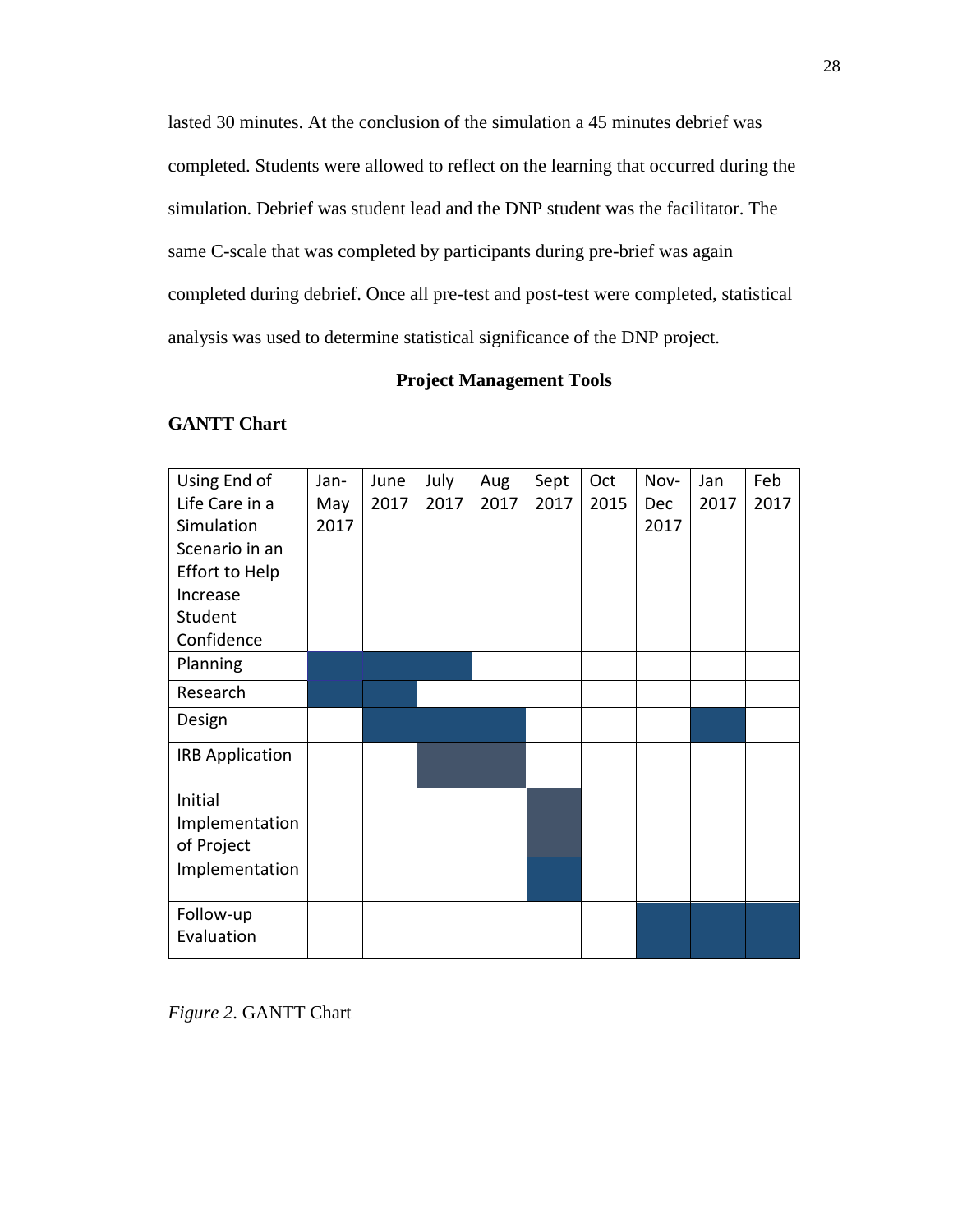|                | Week 1       | Week 2         | Week 3        | Week 4        |
|----------------|--------------|----------------|---------------|---------------|
|                | August 28-   | September 4-8, | September 11- | September 18- |
|                | September 1, | 2017           | 15, 2017      | 22, 2017      |
|                | 2017         |                |               |               |
| Planning       |              |                |               |               |
| Set-up         |              |                |               |               |
| Implementation |              |                |               |               |
| Breakdown      |              |                |               |               |
| Evaluation     |              |                |               |               |

*Figure 3*. Timeline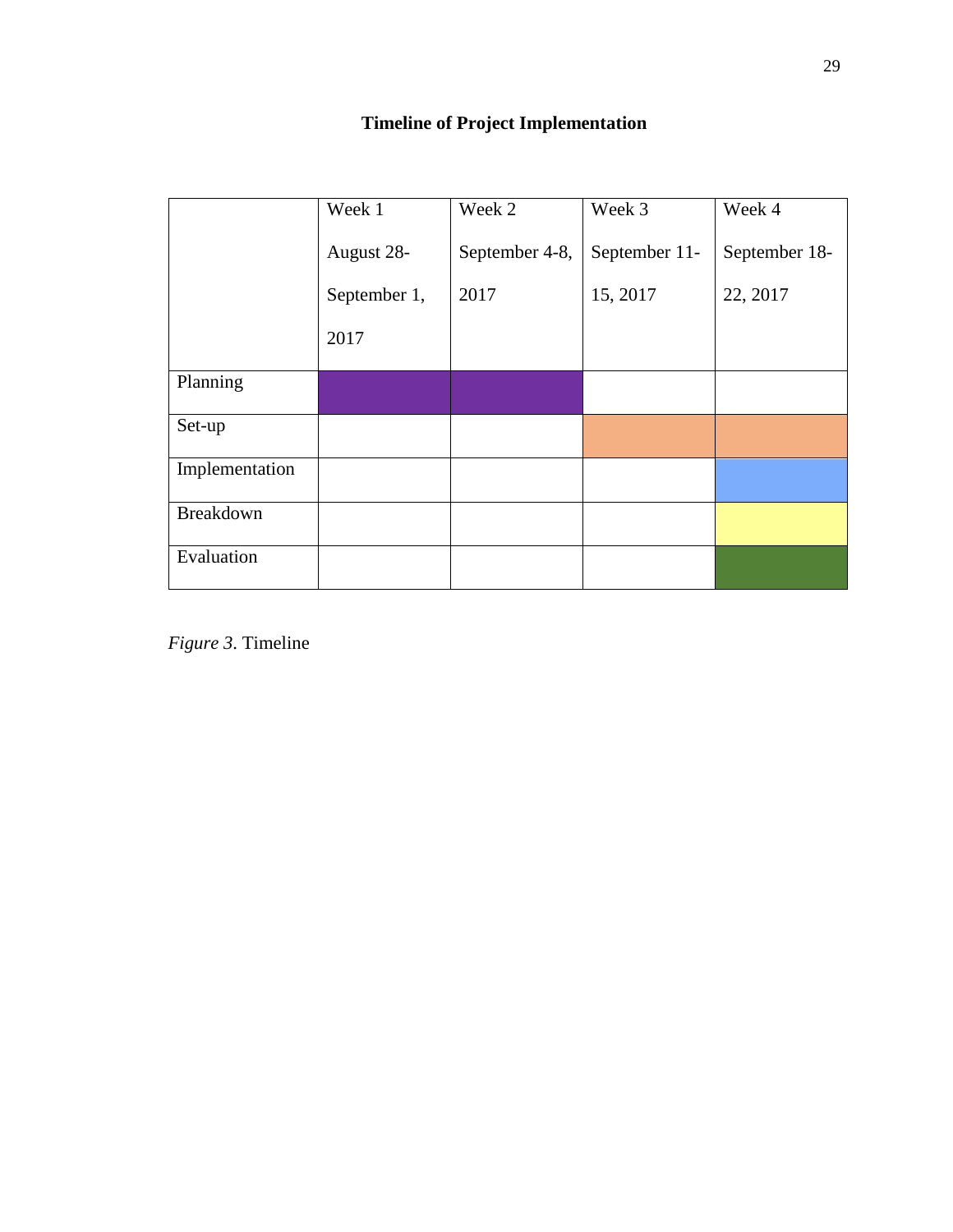#### **SECTION VII**

#### **Evaluation Plan**

Evaluation planning was one of the most important phases of the DNP project. This was to ensure outcomes are measurable and will be met. It is also very important the outcomes are clear to everyone involved in the project. Collection of data can be qualitative or quantitative. For the purpose of this DNP project, data was to be collected to measure change in the population of Licensed Practical Nursing (LPN) students and the practice of providing end of life care to a patient and communicating with the grieving family.

Tool selection was crucial in planning the evaluation of the DNP project. The tool selected needs to be reliable and have been tested for validity. The tool selected for the DNP project was developed by Susan E. Grundy in 1993 and called the confidence scale also known as the C-scale. The C-Scale is a measure of a subject confidence in performing a task. This tool asks students five questions and ask them to rate their confidence on a scale of one to five; one meaning no confidence and five meaning absolutely confident. The questions are then added and the student score can range from five meaning low confidence to 25 meaning high confidence. This scale has been determined as reliable and valid. The C-Scale has a high internal consistency as measured by Cronbach's alpha (Cronbach's alpha= 0.85). It is considered an appropriate, feasible, reliable, valid, responsive, and acceptable tool.

For this DNP, project descriptive statistical methods and a t-test could be used and helpful in measuring the outcomes. The quantitative method will be good to see how all the students as an average respond to the simulation scenario. The qualitative method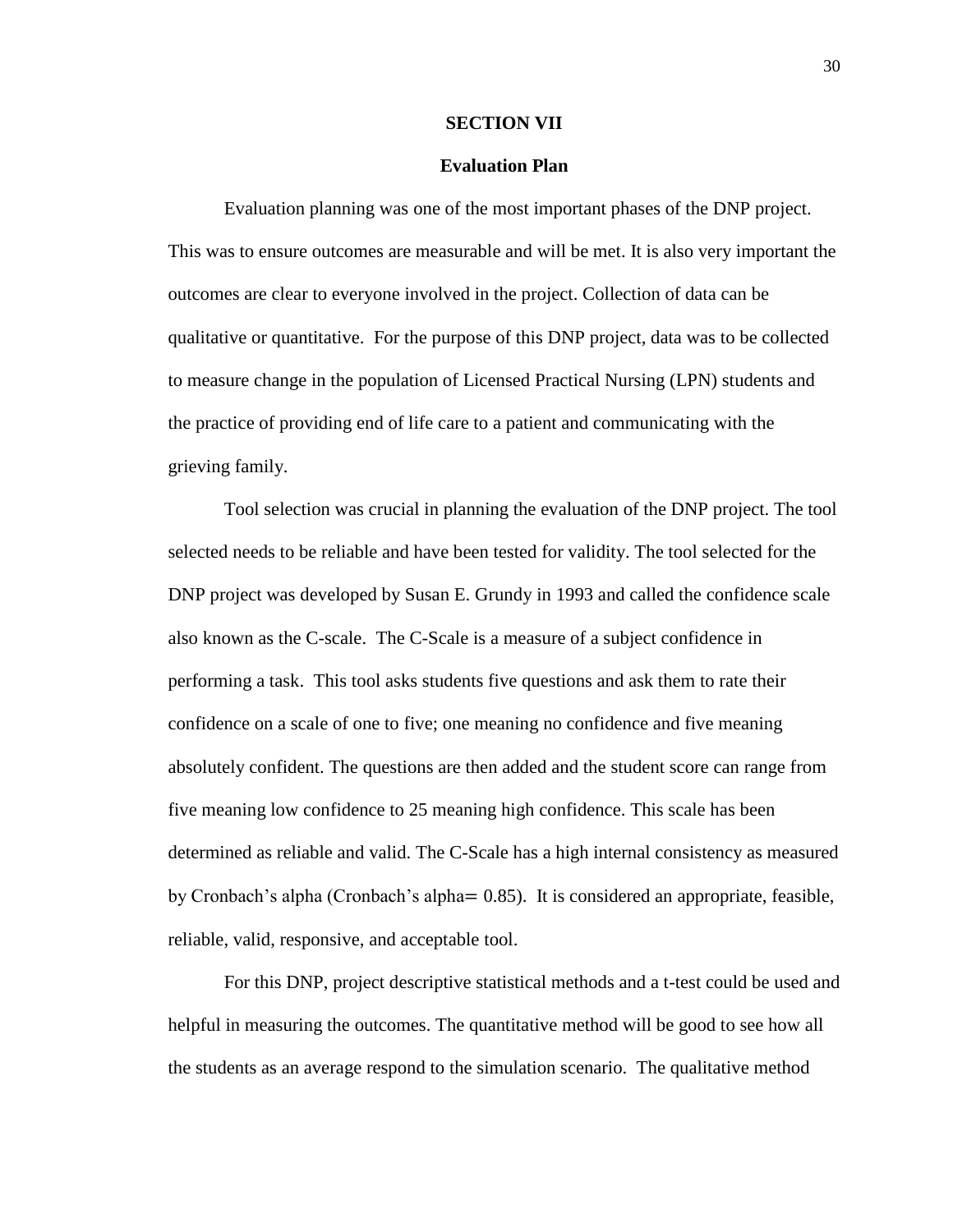will also be helpful in determining how useful the project was and what could be done differently to make the simulation more effective. A pre and posttest will be given to the students before and after the simulation to score their confidence using the C-scale.



**Logic Model Development**

*Figure 4*. Project, Problem Identification, and Outcomes



*Figure 5.* Short Term, Long Term, and Impact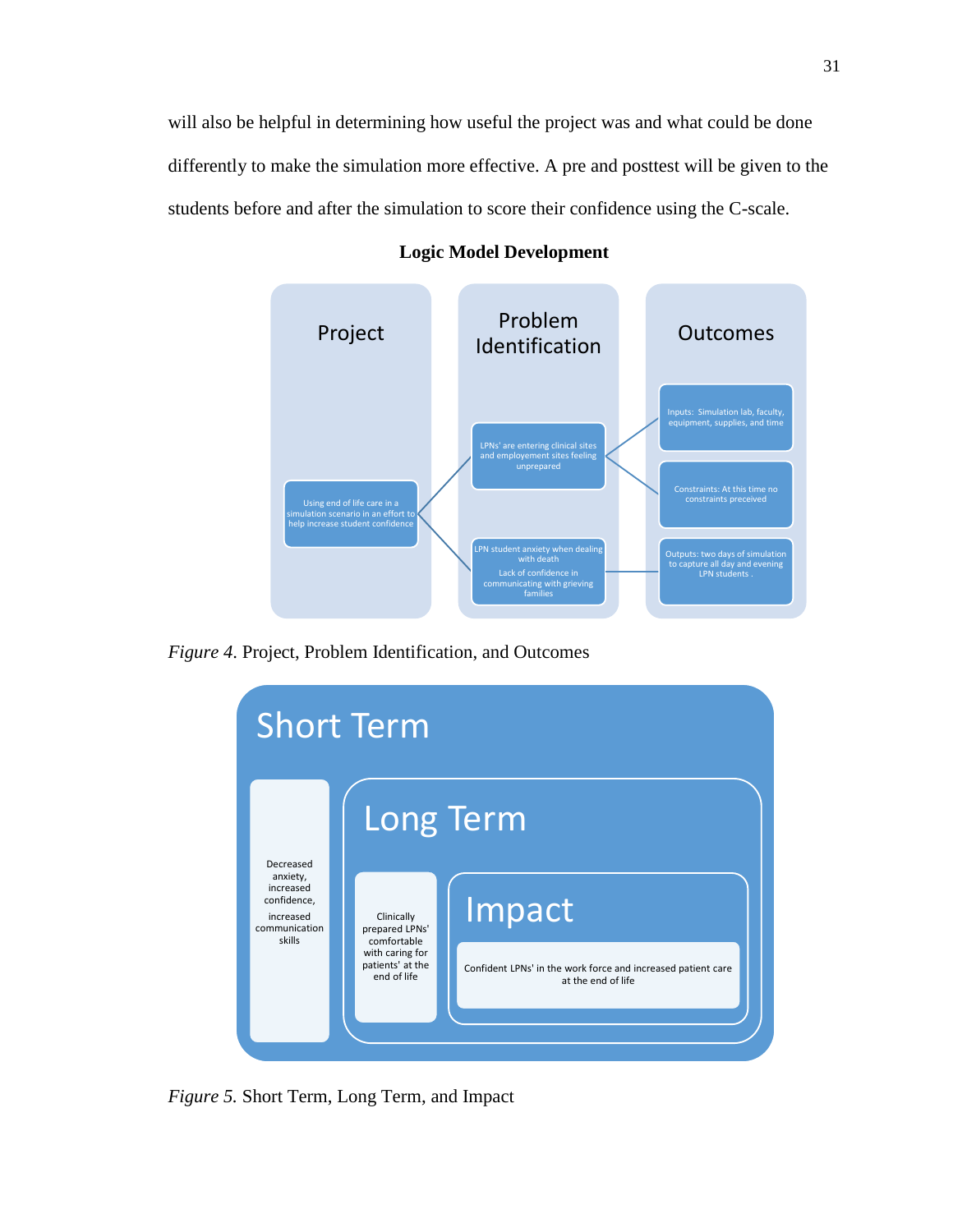#### **Quality Improvement Methods**

The quality improvement model encouraged continuous improvement within organizations. The model has four stages consisting of plan, do, check, and act. The Planning part of the cycle is where data is collected, analyzed, and the intervention for the project is planned. Planning is also known as where the problem is identified. The Do part of the cycle is where solutions are developed and tested. The Check part of the cycle is where outcome measurements are completed and analyzed to evaluate if any adjustments are needed to the project. Results are also studied within this stage of the project. The Act part of the cycle is where changes or modifications are made based on the best solution (Zaccagnini & White, 2017).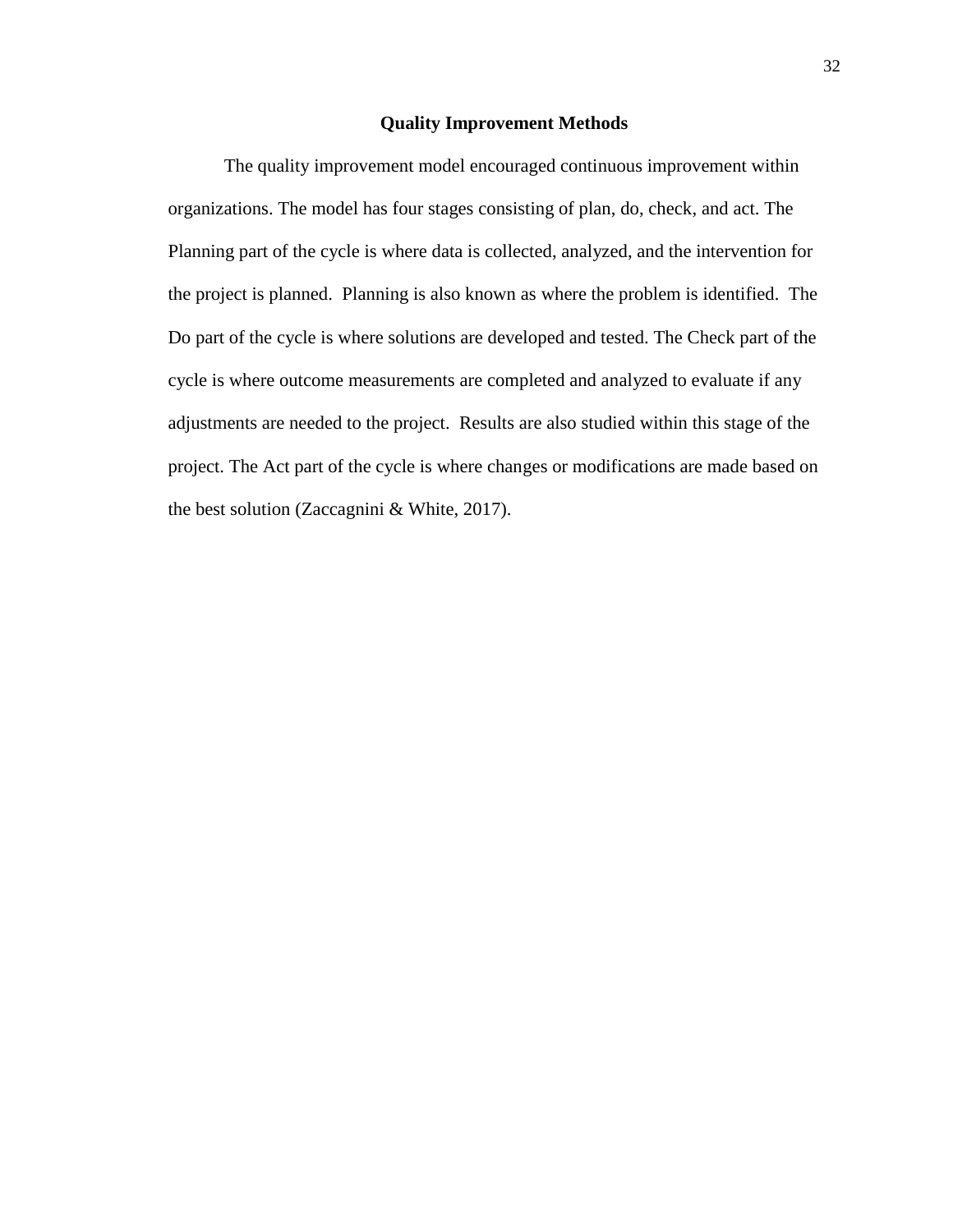#### **SECTION VIII**

#### **Project Implementation**

#### **IRB Approval**

No IRB approval was needed from the small rural community college in Western, NC. The Vice President of Learning from the community college provided a letter on May 18, 2017 reporting the DNP student had permission to utilize the community college as the site of implementation. IRB approval was obtained from the University's School of Nursing on August 24, 2017.

#### **Implementation**

The DNP student had multiple meetings and visits with faculty members prior to the end of life simulation. The meetings included discussing what to do if experience faulty equipment and the backup plan including utilizing the old simulation center and manikins. The project was implemented at a small rural community college in Western, NC during the month of September 2017. Thirty-four practical nursing students were sent an email one week prior to the simulation offering an invitation. Students who participated in this study were asked a series of four questions to think about prior to the simulation as a way to prepare. These included, describe the nursing management of the dying patient, identify how pain is determined and managed in an unresponsive and terminal patient, examine the rational for the use of medications such as morphine, haloperidol, glycopyrolate, and lorazepam in the treatment of a terminal patient, and lastly discuss the nursing care of the patient after death. The project idea became a reality in the fall semester of September 2017. A total of 28 of the 34 students between day and evening sections participated on a volunteer basis in the simulation scenario. The C-scale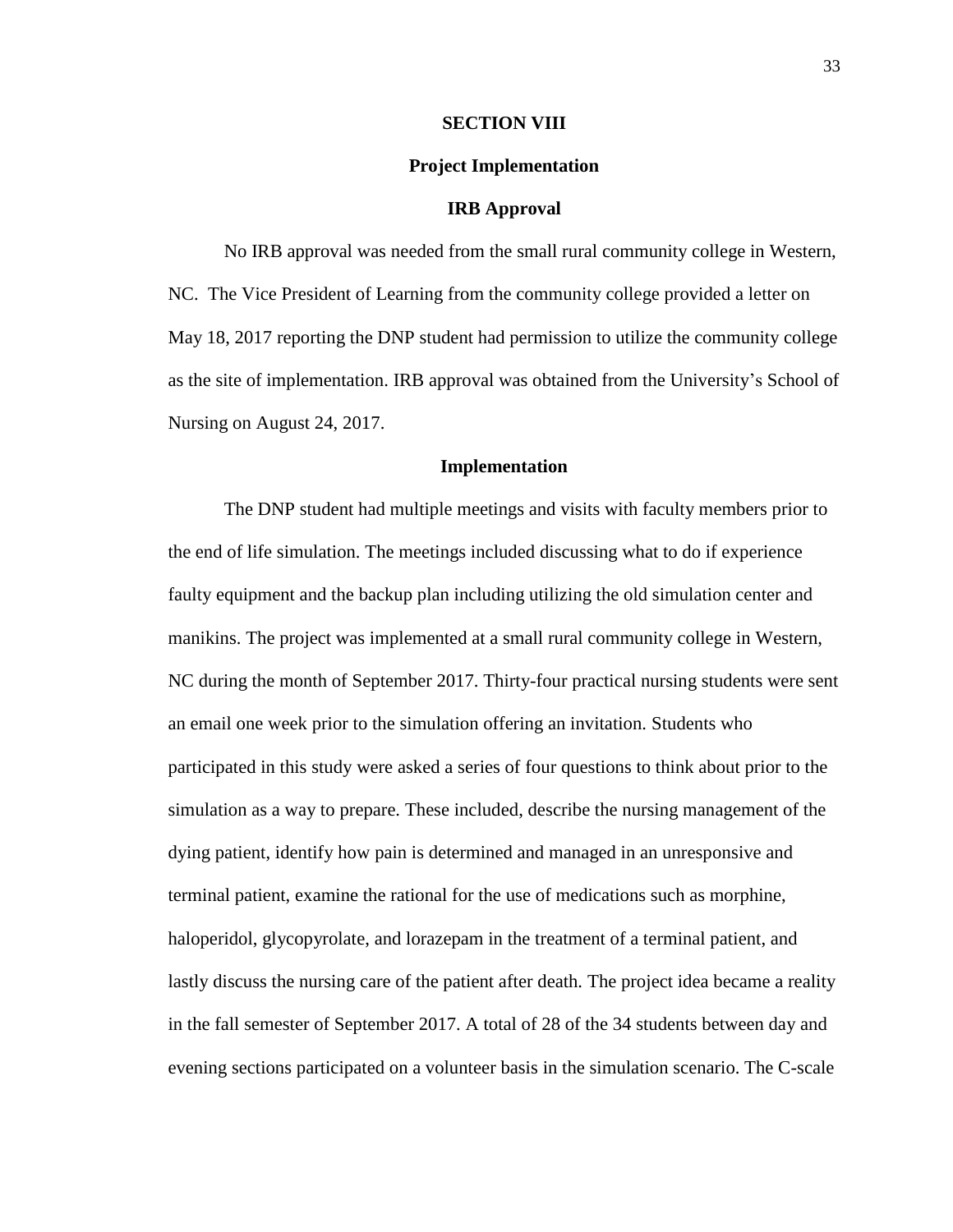pre and post-test was completed. Data was collected and then analyzed by a professional statistician.

Students were asked to voluntarily participate in the simulation between the day and evening sections without any consequences to their grade. Students were provided a pre-brief of the scenario prior to the start of the situation which gave details of the setup. Students were then placed into small groups and completed the scenario. After the scenario was complete the students went to the conference room where debriefing took place and self-reflection occurred. Mid-fidelity manikins were used to simulate the scenario of a patient death and communicating with the grieving family members and other members of the interdisciplinary team. The methods used will be a pre-test prior to simulation and a post-test after the simulation has occurred. This will help to ensure the student has gained knowledge in dealing with a dying patient and their grieving family. Students will be divided into small groups for the simulation. Each group will have the same experience in simulation and the same scenario. After the simulation has occurred debriefing will take place in a small classroom to allow the students a time to reflect and a question and answer time will be given at the very end of the simulation.

#### **Sustainability and Limitations**

Future recommendations were discussed of when would be the best time to introduce a simulation scenario during the first semester based on the results of the project. A limitation noted was students needed to have an orientation to the simulation center and to the equipment prior to any simulation. The small and rural community college in Western, NC plans to implement the scenario into their curriculum which will give the DNP project the sustainability it needs for the future.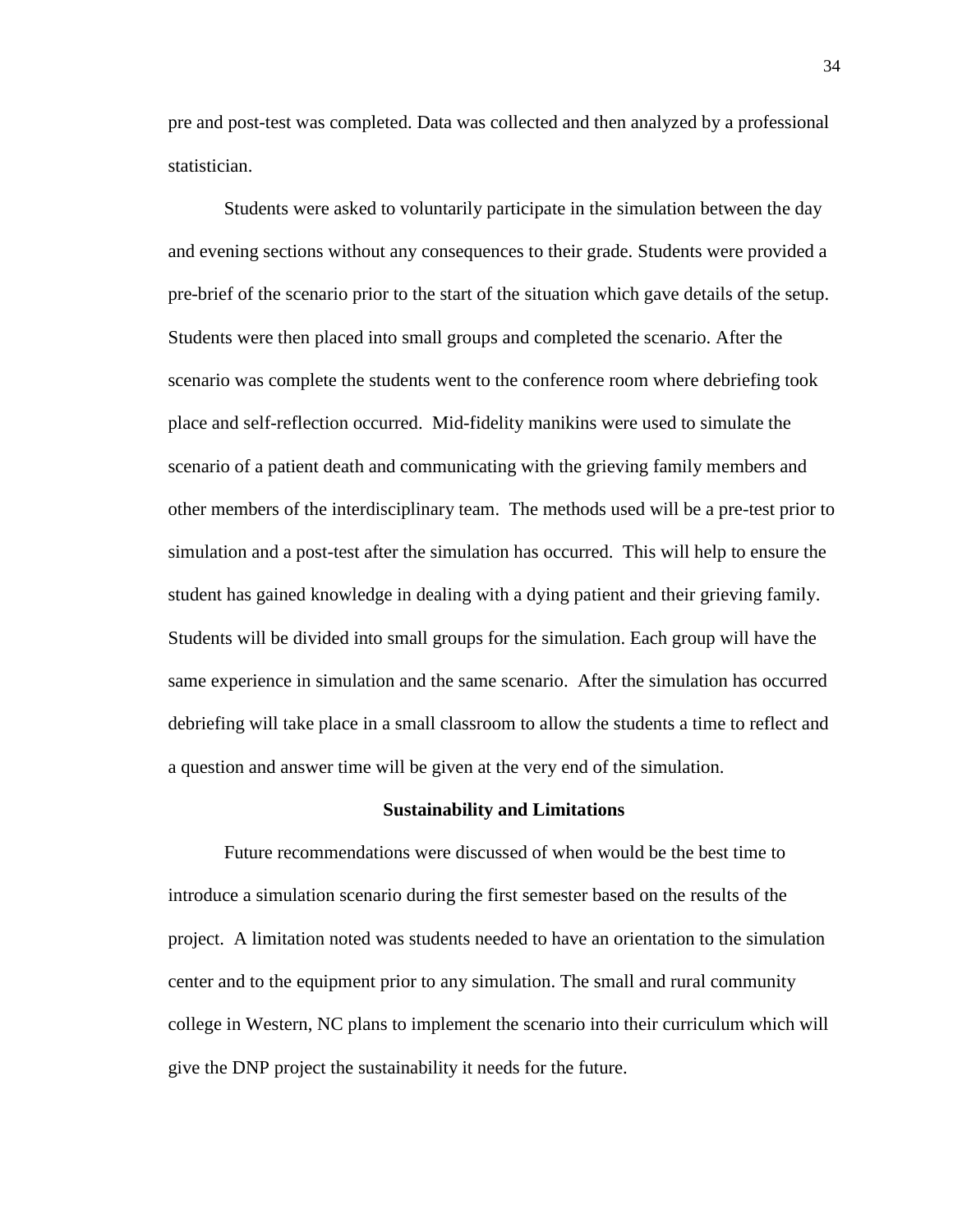#### **SECTION IX**

### **Interpretation of Data**

#### **Data Analysis**

The overall goal and expectation is that the simulation study would increase the student confidence in performing end of life care to the patient and to the patient's family. First, the DNP student and statistician summarized the data using bar charts located in this section. The C-Scale was made of five questions. For the C-Scale pre-test data and post-test data results are as follows. According to the pre-test question one "I am certain that my performance is correct" (Figure 6) a majority of the students were fairly certain for a good number of the steps. Post-test results (Figure 6) revealed a majority of the students was certain for most of the steps.





*Figure 6.* Pre and Post-test for Question 1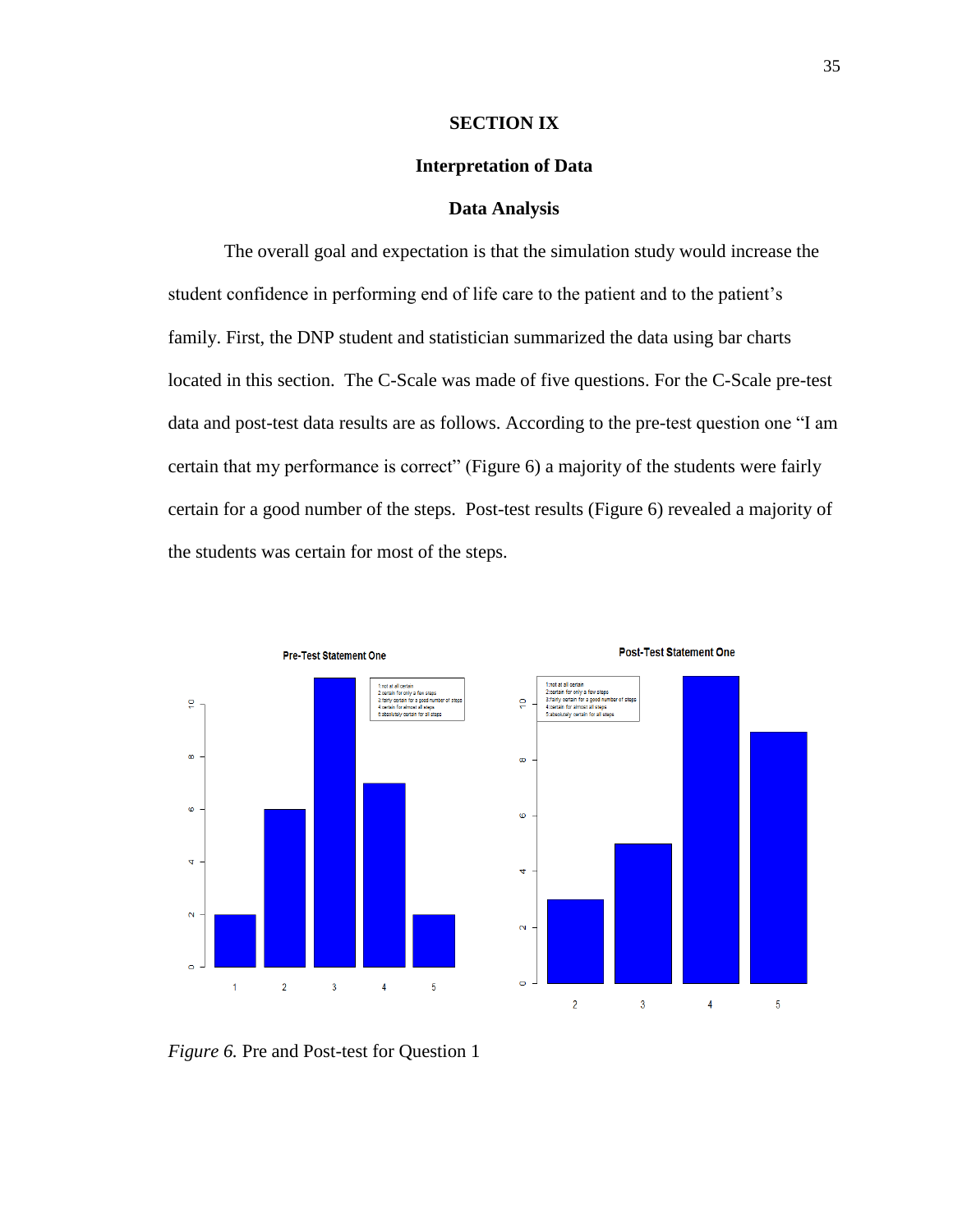Question two "I feel that I perform end of life care without hesitation" (Figure 7) a majority of the students responded they felt they could perform a good part of it without hesitation. Post-test results (Figure 7) revealed majority of the students responded that they had absolutely no hesitation in performing end of life care.



*Figure 7.* Pre and Post-test for Question 2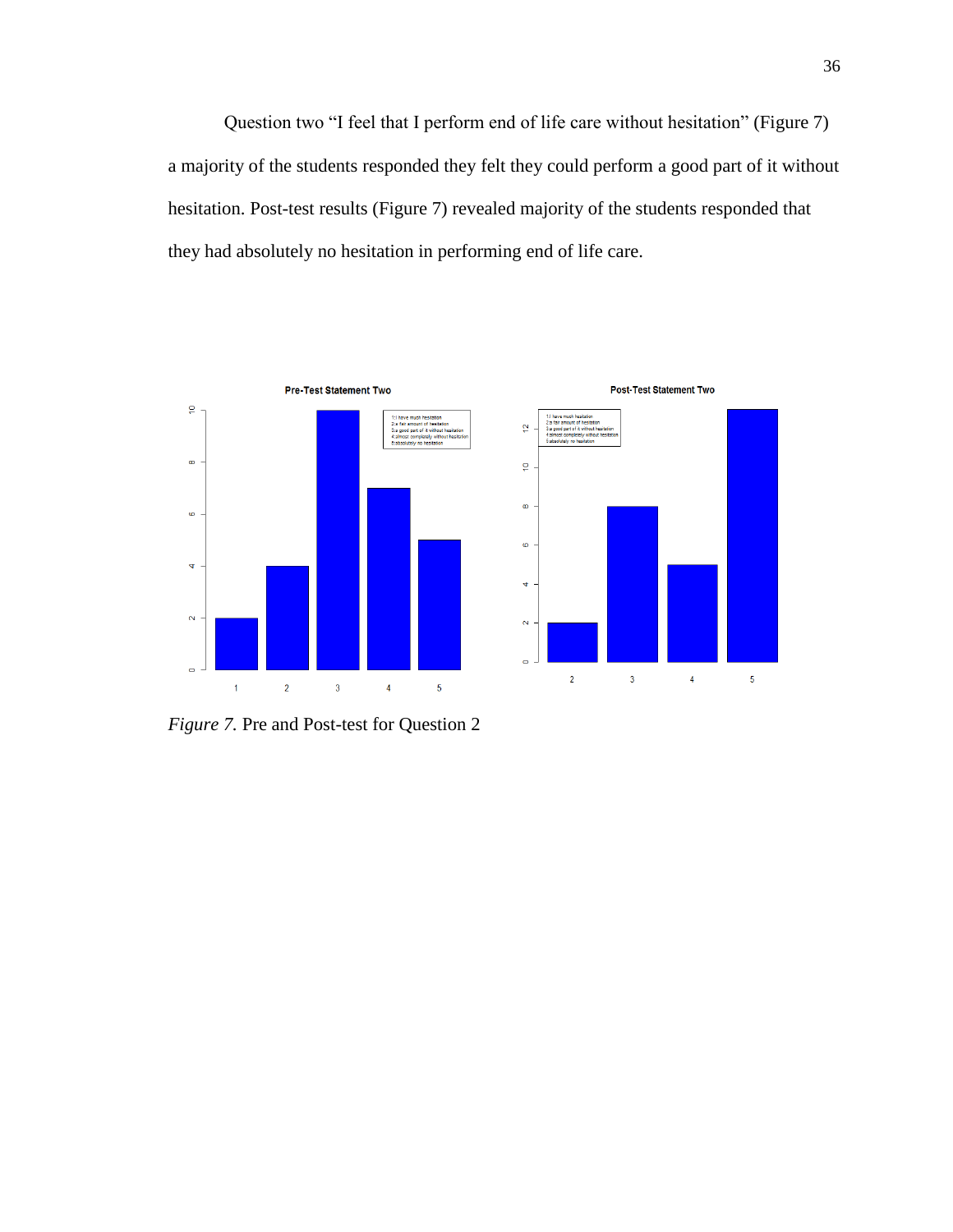Question three "My performance would convince an observer that I am competent at end of life care" (Figure 8) a majority of the students would convince an observer they were competent in end of life care. Post-test (Figure 8) showed a majority of the students responded they felt they could convince an observer that they were competent for most all of the care.



*Figure 8*. Pre and Post-test for Question 3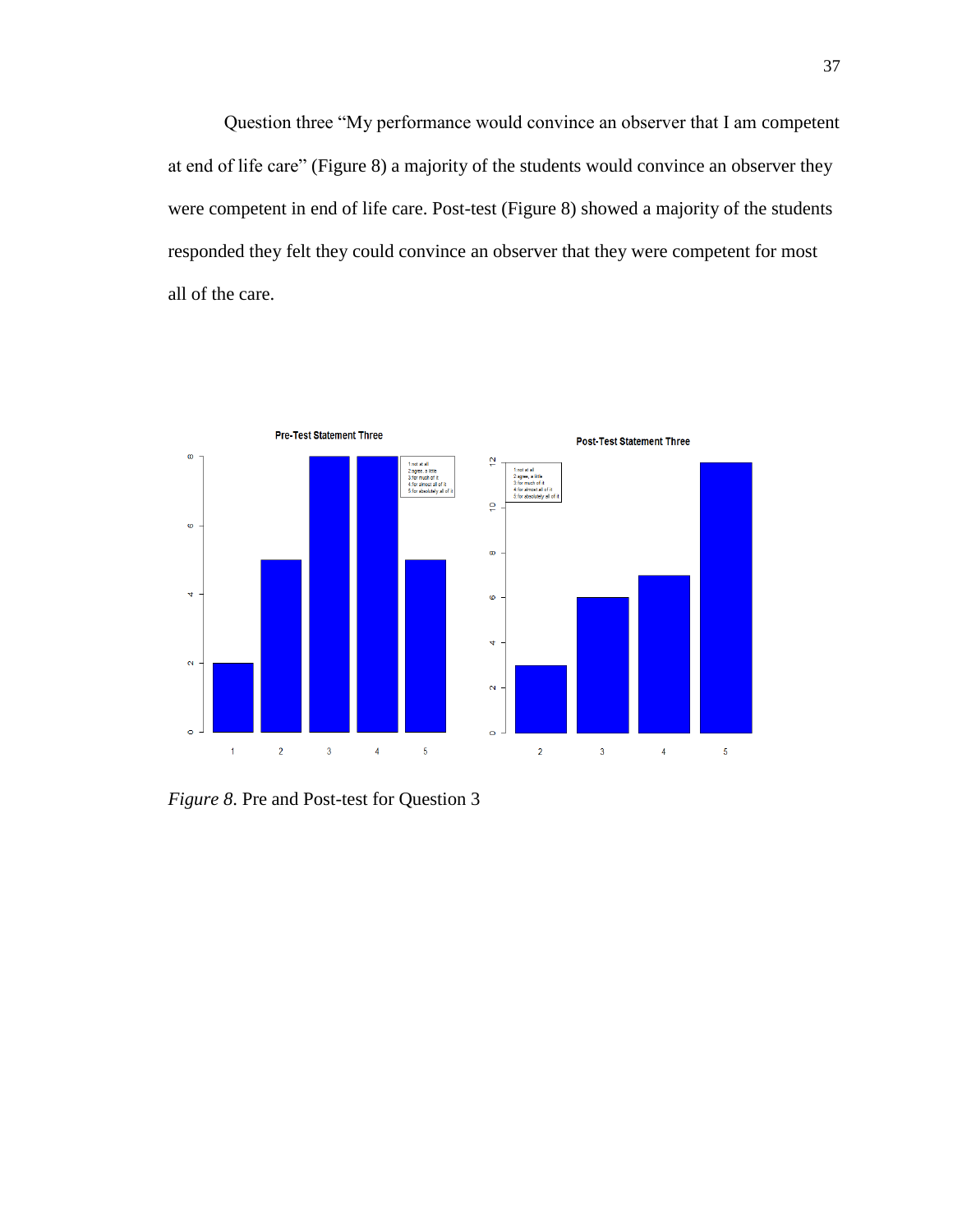Question four "I feel sure of myself as I perform end of life care" (Figure 9) a majority of the students felt sure for most of it. Post-test (Figure 9) revealed a majority of the students felt sure of their self for absolutely all of it.



*Figure 9*. Pre and Post-test for Question 4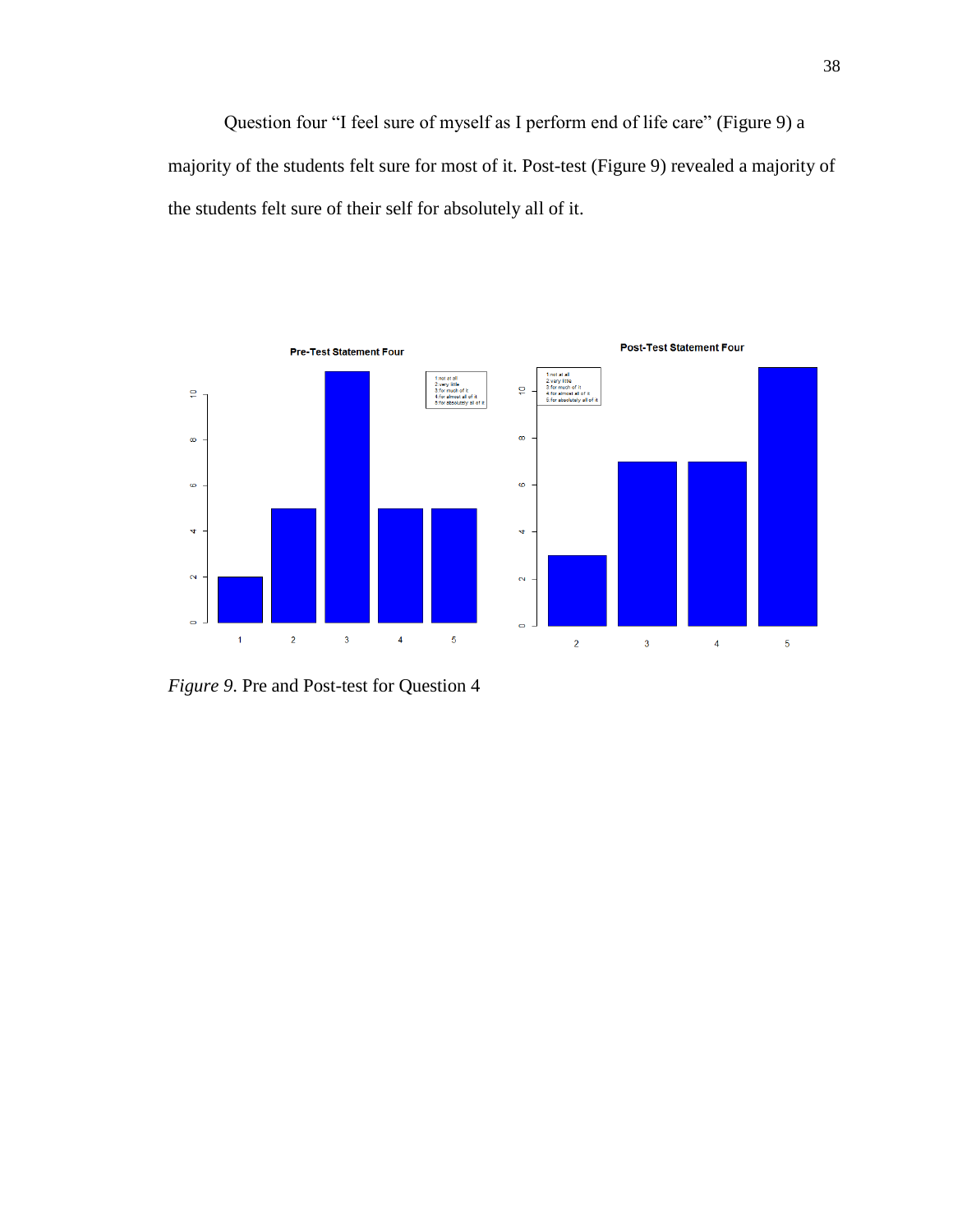Question five "I feel satisfied with my performance in end of life care" (Figure 10) a majority of the students was satisfied with their performance. Post-test results (Figure 10) noted a majority of the students felt absolutely satisfied with their performance in end of life care.



*Figure 10.* Pre and Post-test for Question 5

As the data showed in comparison of the pre-test and post-test improvement was made in the student's confidence. Student were noted to have a decrease in anxiety. There was a strong evidence of an increase in student confidence after the simulation scenario.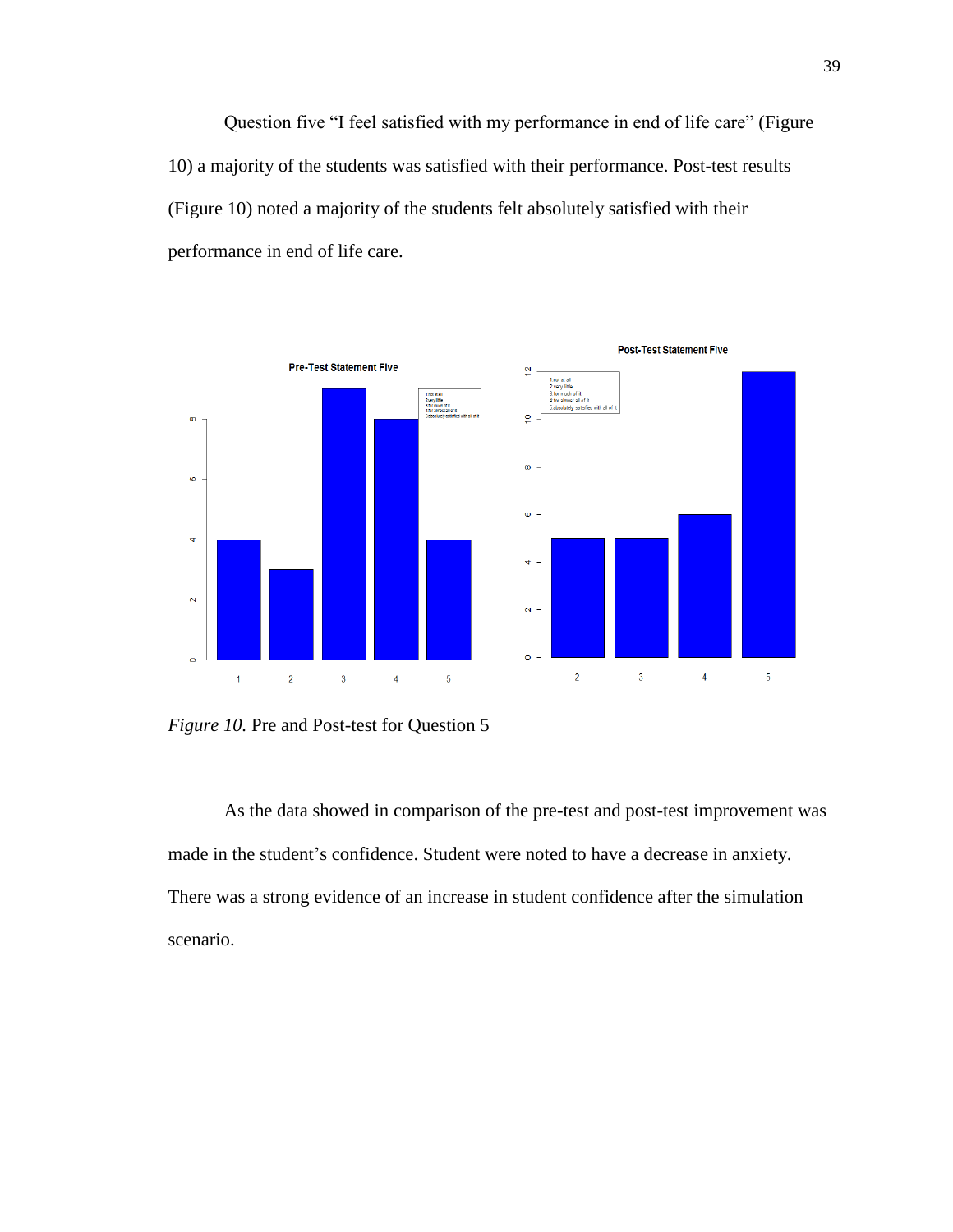### **Conclusion**

In conclusion, this evidence based DNP project was used to determine if an end of life care simulation scenario would be helpful in increasing student confidence. The findings revealed that LPN students did show an increase in confidence after the simulation scenario in dealing with end of life care. Not only did their confidence improve, but they also had a decrease in feeling anxious when dealing with a dying patient and communicating with the grieving family. More nursing programs need to implement similar scenarios into their curriculum to help prepare students in dealing with death and dying. End of life scenarios can better equip students with clinical and communication skills needed with dealing with death and grieving families while in practice.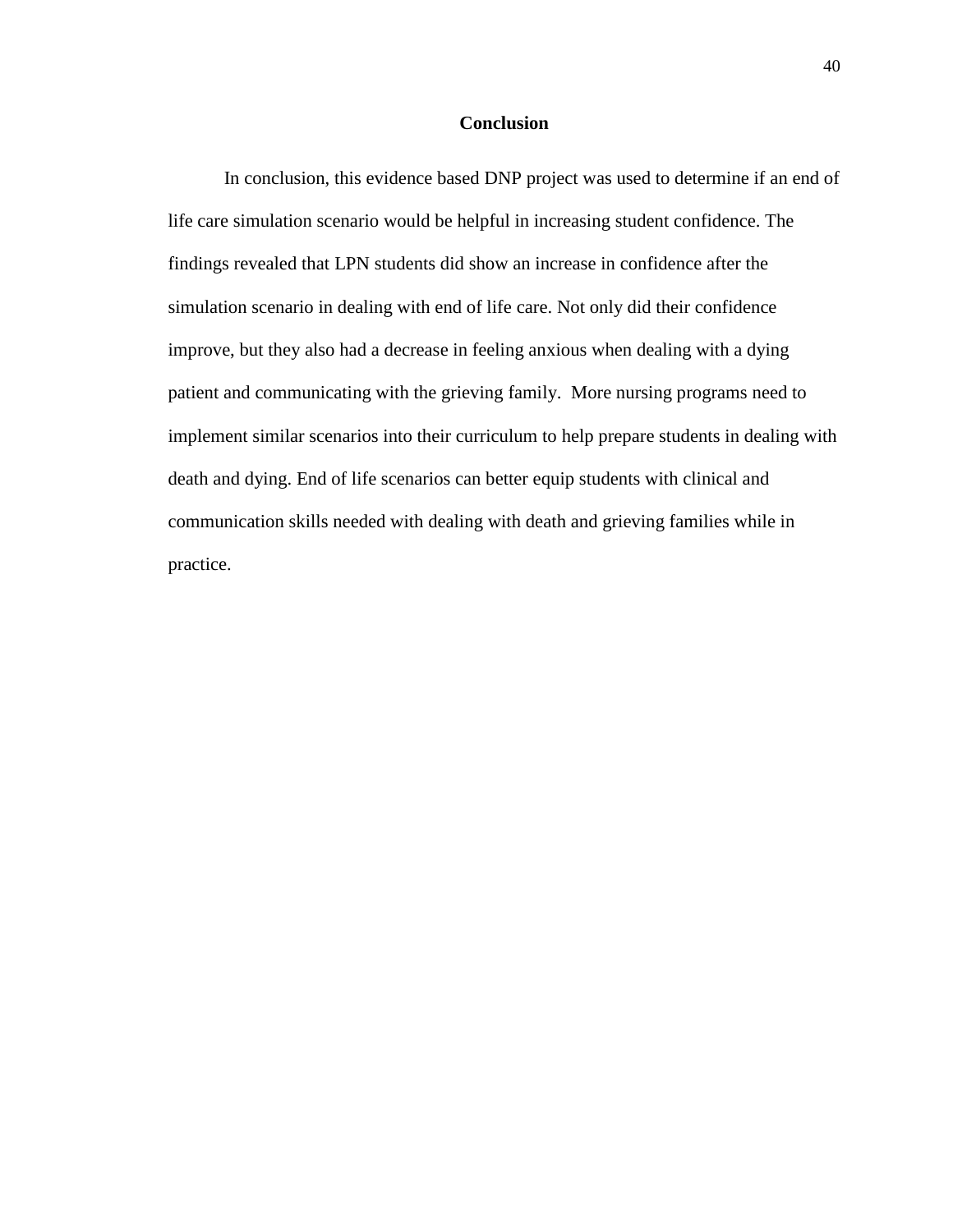#### References

- Alinier, G., Hunt, B., Gordon, R., & Harwood, C. (2006). Effectiveness of intermediatefidelity simulation training technology in undergraduate nursing education. *Journal of Advanced Nursing, 54*(3), 359-369.
- Allchin, L. (2006). Caring for the dying: nursing student perspectives. *Journal of Hospice & Palliative Nursing, 8*(2), 112-119.
- Beck, C.T. (1997). Nursing students' experiences caring for dying patients. *The Journal of Nursing Education, 36*(9), 408-415.
- Beckstrand, R. L., Callister, L. C., & Kirchhoff, K. T. (2006). Providing a "Good Death": Critical care nurses' suggestions for improving end-of-life care. *American Journal of Critical Care, 15*(1). Retrieved from: http://ajcc.aacnjournals.org
- Efstathiou, N., & Walker, W.M. (2014). Interprofessional, simulation-based training in end of life care communication: a pilot study. *Journal of Interprofessional Care. 28*(1):68-70
- Fabro, K., Schaffer, M., & Scharton, J. (2014). The development, implementation, and evaluation of an end-of-life simulation experience for baccalaureate nursing students. *Nursing Education Perspectives, 35*(1), 19-25.
- Gillan, P.C., Jeong, S., & van der Riet, P.J. (2014). End of life care simulation: a review of the literature. *Nurse Education Today, 34*(5), 766-774. doi: 10.1016/j.nedt.2013.10.005
- Gillan, P. C., van der Riet, P., & Jeong, S. (2016). Australian nursing students' stories of end-of-life care simulation. *Nursing & Health Sciences, 18*(1), 64-69. doi: 10.1111/nhs.12233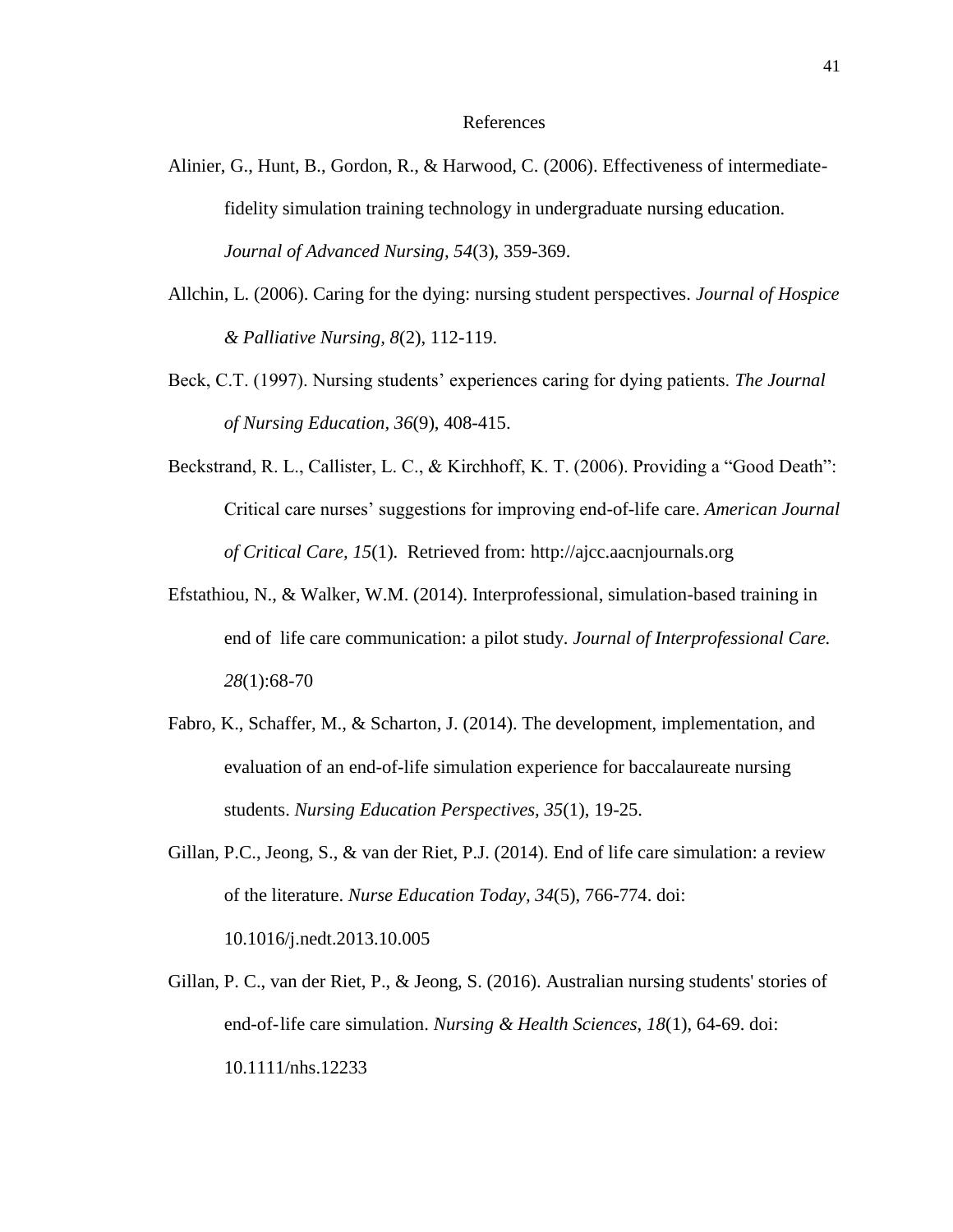- Hamilton, C.A. (2010). The simulation imperative for end-of-life education. *Clinical Simulation in Nursing, 6*(4). E131-e138. doi: 10.1016/j.ecns.2009.08.002.
- Henderson, V. (2006). The concept of nursing. *Journal of Advanced Nursing*, *53*(1), 21. doi:10.1111/j.1365-2648.2006.03660.x
- Institute of Medicine. (2008). *Retooling for an aging America: Building the health care workforce.* Washington, DC: National Academies Press.
- Jeffries, P.R. (Ed.). (2007a). *Simulation in nursing education*. New York: National League of Nursing
- Jeffries, P. R. (2007b). *Simulation in nursing education: From conceptualization to evaluation.* New York: National League of Nursing.
- Kolcaba, K. (n.d,). Middle Range Nursing Theorist. Retrieved from: https://sites.google.com/a/northgeorgia.edu/middle-range-nursing-theoristpresentation/references
- Kolcaba, K. (1994). A theory of holistic comfort for nursing. *Journal of Advanced Nursing, (19)* 1178-1184. Retrieved from:

http://thecomfortline.com/files/pdfs/1994%20-

%20Holistic%20Comfort%20for%20Nursing.pdf

Kolcaba, K.Y., & Kolcaba, R.J. (1991). An analysis of the concept of comfort. *Journal of Advanced Nursing,* (16), 1301-1310. Retrieved from: http://thecomfortline.com/files

/pdfs/1991%20-%20Analysis%20Concept%20of%20Comfort.pdf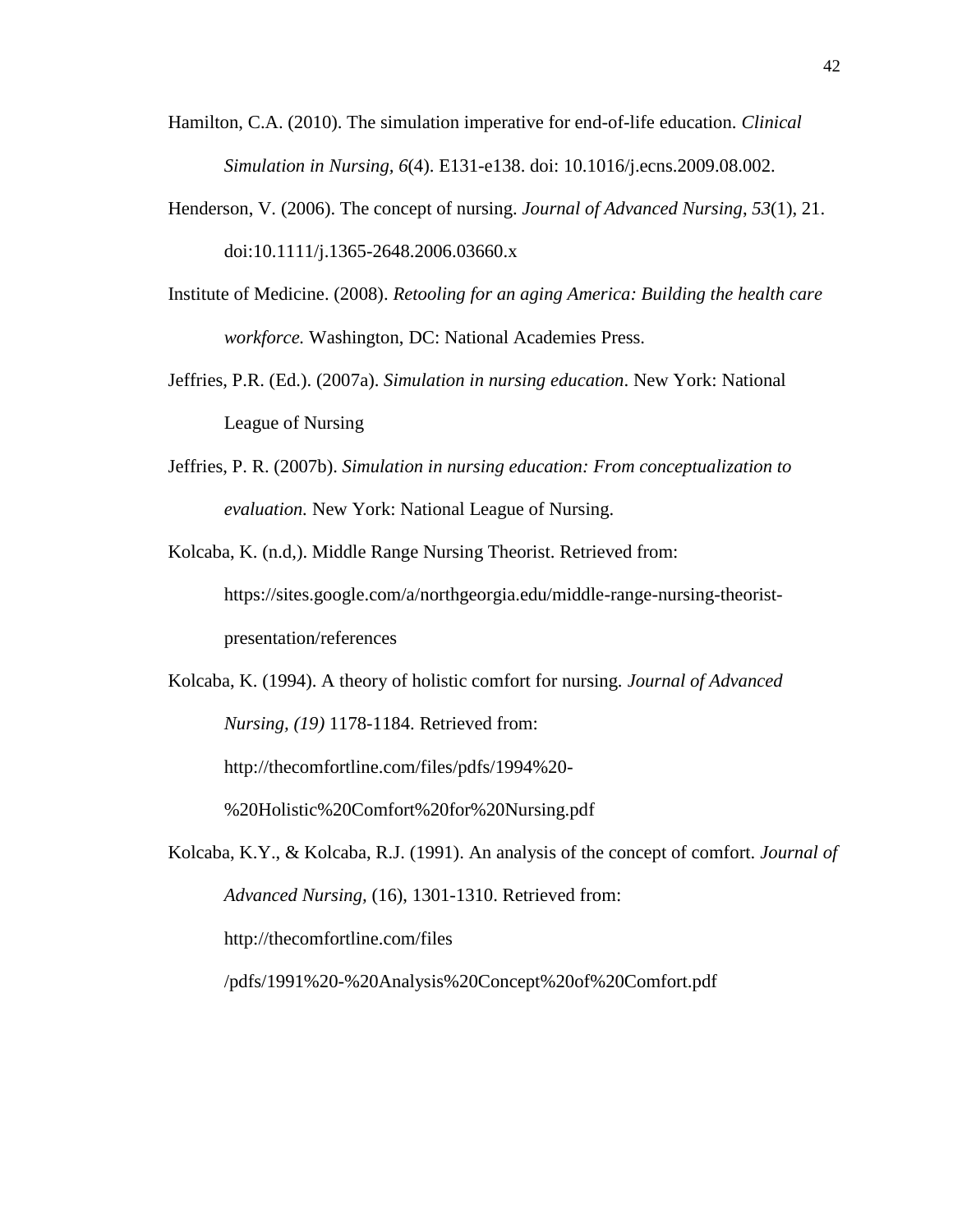- Kopka, J.A., Aschenbrenner, A.P., & Reynolds, M.B. (2016). Helping Students Process a Simulated Death Experience: Integration of an NLN ACE.S Evolving Case Study and the ELNEC Curriculum. *Nursing Education Perspective, 37*(3), 180-182. doi: 10.5480/14-1329
- Kopp, W., & Hanson, M. A. (2012). High-fidelity and gaming simulations enhance nursing education in end of life care. *Clinical Simulation in Nursing, 8*(3), e97 e102. doi: 10.1016/j.ecns.2010.07.005
- Leighton, K., & Dubas, J. (2009). Simulated death: An innovative approach to teaching end-of-life care. *Clinical Simulation in Nursing,* (5). doi: 10.1016/j.ecns.2009.04.093
- Nicely, B., & DeLario, G.T. (2011). Virginia Henderson's principles and practice of nursing applied to organ donation after death. *Progress in Transplantation 21*(1),

Novak, B., Kolcaba, K., Steiner, R., & Dowd, T. (2001). Measuring comfort in caregivers and patients during late end-of-life care. *American Journal of Hospice & Palliative Care (18)* 3 170-180. Retrieved from: http://resolver.ebscohost.com.ezproxy.gardnerwebb.edu/openurl?sid=EBSCO%3acmedm&genre=article&issn=10499091&ISB N=&volume=18&issue=3&date=20010501&spage=170&pages=170- 80&title=The+American+Journal+Of+Hospice+&atitle=Measuring+comfort+in+ caregivers+and+patients+during+late+end-oflife+care.&aulast=Novak+B&id=DOI%3a&site=ftf-live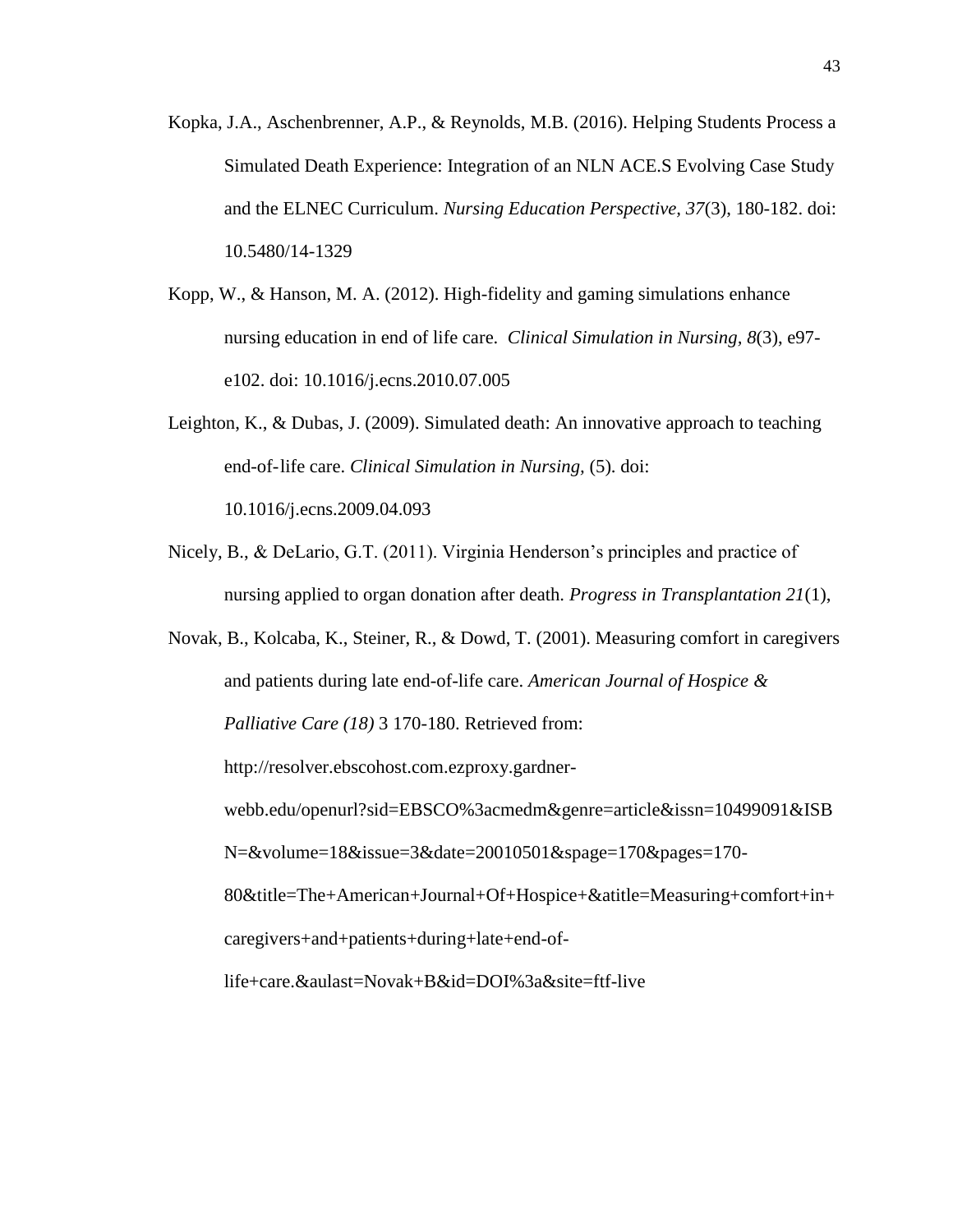- Onda, E. L. (2012). Situated cognition: Its relationship to simulation in nursing education. *Clinical Simulation in Nursing, 8*(7), e273-e280. doi: 10.1016/j.ecns.2010.11.004
- Smith-Stoner, M. (2009). Using high-fidelity simulation to educate nursing students about end-of-life care. *Nursing Education Perspectives, 30*(2), 115-120.

Smith-Stoner, M., Hall-Lord, M.L., Hedelin, B., & Petzall, K. (2011). Nursing students' concerns about end of life in California, Norway, and Sweden. *International Journal of Palliative Nursing, 17*(6), 271-277.

- Strang, S., Bergh, I., Ek, K., Hammarlund, K., Prahl, C., Westin, L., & ... Henoch, I. (2014).Swedish nursing students' reasoning about emotionally demanding issues in caring for dying patients. *International Journal of Palliative Nursing*, *20*(4), 194-200. doi: 10.3109/13561820.2013.827163.
- Venkatasalu, M. R., Kelleher, M., & Shao, C. (2015). Reported clinical outcomes of high-fidelity simulation versus classroom-based end-of-life care education. *International Journal Of Palliative Nursing*, *21*(4), 179-186. doi:10.12968/ijpn.2015.21.4.179
- Zaccagnini, M.E., & White, K.W. (2017). *The doctor of nursing practice essentials* (3rd ed). A New Model for Advanced Practice Nursing. pp 475-484. Burlington, MA: Jones and Bartlett Learning.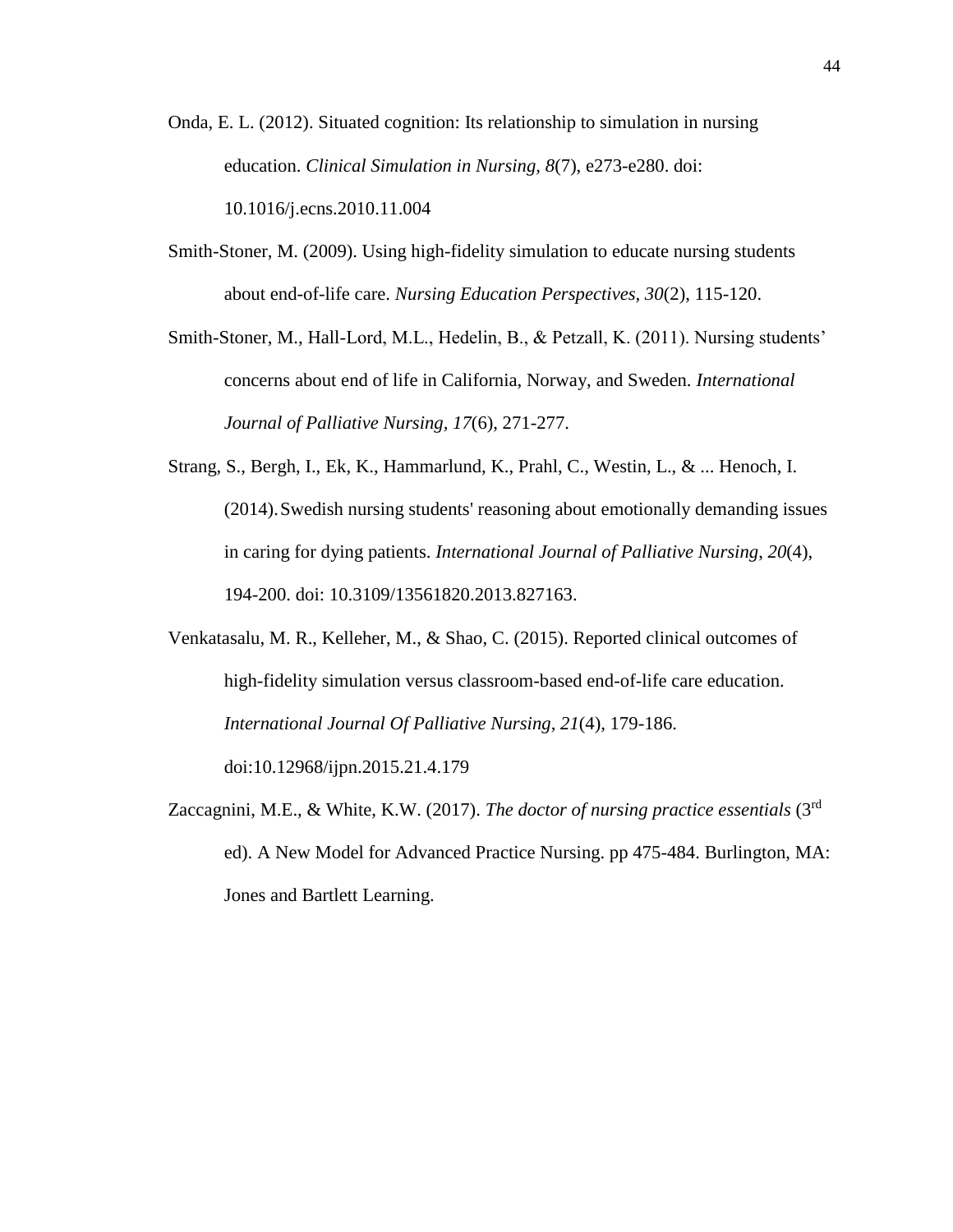# Appendix A

45

# **C-Scale**

Code Number: \_\_\_\_\_\_\_\_\_\_\_\_\_\_\_\_\_

**Directions:** Circle the number which best describes how confident you are in your current ability to provide end-of-life care to a patient. (NOTE: Make sure that the circle encloses just ONE number.)

1. I am certain that my performance is correct:

| $\mathbf{1}$              | $\overline{2}$                     | 3                                                       | 4                                             | 5                                      |
|---------------------------|------------------------------------|---------------------------------------------------------|-----------------------------------------------|----------------------------------------|
| not at all<br>certain     | certain for<br>only a few<br>steps | fairly certain<br>for a good<br>number of<br>steps      | certain for<br>almost all<br>steps            | absolutely<br>certain for all<br>steps |
| 2.<br>$\mathbf{1}$        | 2                                  | I feel that I perform the task without hesitation:<br>3 | 4                                             | 5                                      |
| I have much<br>hesitation | a fair amount<br>of hesitation     | a good part of<br>it without<br>hesitation              | almost<br>completely<br>without<br>hesitation | absolutely no<br>hesitation            |